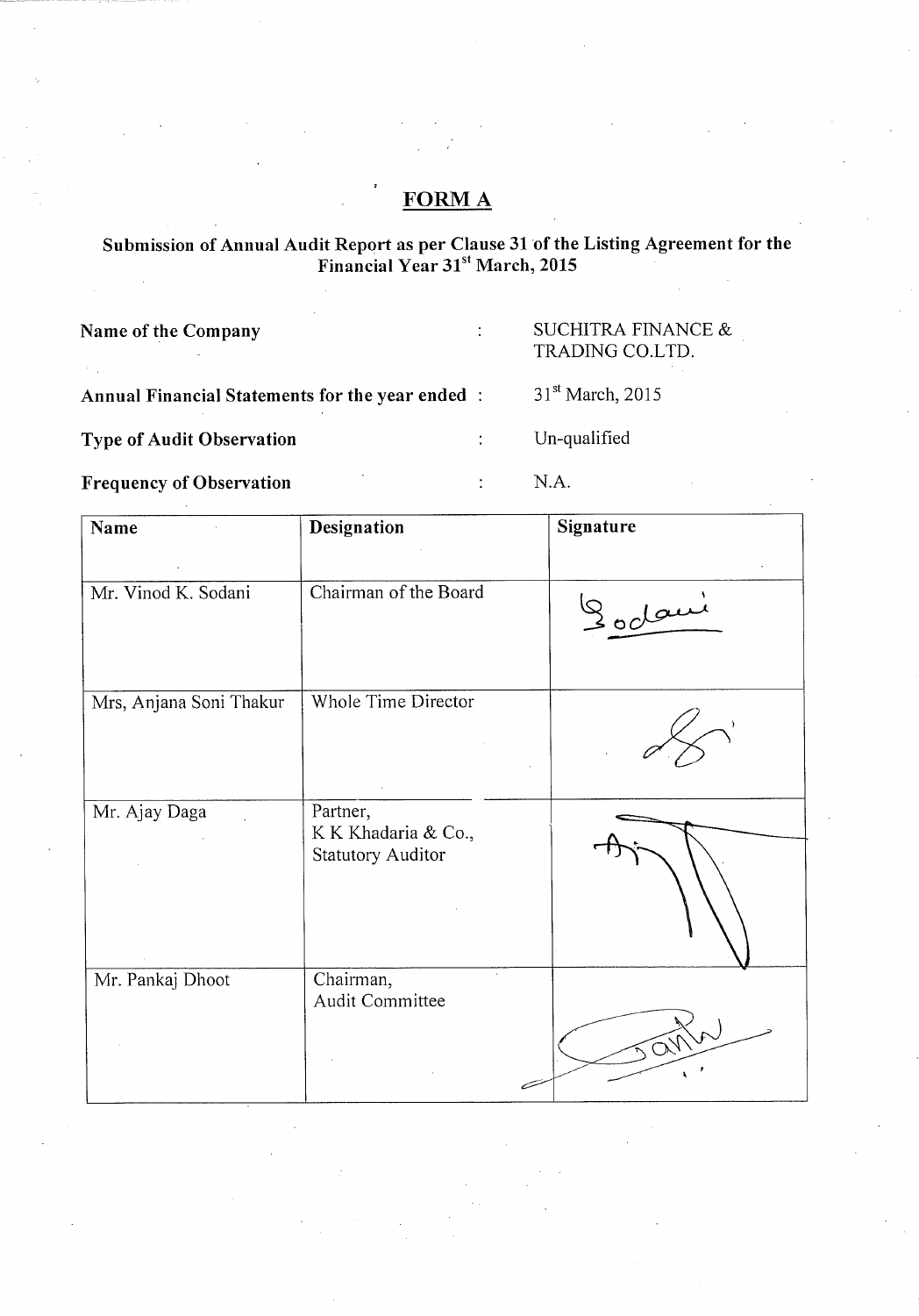

## **SUCHITRA FINANCE & TRADING**

# **CO. LIMITED**

**F.Y. 2014-2015**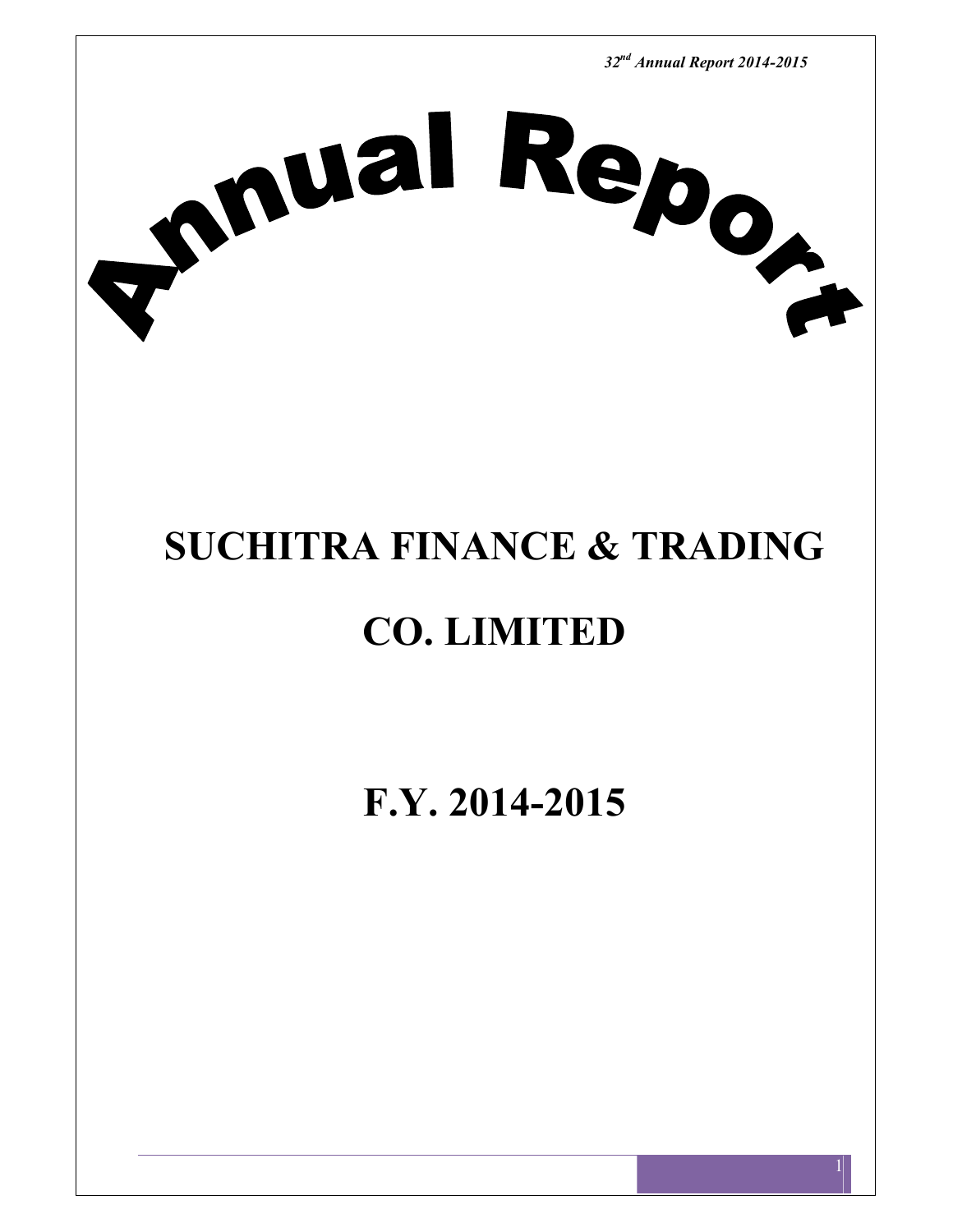#### *Forward- looking statements:*

The report contains forward-looking statements that involve risks and uncertainties. When used in this discussion, the words like 'plans', 'expects', 'anticipates', 'believes', 'intends', 'estimates' or any other similar expressions as they relate to Company or its business are intended to identify such forward-looking statements. Forward Looking statements are based on certain assumptions and expectations of future events. The Company's actual results, performance or achievements could differ materially from those expressed or implied in such forward-looking statements. The Company undertakes no obligation or responsibility to publicly amend, update, modify or revise any forward-looking statements, on the basis of any new information, future event, subsequent development or otherwise.

#### *CONTENTS*

- 1. Corporate Information
- 2. Notice
- 3. Directors' Report
- 4. Report on Corporate Governance.
- 5. Management Discussion and Analysis
- 6. Certificate by WTD/CEO
- 7. Auditor's Certificate on Corporate Governance.
- 8. Auditor's Certificate
	- (NBFC Auditor's Report (Reserve Bank) Directions, 2008)
- 9. Auditors' Report
- 10. Balance Sheet
- 11. Statement of Profit and Loss.
- 12. Cash Flow Statement
- 13. Significant Accounting Policies & Notes on Financial statements.
- 14. Attendance Slips/ Proxy Forms.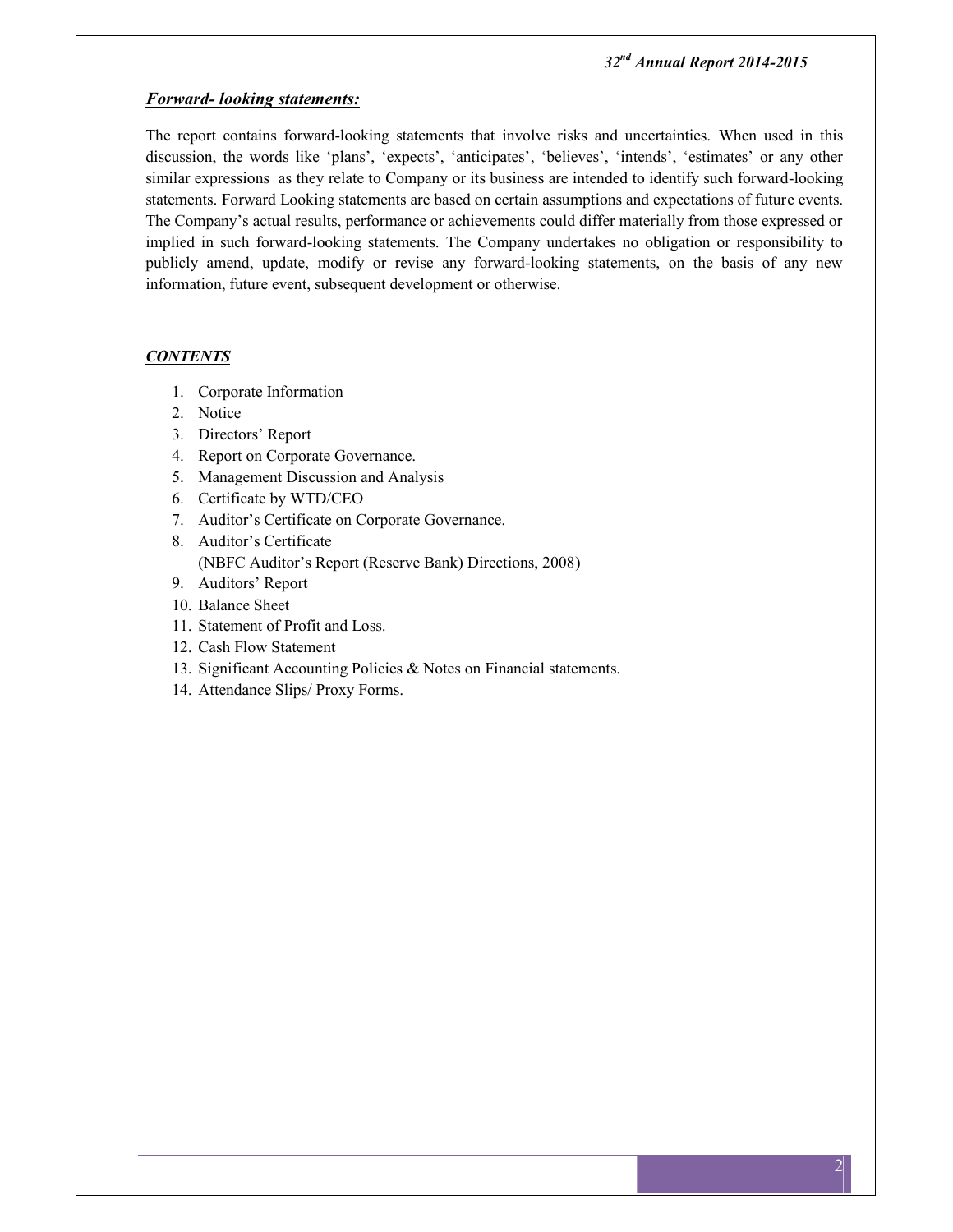## **CORPORATE INFORMATION**

#### **CIN NO: L65910MH1981PLC234305**

## **BOARD OF DIRECTORS**

- 
- 
- 3. Mr. Mahesh C. Lakhotia Non- Executive Director
- 4. Mr. Pankaj Dhoot Independent Director
- 5. Mr. Raj Kumar Jagetia Independent Director

1. Mr. Vinod K. Sodani Chairman & Non-Executive Director 2. Mrs. Anjana Soni. Whole time Director/CEO

## **CHIEF FINANCIAL OFFICER**

Ms. Antima Soni

### **COMPANY SECRETARY**

Ms. Deepal Shah

#### **AUDITORS**

M/s K K Khadaria, Chartered Accountants 401-A, Pearl Arcade, Opp. P.K. Jewellers, Off. J.P. Road, Andheri (W). Mumbai- 400 058

#### **BANKER'S NAME**

Corporation Bank HDFC Bank

#### **REGISTRAR & SHARE TRANSFER AGENT**

M/s Niche Technologies Private ltd, D-511, Bagree Market,  $5<sup>th</sup>$  Floor, 71, B.R.B. Basu Road, Kolkata- 700 001

#### **REGISTERED OFFICE ADDRESS**

B/306-309, Dynasty Business Park, Opp. Sangam Cinema, A.K.Road, Andheri (E), Mumbai (M.H.) - 400 059 Phone No: 022-61115222 Fax No: 022-2822 7865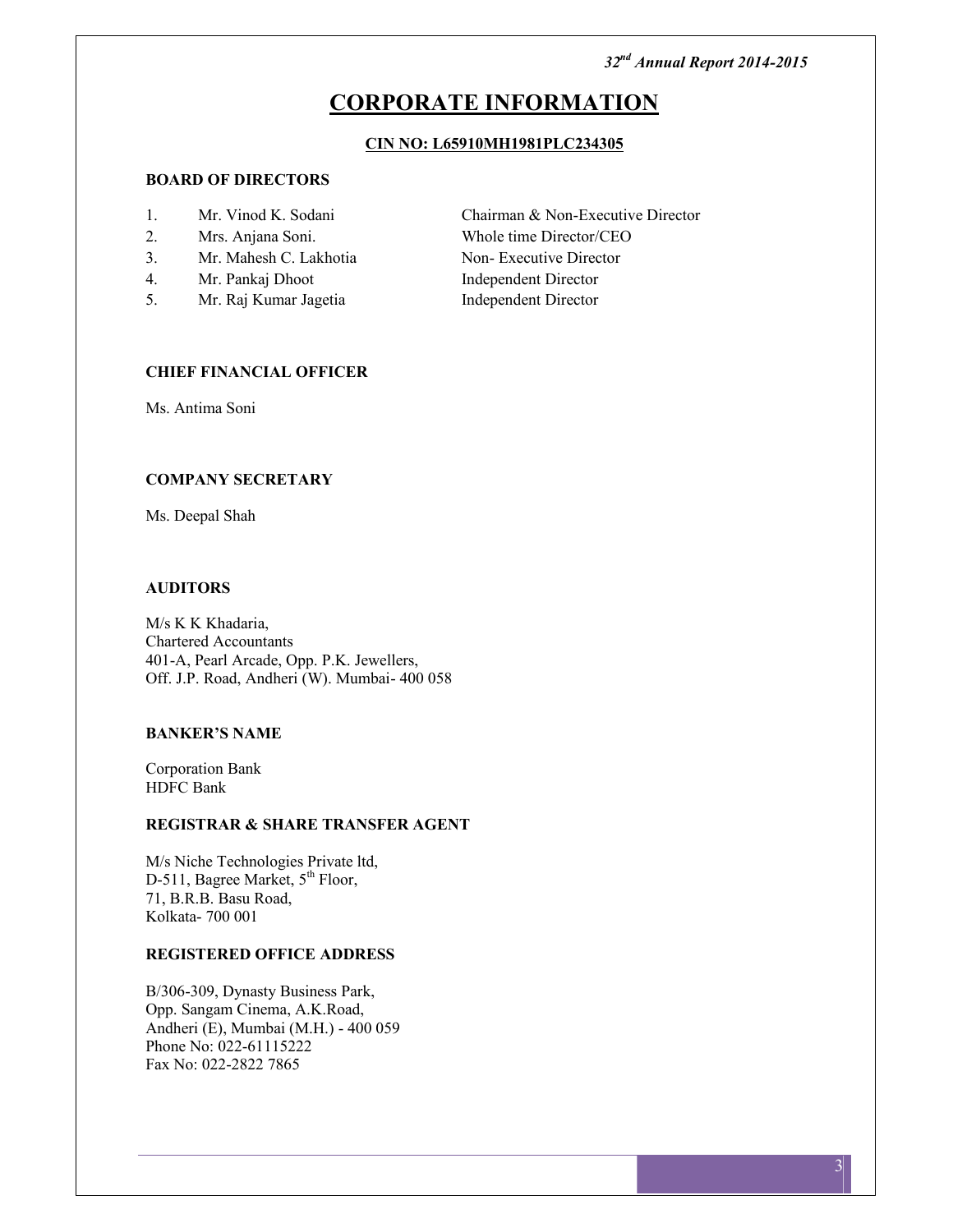## **NOTICE OF ANNUAL GENERAL MEETING**

**NOTICE** is hereby given that the **Thirty Second** Annual General Meeting of the **M/s SUCHITRA FINANCE & TRADING CO. LIMITED** will be held at its registered office of the Company at B/306-309, Dynasty Business Park, Opp. Sangam cinema, Andheri (E), Mumbai (M.H.) - 400 059 on Wednesday, the **30th September, 2015** at 11.00 a.m. to transact, with or without modification(s) the following business:

## **ORDINARY BUSINESS:**

- 1. To receive, consider and adopt the financial statements of the Company for the year ended **March 31, 2015**, including the audited Balance Sheet as at **March 31, 2015**, the Statement of Profit and Loss for the year ended on that date and the Reports of the Board of Directors and Auditors thereon.
- 2. To appoint a Director in place of **Mr. Vinod Kumar Sodani**, **(DIN No.:00403740)** who retires by rotation and being eligible, offers himself for re-appointment.
- 3. To consider and if thought fit, to pass, the following resolution as **ordinary resolution**:

**"RESOLVED THAT** pursuant to the provisions of Section 139, 142 and all other relevant provisions of the Companies Act, 2013 and the Rules made thereunder, (including any statutory modification(s) or re-enactment(s) thereof for the time being in force), the appointment of **M/s. K. K. Khadaria & Co., Chartered Accountants**, Mumbai (having FRN: 105013W with the Institute of Chartered Accountants of India), as Auditors of the Company, by resolution passed at the  $31<sup>st</sup>$  AGM until the conclusion of  $36<sup>th</sup>$ AGM, be and is hereby ratified for the balance term and accordingly they continue to hold office from the conclusion of the  $32<sup>nd</sup>$  AGM until the conclusion of the  $36<sup>th</sup>$  AGM on such remuneration as may be agreed upon by the Audit Committee/ Board of Directors in consultation with the Auditors.**"**

## **SPECIAL BUSINESS:**

4. To consider and if thought fit, to pass with or without modification(s), if any, the following resolution as **Special Resolution**:

**"RESOLVED THAT** pursuant to the provisions of **Section 180(1)(c)** of the Companies Act, 2013 (including any statutory modification or re-enactment thereto from time to time) and other applicable provisions, Articles of Association of the Company and subject to such approvals, consents, sanctions and permissions as may be necessary, the consent of the Company be and is hereby accorded to the Board of Directors of the Company (hereinafter called "the Board") to borrow from time to time of such sum(s) of money(ies), secured or unsecured, as it may deem requisite, notwithstanding that money(ies) to be borrowed together with the money(ies) already borrowed by the Company (apart from temporary loans obtained from the Company's bankers in the ordinary course of business) would exceed the aggregate of the paid up share capital of the Company and its free reserves, provided that the total amount up to which money(ies) may be borrowed shall not exceed the sum **Rs. 100,00,00,000/- (Rupees One Hundred Crores Only)** outstanding at any point of time.

**RESOLVED FURTHER THAT** the Board, any Director or any Person(s) as may be authorized by the Board be and are hereby severally authorized to take such actions and steps to sign all such forms and returns and other documents and to do all such acts, deeds and things as may be necessary to give effect to the above resolution.**"**

5. To consider and if thought fit, to pass with or without modification(s), if any, the following resolution as **Special Resolution**: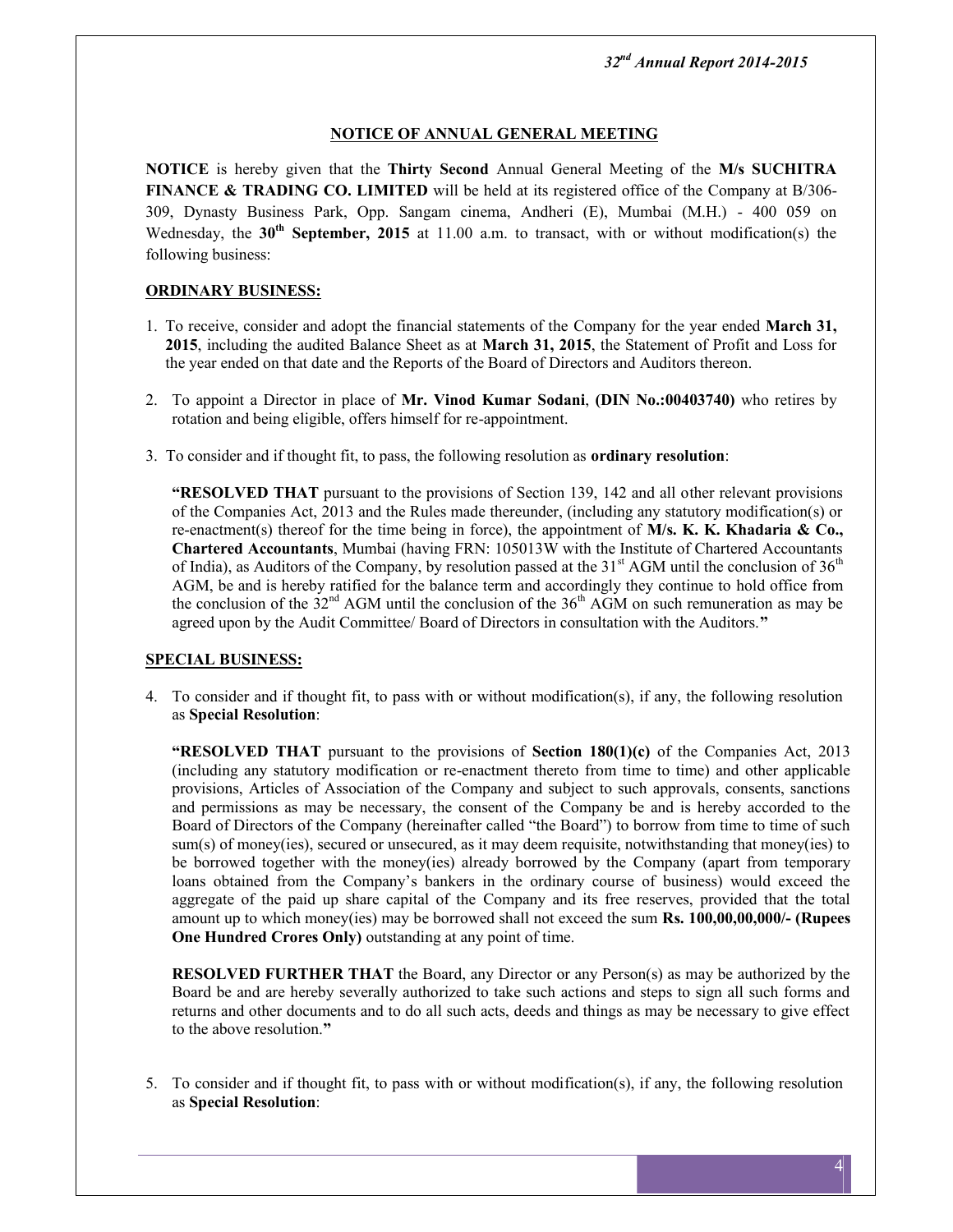**"RESOLVED THAT** pursuant to the provisions of **Section 186** and other applicable provisions, if any, of the Companies Act, 2013 and the Rules made thereunder (including any statutory modification(s) or re-enactment(s) thereof, for the time being in force), consent of the Company be and is hereby given to the Board of Directors of the Company ("Board"), any Director of the Company ("Director") and/or any person(s) as may be authorised by Board ("Authorised Person(s)") to make any loan(s) to any person(s) and/or body corporate(s), give any guarantee(s) and/or provide security in connection with a loan(s) to any body corporate(s) and/or any other person(s) and/or acquire by way of subscription, purchase or otherwise the securities of any body corporate(s), provided that the principal amount of such loan(s) made /to be made by the Company, the loan(s) for which the guarantee(s) and/or security have been/will be provided by the Company and/or such investment(s) by the Company shall not exceed **Rs. 100,00,00,000/- (Rupees One Hundred Crores Only)** in the aggregate, notwithstanding that such loan(s), guarantee(s), security and/or the investments made/provided and/or to be made/provided by the Company shall be in excess of any or all the limits specified in, inter alia, sub section (2) of the said section 186 and provisos thereto.

**"RESOLVED FURTHER THAT** the Board, the Director and/or the Authorised Person(s) be and are hereby severally authorised to take from time to time all decisions and steps necessary, expedient or proper, in respect of the loan(s) to be made, guarantee(s) and/or security to be given in connection with loan(s) to any body corporate(s) and/or any other person(s) and/or the investments to be made including the timing, the amount and other terms and conditions of such transactions and also to take all other decisions including varying any of them, either in part or in full, as it/he/she may, in its/her/his absolute discretion, deem appropriate, subject to the limits specified above, take such actions and steps, including delegation of authority, as may be necessary and to settle all matters arising out of and thereto, and to sign and execute deeds, applications, agreements, undertakings, documents, amendments and/or writings that may be required, on behalf of the Company and generally to do all such acts, deeds, matters and things as may be necessary, proper, expedient or incidental for giving effect to this resolution**".**

> By order Board of Directors For, **M/s Suchitra Finance & Trading Co. Limited**

**Date:** 13<sup>th</sup> August, 2015 **Sd**/-<br>**Place:** Mumbai **Sdie State:** Mumbai **Sdie State: Sdie State: Sdie State: School State: School State: School State: School State: School State: School State: School Stat** 

**Place:** Mumbai **Vinod Kumar Sodani Chairman (DIN: 00403740)**

**CIN No**.: L65910MH1981PLC234305 Registered Office: B/306-309, Dynasty Business Park, Opp. Sangam cinema, Andheri(e), Mumbai- 400 059 Email id: suchitra@sangamgroup.com, www.sftc.co.in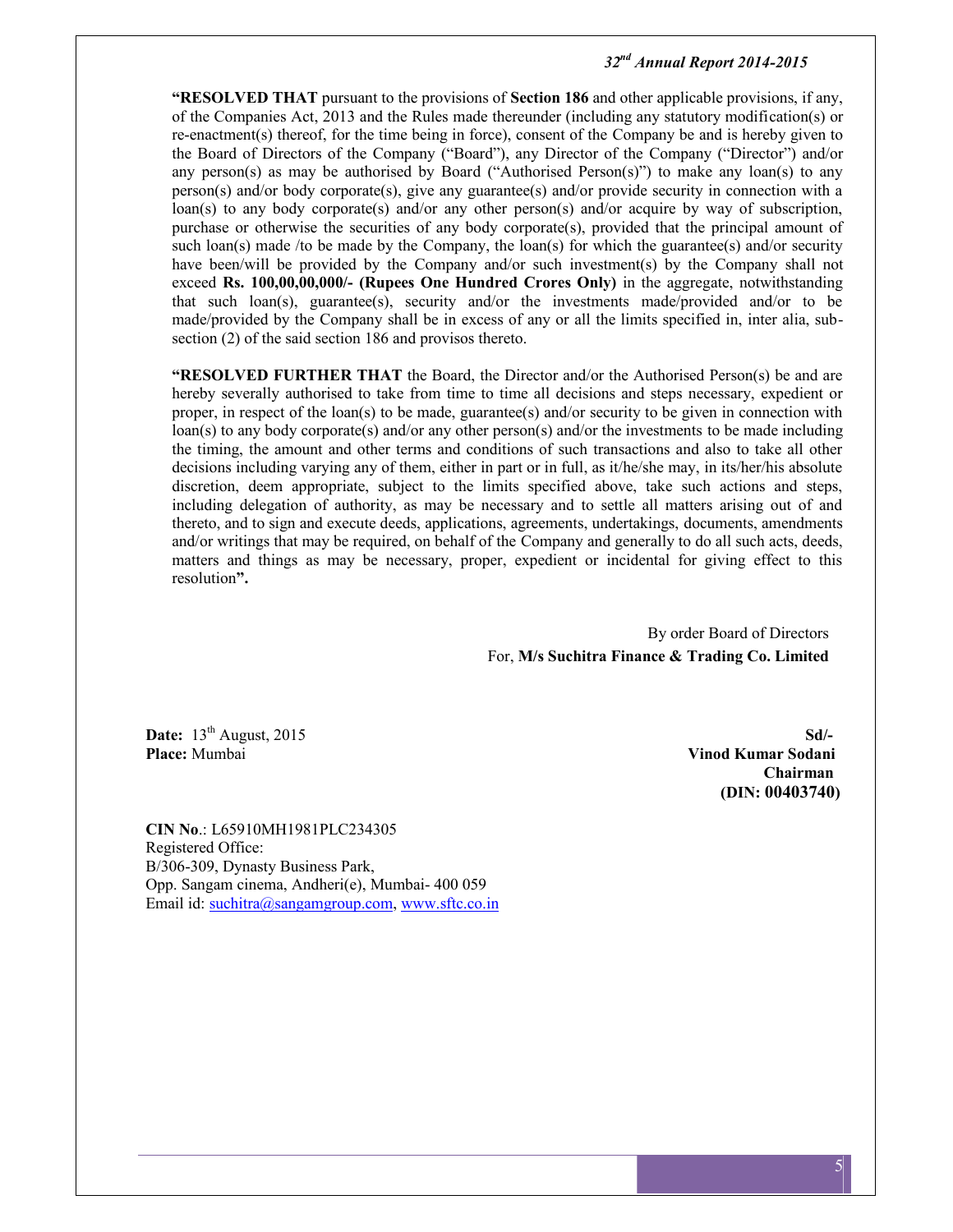## **NOTES**:

1. **A MEMBER ENTITLED TO ATTEND AND VOTE AT THE MEETING IS ENTITLED TO APPOINT A PROXY TO ATTEND AND VOTE INSTEAD OF HIMSELF AND THE PROXY NEED NOT BE A MEMBER OF THE COMPANY.**

**THE INSTRUMENT APPOINTING A PROXY SHOULD HOWEVER BE DEPOSITED AT THE REGISTERED OFFICE OF THE COMPANY DULY COMPLETED NOT LESS THAN FORTY EIGHT HOURS BEFORE THE COMMENCEMENT OF THE MEETING.**

**Further a person can act as a proxy on behalf of members not exceeding fifty and holding in the aggregate not more than ten percent of the total share capital of the Company carrying voting rights. A member holding more than ten percent of the total share capital of the Company carrying voting rights may appoint a single person as proxy and such person shall not act as a proxy for any other person or shareholder.**

- 2. **The business set out in the Notice will be transacted through electronic voting system and the Company is providing facility for voting by electronic means.** Instructions and other information relating to e-voting are given in this Notice under Note No. 17. The Company will also send communication relating to remote e-voting which inter alia would contain details about User ID and password along with a copy of this Notice to the members, separately.
- 3. The Statement pursuant to Section 102(1) of the Companies Act, 2013 with respect to the special business set out in the Notice is annexed.
- 4. Corporate members intending to send their authorized representatives to attend the Meeting pursuant to Section 113 of the Companies Act, 2013 are requested to send to the Company a certified copy of the relevant Board Resolution together with their respective specimen signatures authorizing their representative(s) to attend and vote on their behalf at the Meeting.
- 5. In case of joint holders attending the Meeting, only such joint holder who is higher in order of names will be entitled to vote.
- 6. A statement giving the details of the Directors seeking appointed / reappointed, nature of their expertise in specific functional areas, names of the companies in which they hold directorships, memberships / chairmanships for Board / Committees, shareholding and relationship between Directors inter-se as stipulated in Clause 49 of the Listing Agreement with Stock Exchange, are provided in the Annexure.
- 7. The Register of Members & Share Transfer Books shall be closed from **Thursday**, **24 th September, 2015 to Wednesday, the 30th September, 2015** (both days inclusive).
- 8. The Securities and Exchange Board of India (SEBI) has mandated the submission of Permanent Account Number (PAN) by every participant in securities market. Members holding shares in electronic form are, therefore, requested to submit their PAN to the Depository Participants with whom they maintain their De-mat accounts. Members holding shares in physical form should submit their PAN to the Registrar /Company.
- 9. Members desirous of seeking any information concerning the Accounts of the Company are requested to address their queries in writing to the Company at least seven days before the date of the meeting so that the requested information can be made available at the time of the meeting.
- 10. Members / Proxies are requested to please bring their copies of the Annual Report to the meeting.
- 11. The Company's shares are listed on BSE Limited, CSE Limited & GSE Limited.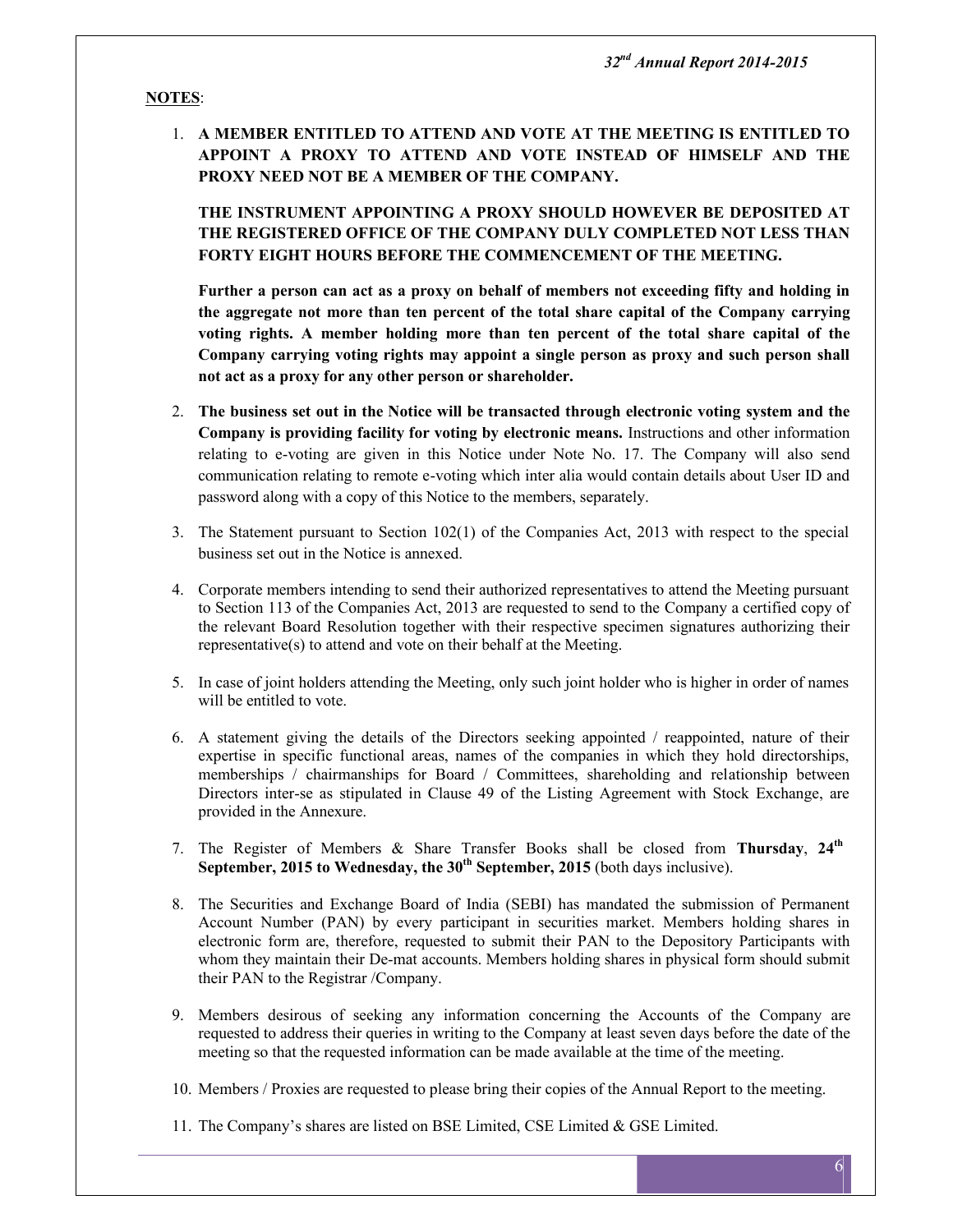12. Members holding shares in physical form are requested to notify immediately any change in their address with PIN CODE to the Registrar and Transfer Agent of the Company at the address given below AND in case their shares are held in De-mat, this information should be passed on directly to their respective Depository Participants and not to the Company.

> **Niche Technologies Private Limited** D-511, Bagree market, 5<sup>th</sup> Floor, 71 B.R.B. Basu Road, Kolkata- 700 001 **Tel:** 033-2234-3576 **Email: nichetechpl@nichetechpl.com**

- 13. Members/Proxies holding their Shares in Physical mode are requested to fill the enclosed attendance slip and handover the same at the entrance with signature. In the absence thereof, they may not be admitted to the meeting venue.
- 14. Members who are holding shares in dematerialized form are requested to bring their Client ID and DP ID numbers for easy identification at the meeting.
- 15. In all correspondence with the Company, members are requested to quote their Folio Number and in case their shares are held in De-mat form, they must quote their DP ID and Client ID Number.
- 16. **Members who have not registered their e-mail addresses so far, are requested to register their e-mail address for receiving all communication including Annual Report, Notices, Circulars, etc. from the Company electronically.**

## 17. **VOTING THROUGH ELECTRONIC MEANS:**

- (i) In compliance with provisions of Section 108 of the Companies Act, 2013, Rule 20 of the Companies (Management and Administration) Rules, 2014 as amended by the Companies (Management and Administration) Amendment Rules, 2015 and Clause 35B of the Listing Agreement, the Company is pleased to provide members facility to exercise their right to vote on resolutions proposed to be considered at the Annual General Meeting (AGM) by electronic means and the business may be transacted through e-Voting Services. The facility of casting the votes by the members using an electronic voting system from a place other than venue of the AGM ("remote e-voting") will be provided by Central Depository Services (India) Limited (CDSL).
- (ii) The facility for voting through ballot paper shall be made available at the AGM and the members attending the meeting who have not cast their vote by remote e-voting shall be able to exercise their right at the meeting through ballot paper. The members who have cast their vote by remote e-voting prior to the AGM may also attend the AGM but shall not be entitled to cast their vote again.

#### (iii) **The process and manner for remote e-voting are as under:**

- (i) The voting period begins on **September 27, 2015 at 9.00 A.M. & ends on September 29, 2015 at 5.00 P.M.** During this period shareholders' of the Company, holding shares either in physical form or in Dematerliazed form, as on the cut–off date (record date) of **September 23<sup>rd</sup>, 2015**, may cast their vote electronically. The e-voting module shall be disabled by CDSL for voting thereafter.
- (ii) The Shareholders should log on to the e- voting website www.evotingindia.com during the voting period.
- (iii) Click on "Shareholders" tab.
- (iv) Now Enter your User ID
	- a. For CDSL : 16 digits beneficiary ID,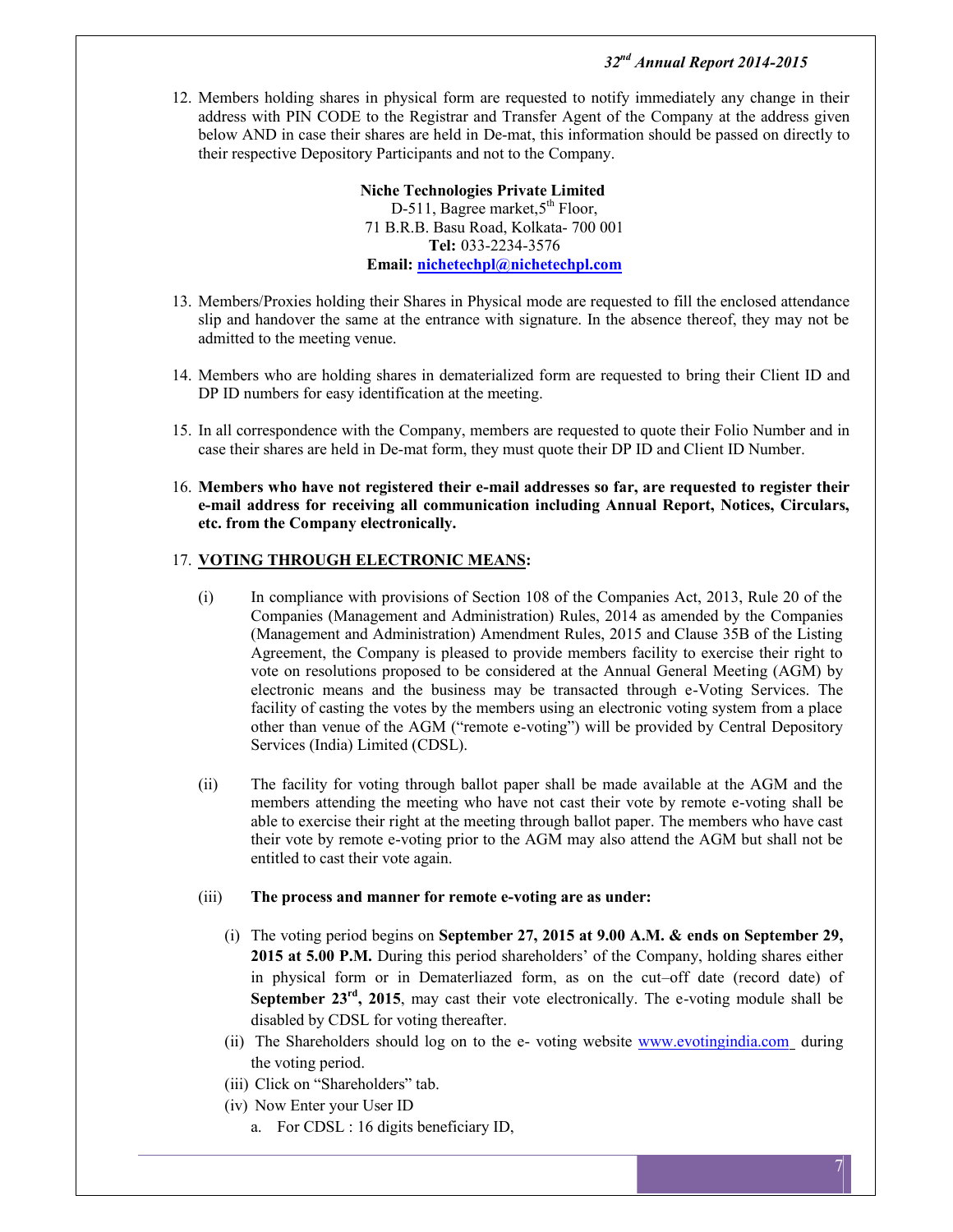- b. For NSDL : 8 Character DP ID followed by 8 digits clients ID,
- c. Members holding shares in Physical Form should enter Folio Number Registered with the Company, excluding the special characters.
- (v) Next enter the Image Verification as displayed and click on Login.
- (vi) If you are holding shares in De-mat form and had logged on to ww.evotingindia.com and
	- voted on an earlier voting of any Company, then your existing password is to be used.
- (vii) If you are a first time user follow the steps given below:

| For Members holding shares in De-mat Form & Physical Form                                                                                                                                                                           |  |  |  |  |  |
|-------------------------------------------------------------------------------------------------------------------------------------------------------------------------------------------------------------------------------------|--|--|--|--|--|
| Enter your 10 digit alpha-numeric PAN issued by Income Tax Department<br>(Applicable for both De-mat shareholders as well as physical shareholders)                                                                                 |  |  |  |  |  |
| updated their PAN<br><b>Members</b><br>have<br>who<br>not<br>with<br>the<br>Company/Depository Participant are requested to use the first two<br>letters of their name and the 8 digits of the sequence number in the PAN<br>field. |  |  |  |  |  |
| (1) In case the sequence number is less than 8 digits enter the applicable<br>number of 0's before the number after the first two characters of the                                                                                 |  |  |  |  |  |
| name in CAPITAL letters. Eg. If your name is Ramesh Kumar with<br>sequence number 1 then enter RA00000001 in the PAN field.                                                                                                         |  |  |  |  |  |
| Enter the Date of Birth as recorded in your De-mat account with the depository<br>or in the Company records for your folio in dd/mm/yyyy format.                                                                                    |  |  |  |  |  |
| Enter the Bank account Number as recorded in your De-mat account with the<br>depository or in the Company records for your folio.                                                                                                   |  |  |  |  |  |
| Please enter the DOB or Bank account NO. in order to Login.                                                                                                                                                                         |  |  |  |  |  |
| If both the details are not recorded with the depository or company then<br>please enter the member-id / folio number in the Bank Account Number<br>details field as mentioned in above instruction (iv).                           |  |  |  |  |  |
|                                                                                                                                                                                                                                     |  |  |  |  |  |

- (vii) After entering these Details appropriately, click on "SUBMIT" tab.
- (viii) Members holding shares in physical form will then directly reach the Company selection screen. However, members holding shares in De-mat form will now reach 'Password Creation' menu wherein they are required to mandatorily enter their login password in the new password field. Kindly note that this password is to be also used by the De-mat holders for voting for resolutions of any other Company on which they are eligible to vote, provided that Company opts for e-voting through CDSL platform. It is strongly recommended not to share your password with any other person and take utmost care to keep your password confidential.
- (ix) For members holding share in Physical form, the details can be used only for e-voting on the resolution contained in this Notice.
- (x) Click on the EVSN for the relevant **"SUCHITRA FINANCE & TRADING CO. LIMITED**" in which you choose to vote.
- (xi) On the voting page, you will see "RESOLUTION DESCRIPTION" and against the same the option "YES/NO" for voting. Select the option YES or NO as desired. The option YES implies that you assent to the resolution and option NO implies that you dissent to the Resolution.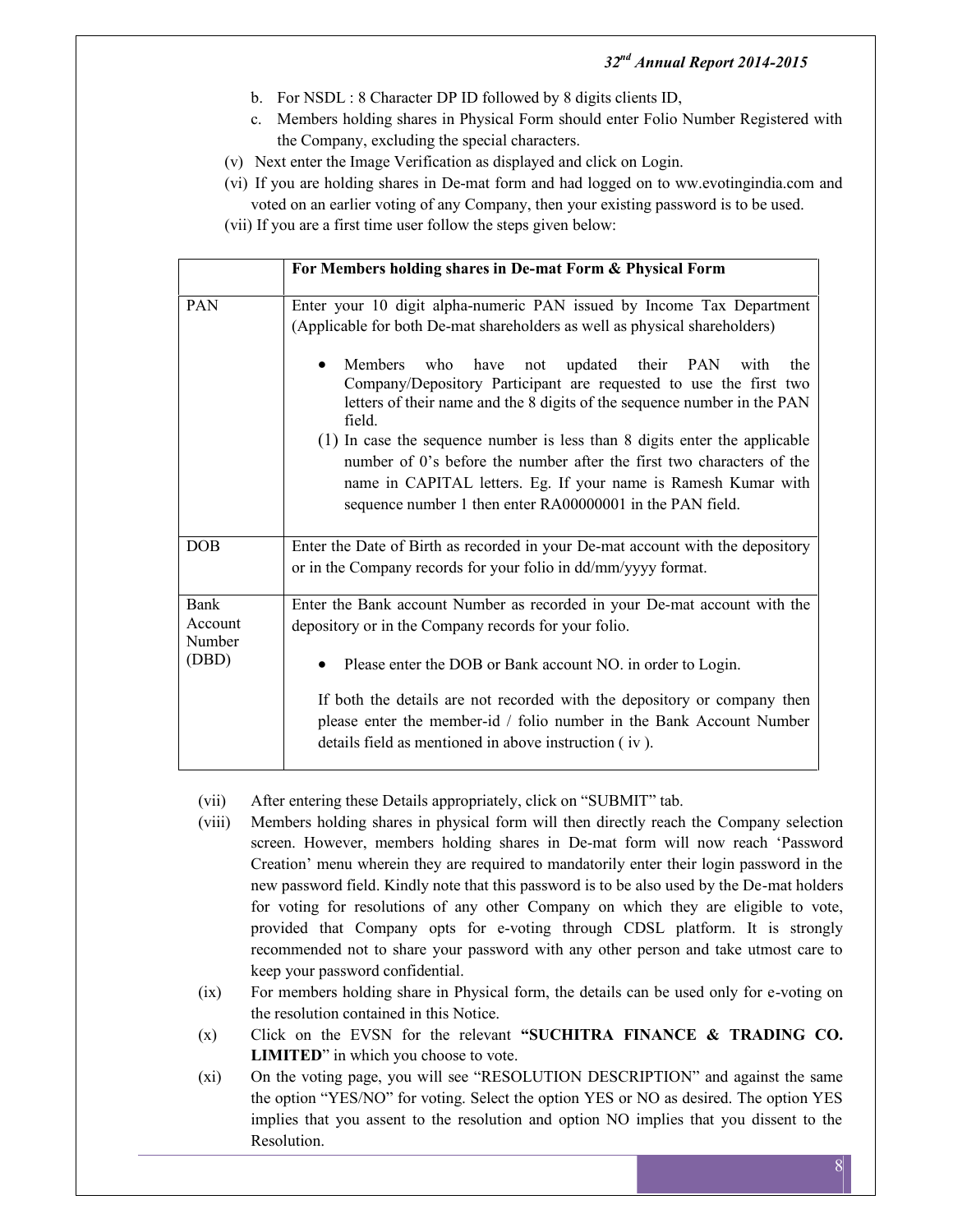- (xii) Click on the "RESOLUTION FILE LINK" if you wish to view the entire Resolution details.
- (xiii) After selecting the resolution, you have to decide to vote on, click on "SUBMIT". A confirmation box will be displayed. If you wish to confirm your vote click "OK", else to change your vote, click on "CANCEL" and accordingly modify your vote.
- (xiv) Once you "CONFIRM" your vote on the resolution, you will not be allowed to modify your vote.
- (xv) You can also take out print of the voting done by you by clicking on "Click here to print" option on the voting page.
- (xvi) If Demat Account Holder has forgotten the same password, then enter the User ID and the image verification code and click on forgot password  $\&$  enter the details as prompted by the system.

#### (xvii) **Note for Non – Individual Shareholders and Custodians**

- Non-Individual shareholders (i.e. other than Individuals, HUF, NRI etc.) and Custodian are required to log on to www.evotingindia.com and register themselves as Corporate.
- A scanned copy of the Registration Form bearing the stamp and sign of the entity should be emailed to helpdesk.evoting@cdslindia.com.
- After receiving the login details a compliance user should be created using the admin login and password. The Compliance user would be able to link the account(s) for which they wish to vote on.
- The list of accounts should be mailed to helpdesk.evoting@cdslindia.com and on approval of the accounts they would be able to cast their vote.
- A scanned copy of the Board Resolution and Power of Attorney (POA) which they have issued in favor of the Custodian, if any, should be uploaded in PDF format in the system for the scrutinizer to verify the same.
	- (xviii) In case you have any queries or issues regarding e-voting, you may refer the Frequently Asked Questions ("FAQs") and e-voting manual available at www.evotingindia.com, under help section or write an email to helpdesk.evoting@cdslindia.com.
- 18. Institutional Members/ Bodies corporate (i.e. other than individuals, HUF, NRI etc.) are required to send scanned copy (PDF/JPG format) of the relevant Board Resolution/Authority letter etc. together with attested specimen signature of the duly authorized signatory (ies) who are authorized to vote through e-mail at suchitra@sangamgroup.com with a copy marked helpdesk.evoting@cdslindia.com on or before **September 29th , 2015 upto 05.00 p.m**. without which the vote shall not be treated as valid.
- 19. The facility for voting through ballot/polling paper shall also be made available at the venue of the 32<sup>nd</sup> AGM. The members attending the meeting, who have not already cast their vote through remote e-voting shall be able to exercise their voting right at the meeting. The members who have already cast their vote through remote e-voting may attend the meeting but shall not entitle to cast their vote again at the AGM.
- 20. The voting rights of the shareholders shall be in proportion to their shares of the paid up equity share capital of the Company as on the cut-off date (record date) of **23 rd September, 2015.**
- 21. Investors who became members of the Company subsequent to the dispatch of the Notice by the Company and wish to holds the shares till the cut-off date i.e**. 23rd September, 2015** are requested to send the written/email communication to the Company at suchitra@sangamgroup.com by mentioning their Folio No./DP ID and Client ID to obtain the Login-ID and Password for e-voting.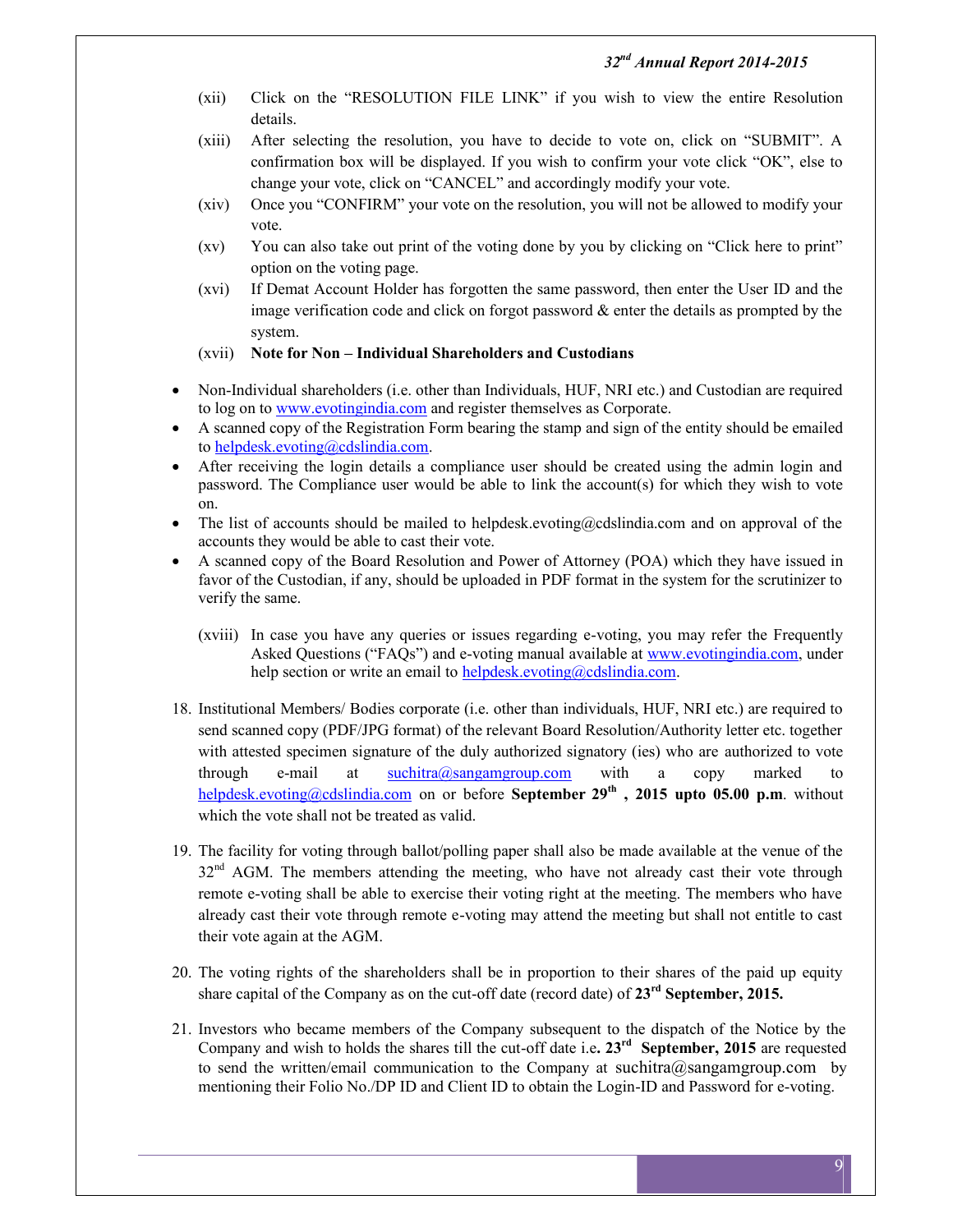- 22. The shareholders shall have one vote per equity share held by them as on the cut-off date (record date) of 23<sup>rd</sup> September, 2015. The facility of e-voting would be provided once for every folio/client id, irrespective of number of joint holders**.**
- 23. **CS Manish L. Ghia**, **Partner, M/s. Manish Ghia & Associates**, Company Secretary, Mumbai has been appointed as the Scrutinizer for providing facility to the member of the Company to scrutinize the e-voting process in a fair and transparent manner. The Scrutinizer shall within a period not exceeding three (3) working days from the conclusion of the e-voting period unblock the votes in the presence of at least two (2) witness not in the employment and make a scrutinizer's Report of the votes cast in favor or against, if any, forthwith to the chairman of the Company.
- 24. The results shall be declared on or after the AGM of the Company. The results declared along with Scrutinizer' Report shall be placed on the website of CDSL & website of Suchitra Finance & Trading Co. Ltd. within two days of passing of the resolution at the AGM of the Company and will be communicated to the stock exchanges.
- 25. The Company has listed its shares on:
	- i) BSE Limited, Phiroze Jeejeebhoy Towers, Dalal Street, Mumbai- 400001
	- ii) Calcutta Stock Exchange Ltd, 07, Lyons Range, Kolkata-700001.
	- iii) Guwahati Stock Exchange Ltd, 2<sup>nd</sup> Floor, Shine Towers, S.J.Road, Arya Chowk, Rehabari, Guwahati, Assam- 781001. (note:- Guwahati Stock Exchange is under pocess of delisiting)
- 26. The Listing Fees of these Exchanges have been paid regularly.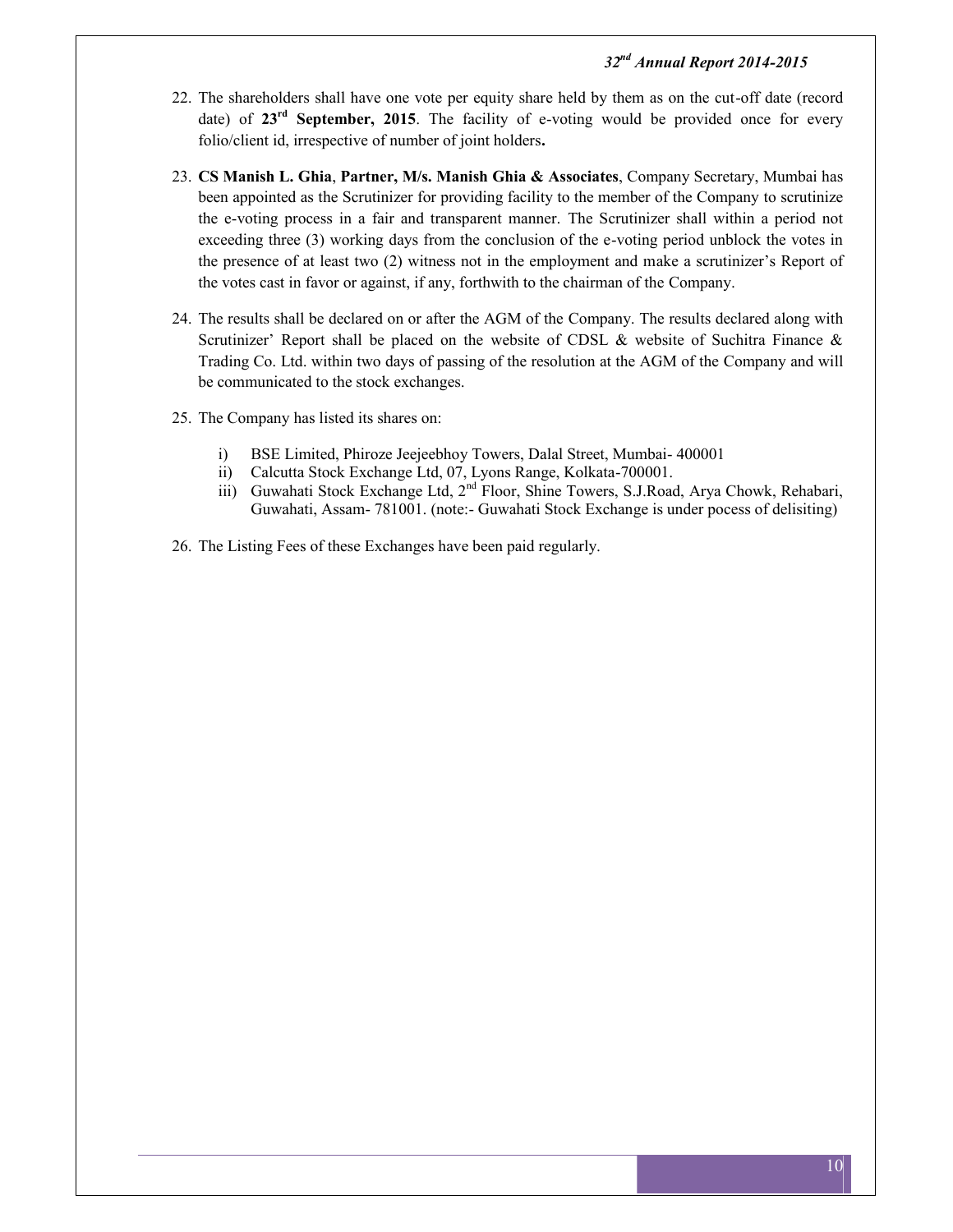#### **EXPLANATORY STATEMENT PURSUANT TO SECTION 102 OF COMPANIES ACT, 2013**

### **Item No. 4:**

Pursuant to the provisions of Section 180(1)(c) of the Companies Act, 2013 (the 'Act'), since notified, the Board can exercise such borrowing powers only with the approval of Members of the Company by way of Special Resolution.

It was considered desirable that the said borrowing limits of the Company be enhanced to Rs. 100,00,00,000/- (Rupees One Hundred Crores Only). The resolution is accordingly recommended for approval as a Special Resolution under the Act.

None of the Directors, Key Managerial Personnel of the Company, and/or their relatives may be deemed to be concerned or interested in the proposed resolution.

#### **Item No. 5:**

As per the provisions of Section 186 of the Companies Act, 2013, the Board of Directors of a Company can make any loan, investment or give guarantee or provide any security beyond the prescribed ceiling of i) Sixty per cent of the aggregate of the paid-up capital and free reserves and securities premium account or, ii) Hundred per cent of its free reserves and securities premium account, whichever is more, if special resolution is passed by the members of the Company.

As a measure of achieving greater financial flexibility and to enable optimal financing structure, this permission is sought pursuant to the provisions of Section 186 of the Companies Act, 2013 to give powers to the Board of Directors or any duly constituted committee thereof, for making further investment, providing loans or give guarantee or provide security in connection with loans to any body corporate or any person for an amount not exceeding Rs. 100,00,00,000/- (Rupees One Hundred Crores Only).

The Directors expect that the proposed guarantee and security will not prejudice the interest of shareholders.

The Board recommends special resolution for your approval.

None of the Directors, Key Managerial Personnel of the Company, and/or their relatives may be deemed to be concerned or interested in the proposed resolution.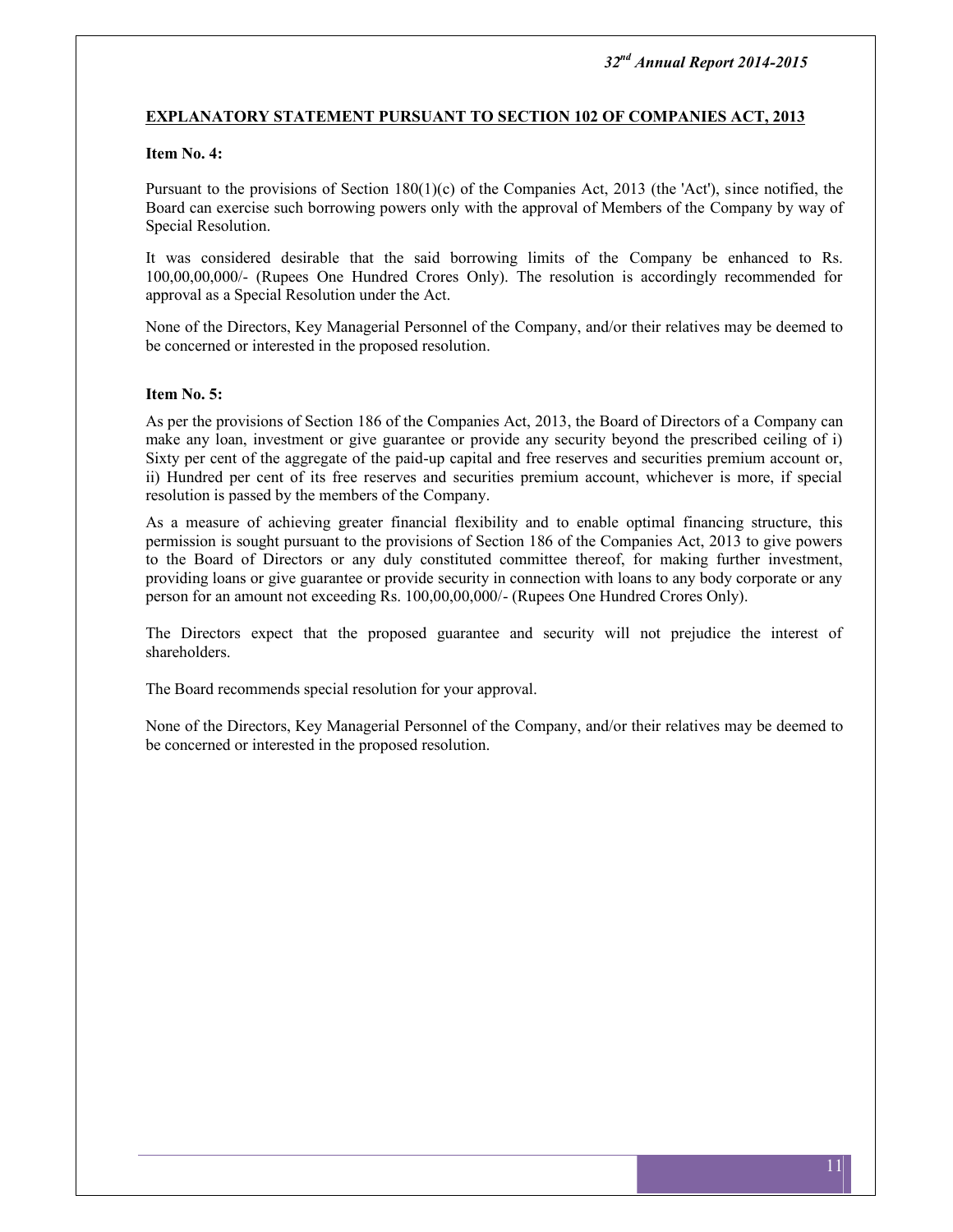### **ANNEXURE TO THE NOTICE**

**In Pursuance of the Clause 49(VIII) (E) of the Listing Agreement details of Director seeking appointment/ re-appointment at the ensuring Annual General Meeting are as follow:**

| <b>Name</b>                                    | <b>Mr. Vinod Kumar Sodani</b>                  |
|------------------------------------------------|------------------------------------------------|
| Directors Identification Number (DIN)          | 00403740                                       |
| Age                                            | 45 years                                       |
| Qualification                                  | Chartered Accountant (CA)                      |
|                                                | Audit, Accounts, Treasury, capital markets,    |
|                                                | Corporate finance, Project finance and general |
| Expertise in Specific Area                     | management.                                    |
| Date of first Appointment on the Board of the  | 8 <sup>th</sup> November, 2010                 |
| Company                                        |                                                |
| Shareholding in Suchitra Finance & Trading Co. | <b>Nil</b>                                     |
| Ltd.                                           |                                                |
|                                                | 1. Sangam Energy Limited                       |
| List of Directorship held in other companies   | 2. Sangam Infratech Limited                    |
|                                                | 3. Snagam (India) Limited                      |
|                                                | 4. Hawamahal Finance Private Limited           |
|                                                | 5. Geetanjali Infosystems Private Limited      |
| Membership/Chairmanships of Audit and          | Refer to Report on Corporate Governance        |
| <b>Stakeholders Remuneration Committee</b>     |                                                |

For and on behalf of the board For, **M/s Suchitra Finance & Trading Co. Limited**

**Date:** 13<sup>th</sup> August, 2015 **Sd**/-<br>**Place:** Mumbai **Sdie 2015 Sdie 2016 Sdie 2016 Sdie 2016 Sdie 2016 Still and Sodani Sodani Sodani Sodani Solari 10.000 Still and Sodani Solari 10.000 Still and Sod** 

**Place:** Mumbai **Vinod Kumar Sodani Chairman (DIN: 00403740)**

**CIN No**.: L65910MH1981PLC234305 Registered Office: B/306-309, Dynasty Business Park, Opp. Sangam cinema, Andheri(e), Mumbai- 400 059. Email id: suchitra@sangamgroup.com, www.sftc.co.in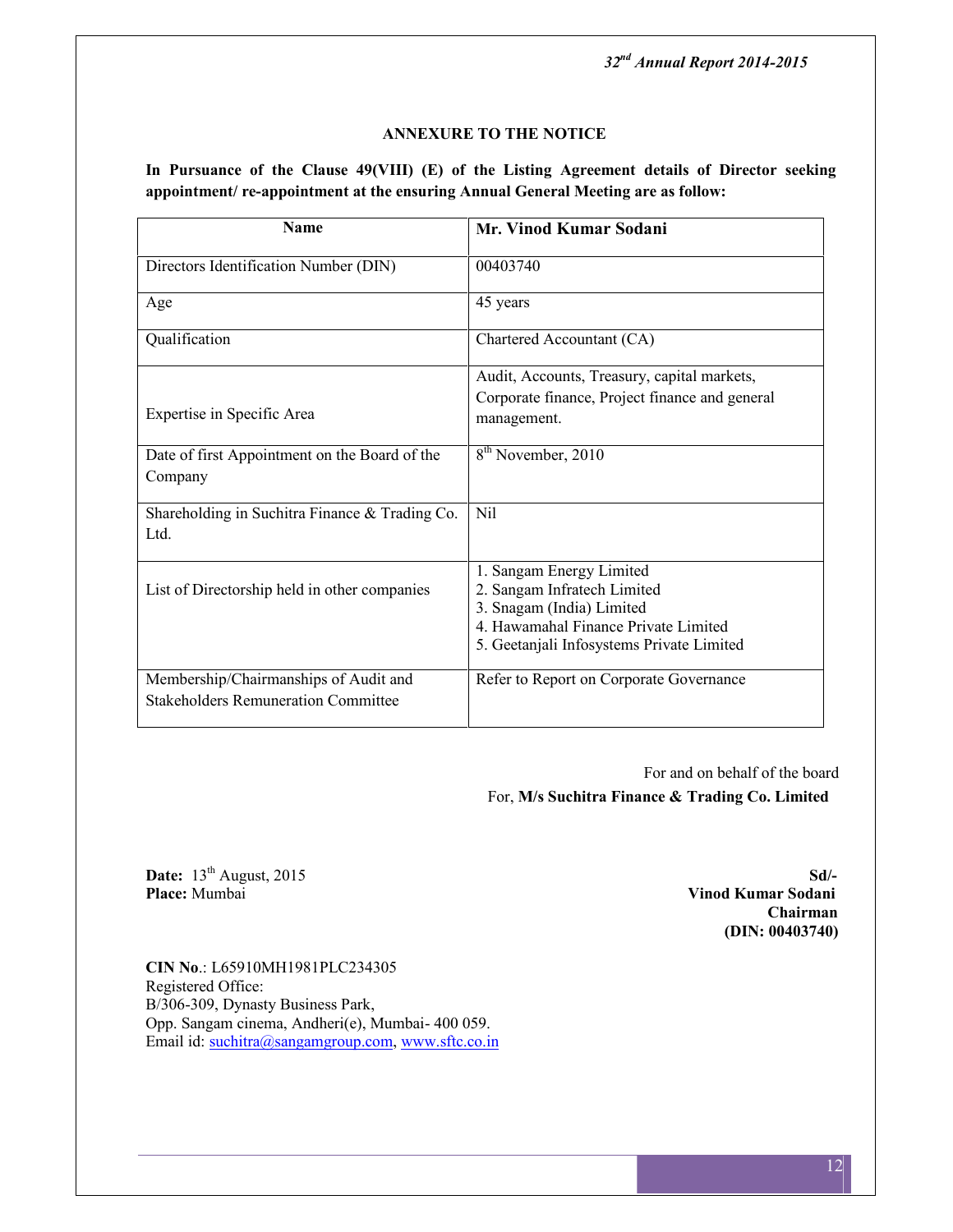## **DIRECTORS' REPORT**

To the Members,

Your Directors have pleasure in presenting the  $32<sup>nd</sup>$  Annual Report on the business and operations of the Company together with the Audited Accounts for the year ended **31st March, 2015.**

## **Financial Highlights:**

The summarized financial results for the year ended **31st March, 2015** are as follows:-

| <b>Particulars</b>                                  | ended<br>For the year<br>31.03.2015 | For<br>ended<br>the<br>year<br>31.03.2014. |  |
|-----------------------------------------------------|-------------------------------------|--------------------------------------------|--|
|                                                     | <b>Amount (in Lakhs)</b>            | <b>Amount (in Lakhs)</b>                   |  |
| Sales/Revenue from operations                       | 34.19                               | 8.65                                       |  |
| Other Income                                        | 0.03                                |                                            |  |
| <b>Total Revenue</b>                                | 34.22                               | 8.65                                       |  |
| <b>Less:</b> Total Expenses                         | 20.62                               | 4.55                                       |  |
| Profit before Depreciation, Finance Cost<br>$&$ Tax | 13.60                               | 4.10                                       |  |
| Less: Depreciation                                  | 0.15                                | 0.10                                       |  |
| Finance Cost                                        | 9.17                                |                                            |  |
| <b>Profit/Loss before Tax</b>                       | 4.28                                | 4.00                                       |  |
| Less: Tax                                           | 1.91                                | 0.84                                       |  |
| Profit/(Loss) after Tax                             | 2.37                                | 3.16                                       |  |
| Earnings Per share                                  | 0.03<br>0.03                        |                                            |  |

## **Review of Operations:**

During the year under review, the Company has registered revenue of Rs. 34.19 Lakhs (Previous year Rs.8.65 Lakhs) and Net Profit after tax of Rs. 2.37 Lakhs (Previous year Rs. 3.16 Lakhs). The Company continued to operate in the same business and there was no change in business activity. No material changes of the Company occurred between end of the financial year and the date of this report.

## **Dividend:**

Since the Company has inadequate profits, your Directors think it prudent to plough back the profits and therefore, do not recommend any dividend for the year under review.

## **Directors:**

In accordance with the Articles of Association of the Company and in view of the provisions of Section 152 of the Companies Act, 2013, **Mr. V. K. Sodani (DIN: 00403740**), directors of the Company retire at the ensuing Annual General Meeting and being eligible offer themselves for re-appointment.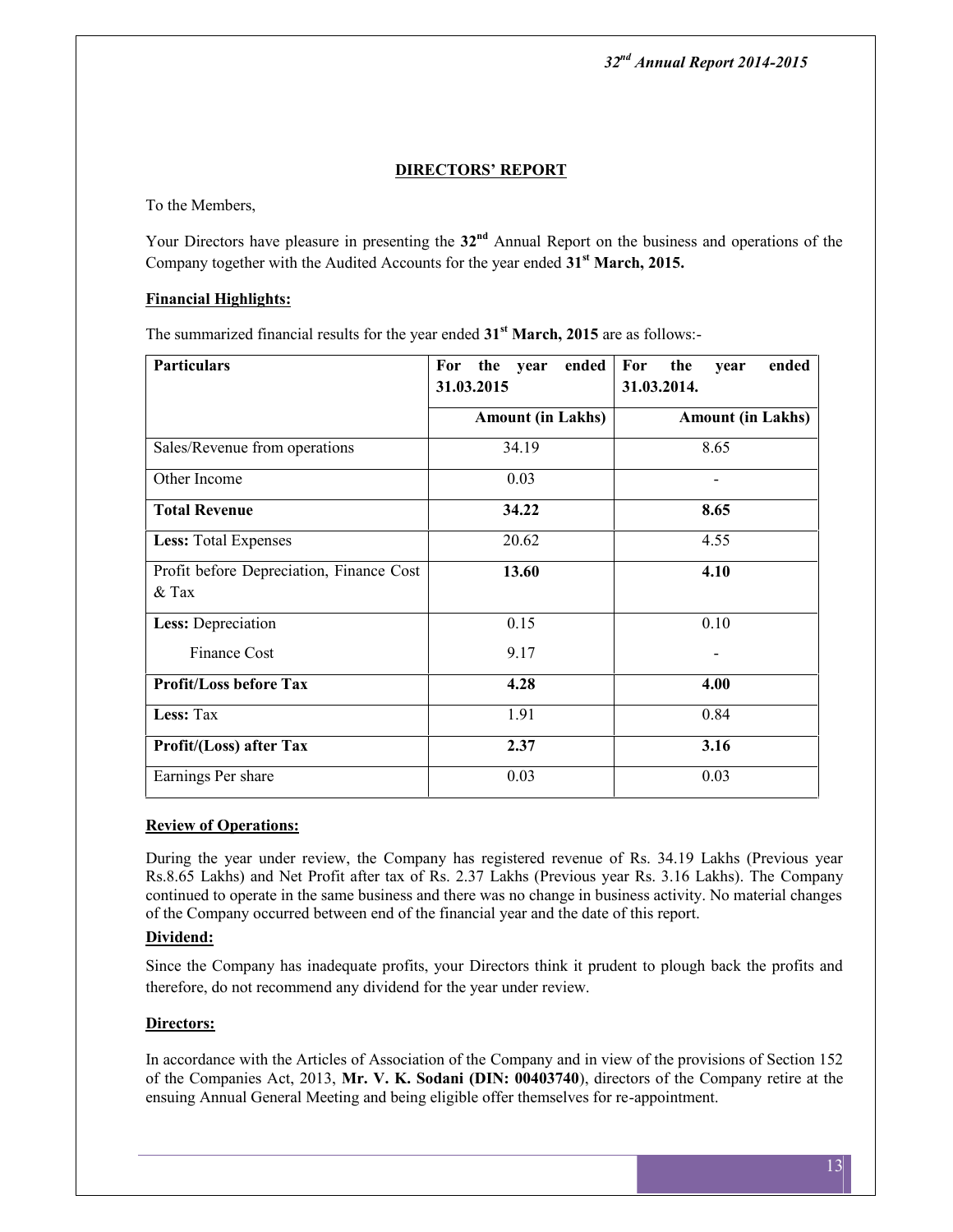The Company has received declaration from all the Independent Directors of the Company confirming that they meet the criteria of Independent Director prescribed both under section 149 (6) of the Companies Act, 2013 and under clause 49 of the Listing Agreement enter into with the Stock Exchanges.

## **Public Deposits:**

During the year under review, the Company has not accepted any deposits within the meaning of section 73 and 76 of the Companies Act, 2013 read with Companies (Acceptance of Deposits) Rules, 2014.

## **Subsidiaries & associate companies:**

The Company does not have any subsidiary or associate companies.

## **Segment Reporting:**

The Company has single segment, hence Accounting Standard on Segment Reporting (AS-17) need not be given.

## **Reserve Bank of India Guidelines for NBFCs:**

## **(Non Banking Financial Companies)**

The Guidelines of Reserve Bank of India are being revised time and again during the year under review. The Company has observed all the prudential norms prescribed by Reserve Bank of India.

## **Extract of Annual Return:**

An extract of Annual Return in MGT 9 is appended to this Report as **Annexure 'A'.**

## **Listing of Shares on BSE Limited:**

The Equity Shares of the Company are listed on BSE Limited and admitted for trading w.e.f. 17<sup>th</sup> October, 2014.

## **Significant and Material Orders Passed by the Regulators or Courts:**

There are no significant and material orders passed by the Regulators or Courts that would impact the going status of the Company and its future operations.

## **Director's responsibility statement:**

To the best of our knowledge and belief and according to the information and explanations obtained, Directors make the following statement in terms of Section 134 (3) (c) of the Companies Act, 2013:

- *(a)* that in the preparation of the Annual Accounts, the applicable accounting standards had been followed along with proper explanation relating to material departures, if any;
- *(b)* that the Directors had selected such accounting policies and applied them consistently and made judgments and estimates that are reasonable and prudent so as to give a true and fair view of the state of affairs of the Company at the end of the financial year and of the profit and loss of the Company for that period;
- *(c)* the Directors had taken proper and sufficient care for the maintenance of adequate accounting records in accordance with the provisions of this Act for safeguarding the assets of the Company and for preventing and detecting fraud and other irregularities;
- *(d)* the Directors had prepared the annual accounts on a going concern basis;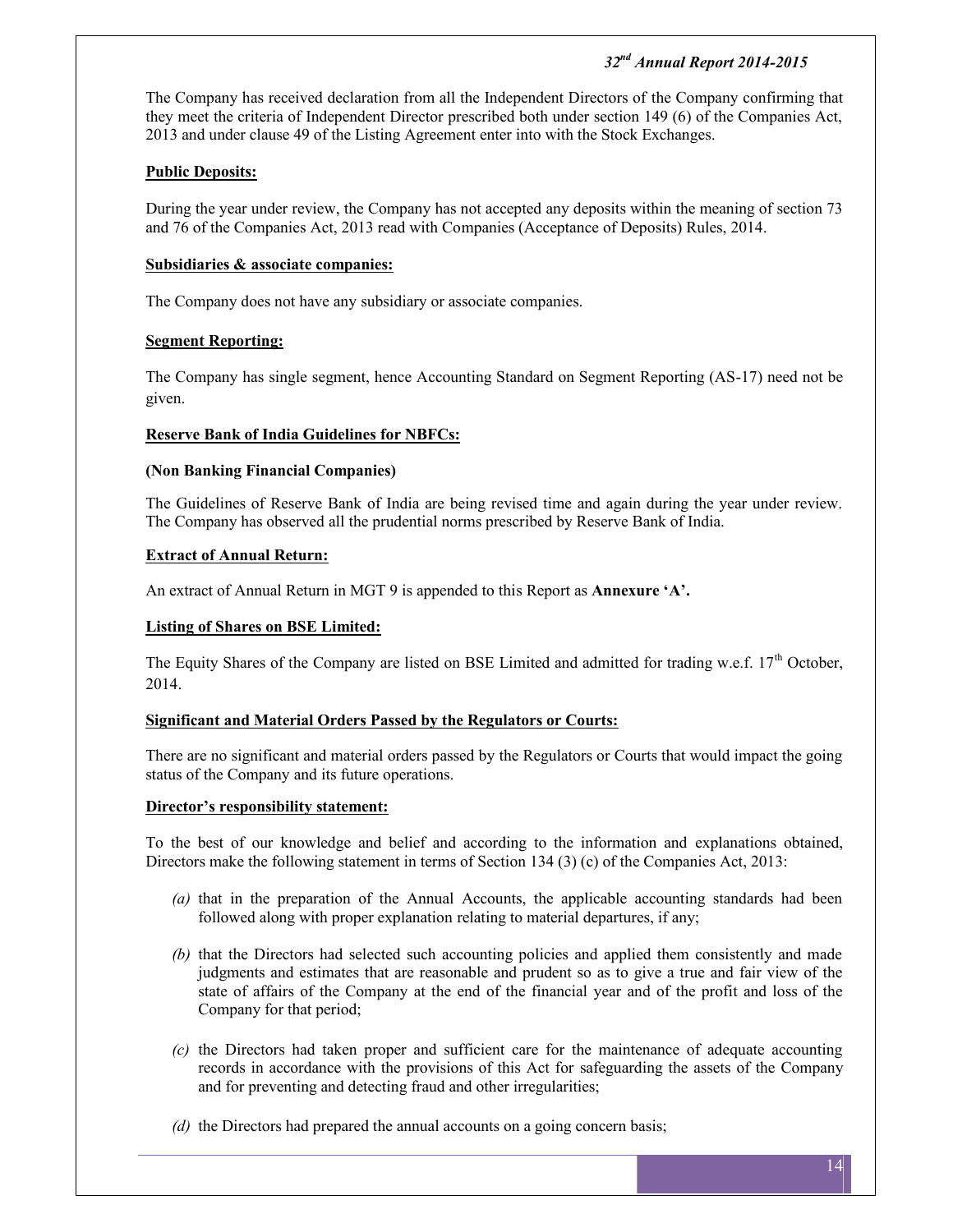- *(e)* the Directors, had laid down internal financial controls to be followed by the Company and that such internal financial controls are adequate and were operating effectively.
- *(f)* the Directors had devised proper systems to ensure compliance with the provisions of all applicable laws and that such systems were adequate and operating effectively.

## **Key Managerial Personnel:**

During the year under review, the Company has appointed the following persons as the Key Managerial Personnel.

| Sr. No. | Name of the person | <b>Designation</b>             |
|---------|--------------------|--------------------------------|
| $\pm$   | Mrs. Anjana Soni   | Whole Time Director            |
| 2.      | Ms. Deepal Shah    | Company Secretary              |
|         | Ms. Antima Soni    | <b>Chief Financial Officer</b> |

#### **Board evaluation:**

Pursuant to the provisions of the Companies Act, 2013 and Clause 49 of the Listing Agreement, the Board has carried out an evaluation after taking into consideration various aspects of the Board's functioning, composition of the Board and its Committees, culture, execution and performance of specific duties, remuneration, obligations and governance.

The performance evaluation of the Independent Directors was completed. The performance evaluation of the Chairman and the Non-Independent Directors was carried out by the Independent Directors in their meeting held on 22<sup>nd</sup> September, 2014. The Board of Directors expressed their satisfaction with the evaluation process.

#### **Number of Meetings of the Board of Directors:**

The details of the number of meetings of the Board held during the Financial Year 2014-15 forms a part of the Corporate Governance Report.

## **Audit Committee:**

In accordance with the provisions of the Listing Agreement and Corporate Governance, the Company has constituted an Audit Committee comprising of Independent Directors. The Audit Committee acts in accordance with the terms of reference specified from time to time by the Board. The details of the terms of audit committee and other details are explained in the Corporate Governance Report.

#### **Remuneration & Nomination Policy:**

The Board of Directors has framed a policy which lays down a framework in relation to remuneration of Directors, Key Managerial Personnel and Senior Management of the Company. The policy lays down the criteria for selection and appointment of Board Members. The details of the policy are explained in the Corporate Governance Report.

## **Vigil Mechanism / Whistle Blower Policy:**

The Company has a Vigil Mechanism / Whistle Blower policy to report genuine concerns, grievances, frauds and mismanagements, if any. The Vigil Mechanism /Whistle Blower policy has been posted on the website of the Company (www.sftc.co.in)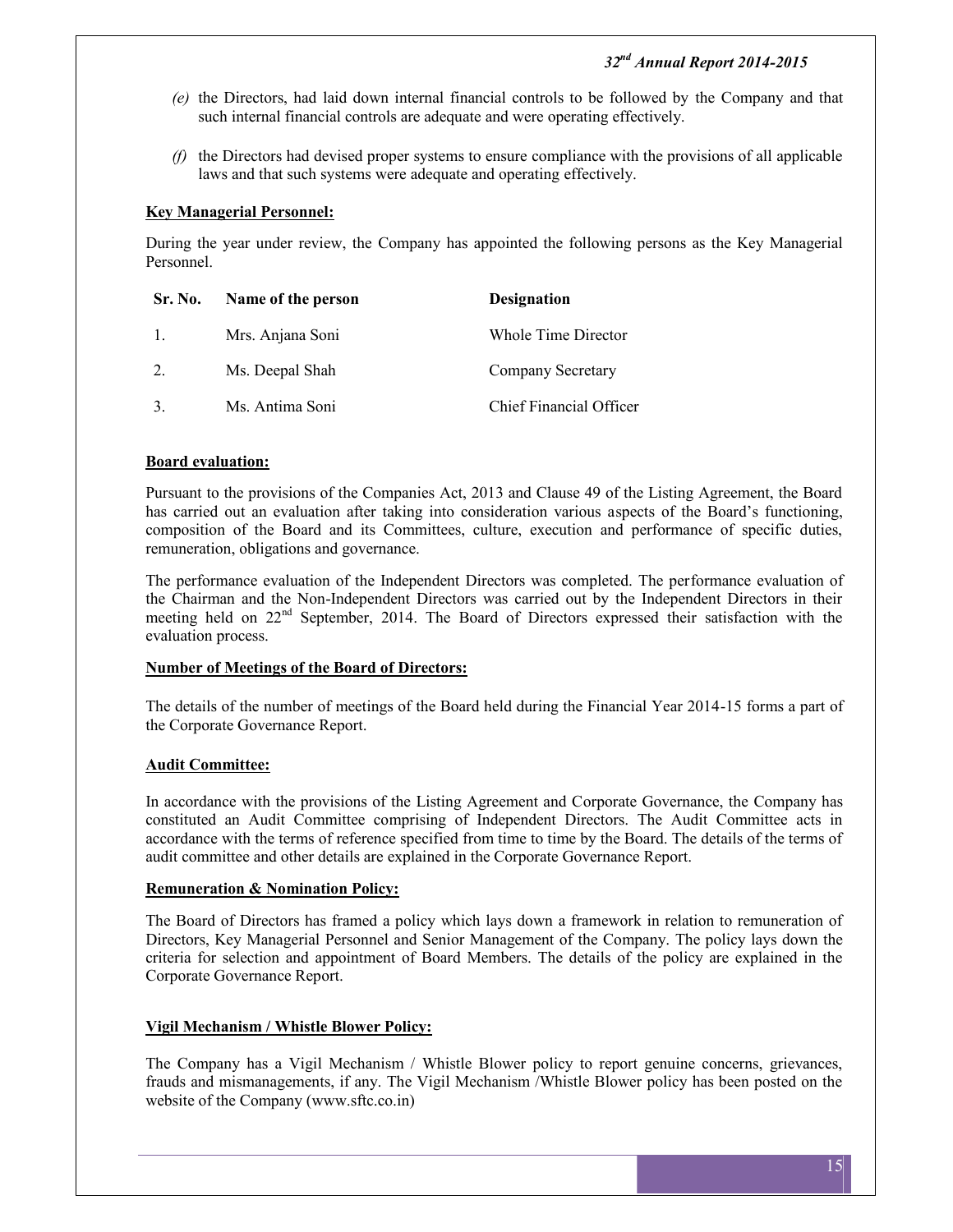## **Related Party Transactions:**

All related party transactions that were entered into during the financial year were on an arm's length basis and were in the ordinary course of business. All Related Party Transactions are placed before the Audit Committee for approval.

The Company has not entered into any transaction of a material nature with any of the related parties which are in conflict with the interest of the Company.

The details of related party transactions are disclosed in Note No. 20 attached to and forming part of the accounts.

## **Depository Services:**

The Company's Equity Shares have been admitted to the depository mechanism of the National Securities Depository Limited (NSDL) and also the Central Depository Services (India) Limited (CDSL). As a result the investors have an option to hold the shares of the Company in a dematerialized form in either of the two Depositories. The Company has been allotted ISIN No. INE475D01010.

Shareholders therefore are requested to take full benefit of the same and lodge their holdings with Depository Participants [DPs] with whom they have their Demat Accounts for getting their holdings in electronic form.

## **Code of Conduct:**

Your Company is committed to conducting its business in accordance with the applicable laws, rules and regulations and highest standards of business ethics. In recognition thereof, the Board of Directors has implemented a Code of Conduct for adherence by the Directors, Senior Management Personnel and Employees of the Company. This will help in dealing with ethical issues and also foster a culture of accountability and integrity. The Code has been posted on the Company's website www.sftc.co.in.

All the Board Members and Senior Management Personnel have confirmed compliance with the Code.

## **Statutory Auditor:**

**M/s. K. K. Khadaria & Co., Chartered Accountants**, (Firm Registration No.105013W) were appointed as the Statutory Auditors of the Company at the AGM held on 29<sup>th</sup> September, 2014 to hold office until the conclusion of the  $36<sup>th</sup>$  consecutive AGM, are recommended for ratification of appointment for the Financial Year **2015-16**. As required under the provisions of Section 139 of the Companies Act, 2013, the Company has obtained written confirmation from M/s. K. K. Khadaria & Co. that their appointment, if made, would be in conformity with the limits specified in the said Section.

## **Secretarial Audit:**

Pursuant to provisions of section 204 of the Companies Act, 2013 and the Rules made thereunder, the Company has appointed **M/s. Reena S. Modi & Associates** (Membership No. 25346), a firm of Company Secretaries in Practice to undertake the Secretarial Audit of the Company. The Secretarial Audit report is annexed herewith as **Annexure 'B'** and forms an integral part to this Report.

## **Auditor's Report/ Secretarial Audit Report:**

The observations of the auditors contained in their Report have been adequately dealt with in the Notes to the Accounts which are self explanatory and, therefore, do not call for any further comments.

## **Internal Control Systems and their Adequacy:**

The Company has an Internal Control System, commensurate with the size, scale and complexity of its operations. The scope and authority of the Internal Audit function is defined by the Audit Committee. To maintain its objectivity and independence, the Internal Audit function reports to the Chairman of the Audit Committee of the Board & to the Chairman & Managing Director.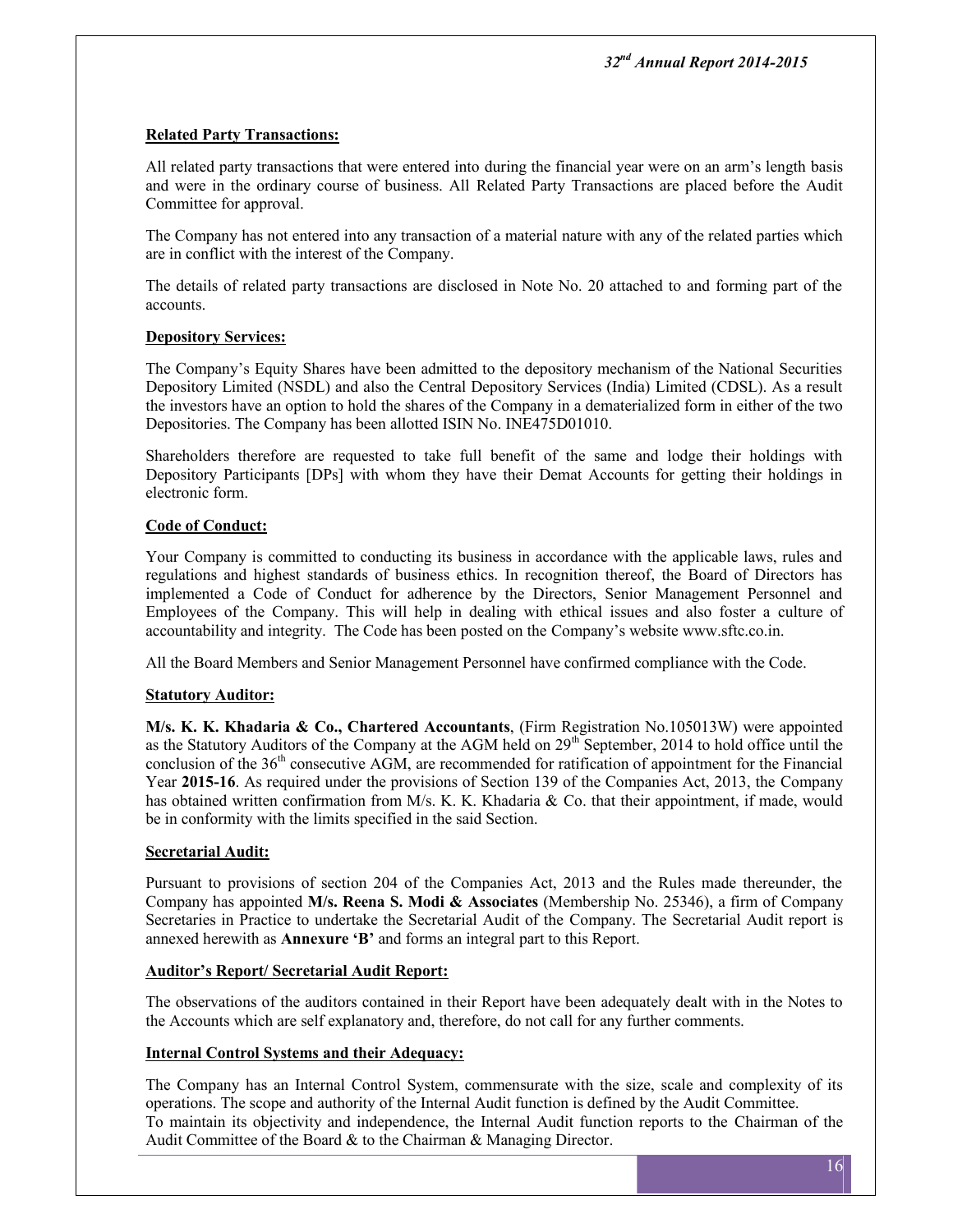The Internal Audit Department monitors and evaluates the efficacy and adequacy of internal control system in the Company, its compliance with operating systems, accounting procedures and policies of the Company.

Based on the report of internal audit function, the Company undertakes corrective action in their respective areas and thereby strengthens the controls. Significant audit observations and recommendations along with corrective actions thereon are presented to the Audit Committee of the Board.

## **Corporate Governance and Management Discussion & Analysis Reports:**

The Company adheres to the requirements set out by the Securities and Exchange Board of India's Corporate Governance practices and have implemented all the stipulations prescribed. The Company has implemented several best corporate governance practices.

The Corporate Governance and Management Discussion & Analysis Report, which form an integral part of this Report, are set out as a separate Annexure, together with the Certificate from the Auditors of the Company regarding compliance with the requirements of Corporate Governance as stipulated in Clause 49 of the Listing Agreement.

## **Conservation Of Energy, Technology Absorption And Foreign Exchange Earning**

The Company being basically in the financial sector, requirements regarding the disclosure of particulars of conservation of energy and technology absorption prescribed by the rules are not applicable. The Company has no foreign exchange inflow or outflow during the year under review.

## **Acknowledgment:**

The Board of Directors wish to place on record their appreciation for the assistance and co-operation received from the Financial Institutions, Banks, Government, and Local Authorities for their strong support and valuable guidance. The Directors are thankful to the shareholders for their continued support to the Company.

## **For, M/s Suchitra Finance & Trading Co. Ltd**.

**Sd/- Mr. Vinod Sodani Chairman DIN: 00403740**

**Date:** 30<sup>th</sup> May, 2015 **Place:** Mumbai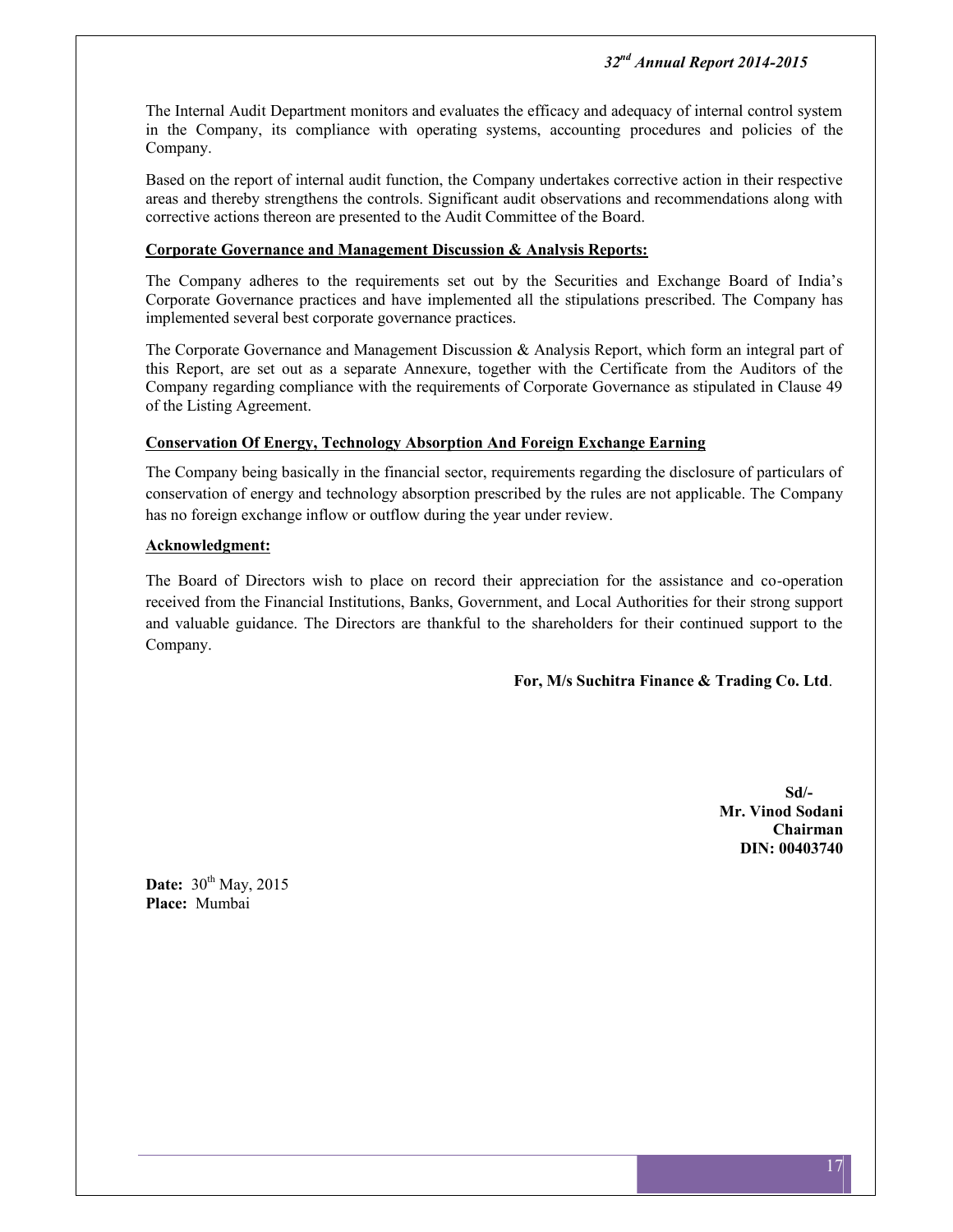## **ANNEXURE TO DIRECTORS' REPORT**

**Annexure 'A'**

#### **EXTRACT OF ANNUAL RETURN Form No.MGT-9** (As on the Financial Year ended on  $31<sup>st</sup> March, 2015$ )

*[Pursuant to Section 92(3) of the Companies Act, 2013 and Rule 12(1)of the Companies (Management and Administration) Rules,2014]*

## **I. REGISTRATION AND OTHER DETAILS** :

| $\overline{i}$ .          | <b>CIN</b>                                                                   | L65910MH1981PLC234305                                                                                                        |
|---------------------------|------------------------------------------------------------------------------|------------------------------------------------------------------------------------------------------------------------------|
| $\overline{ii}$ .         | <b>Registration Date</b>                                                     | 09/12/1981                                                                                                                   |
| $\overline{\text{iii}}$ . | Name of the Company                                                          | SUCHITRA FINANCE & TRADING<br><b>COMPANY LIMITED</b>                                                                         |
| iv.                       | Category/Sub-Category of the<br>Company                                      | Company limited by shares.                                                                                                   |
| $V_{-}$                   | Address of the Registered office and<br>contact details                      | B/306-309, Dynasty Business Park,<br>Opp. Sangam Cinema,<br>A. K. Road, Andheri (E),<br>Mumbai - 400059, Maharashtra         |
| vi.                       | Whether listed Company                                                       | Yes                                                                                                                          |
| $\overline{\text{vii}}$ . | Name, Address and Contact details of<br>Registrar and Transfer Agent, if any | M/s Niche Technologies Pvt. Ltd.<br>D-511, Bagree market,<br>71, B.R.B. Basu Road,<br>Kolkata-700 001.<br>Tel: 033-2235-7271 |

## **II. PRINCIPAL BUSINESS ACTIVITIES OF THE COMPANY**

All the business activities contributing 10% or more of the total turnover of the Company shall be stated:-

| Sr.No. | Name and Description of main   | <b>NIC Code of</b> | $\%$ to total turnover of the |
|--------|--------------------------------|--------------------|-------------------------------|
|        | products/ services             | the Product/       | Company                       |
|        | Investment and Interest Income | 6430               | 100                           |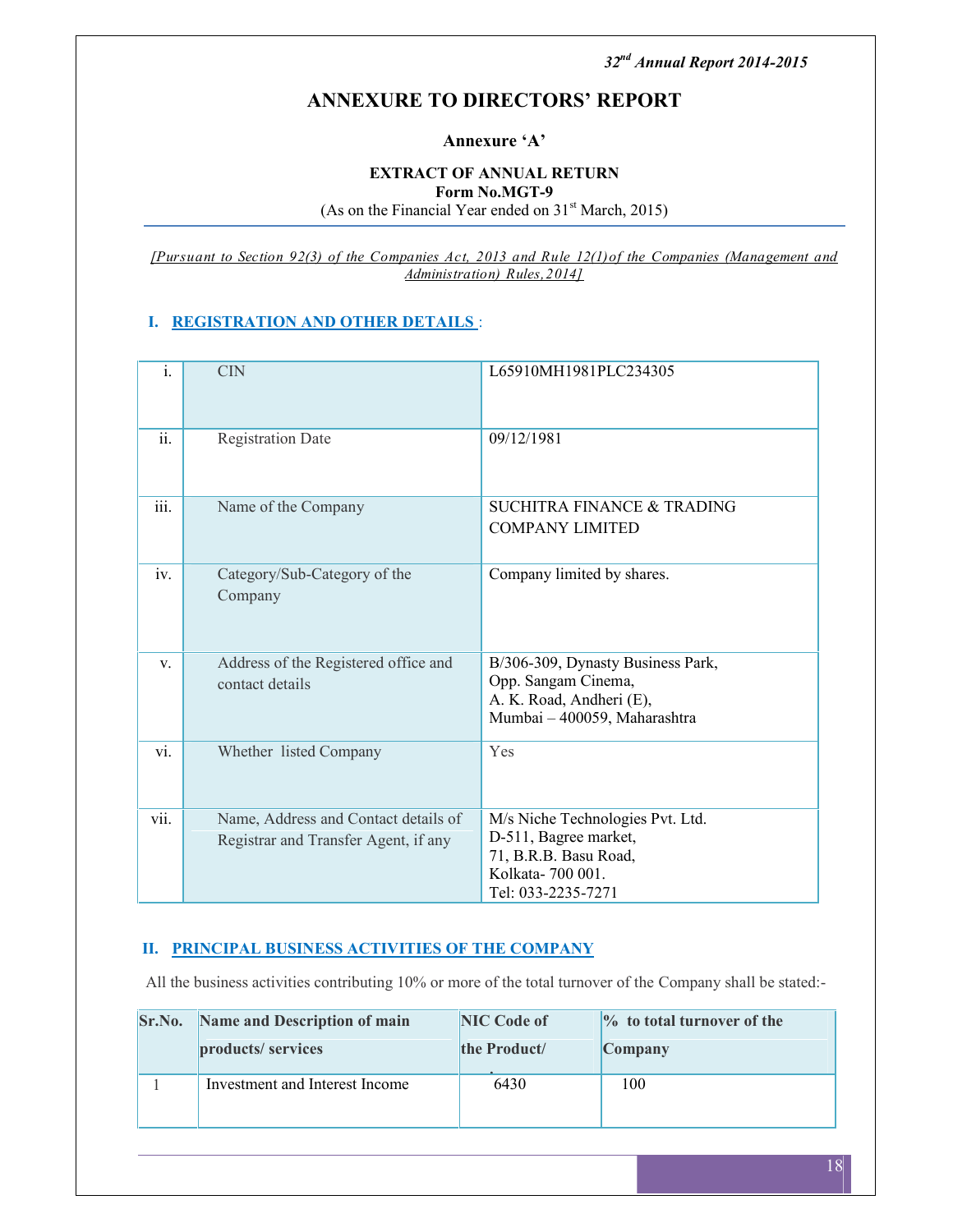## **III. PARTICULARS OF HOLDING, SUBSIDIARY AND ASSOCIATE COMPANIES**

| Sr.<br>No. | <b>Name And</b><br>address Of The<br>Company | <b>CIN/GLN</b>        | Holding/<br><b>Subsidiary</b><br>/Associate | %of<br>shares<br>held | Applicable<br><b>Section</b> |
|------------|----------------------------------------------|-----------------------|---------------------------------------------|-----------------------|------------------------------|
|            | Marigold<br>Investrade Pvt. Ltd.             | U67120MH1997PTC106020 | Holding                                     | 54.61%                | 2(46)                        |

## **IV. SHARE HOLDING PATTERN (Equity Share Capital Breakup as percentage of Total Equity)**

## **i.** *Category-wise Share Holding*

| Category of<br><b>Shareholde</b><br>rs | No. of Shares held at the beginning of<br>the year $(2014)$ |                 |              |                                                |          | No. of Shares held at the end of the year<br>(2015) |              |                                                      |     |
|----------------------------------------|-------------------------------------------------------------|-----------------|--------------|------------------------------------------------|----------|-----------------------------------------------------|--------------|------------------------------------------------------|-----|
|                                        | <b>Demat</b>                                                | <b>Physical</b> | <b>Total</b> | $\frac{0}{0}$<br><b>Total</b><br><b>Shares</b> | of Demat | <b>Physical</b>                                     | <b>Total</b> | $\frac{0}{0}$<br>of<br><b>Total</b><br><b>Shares</b> |     |
| A. Promoter/<br><b>PAC</b>             |                                                             |                 |              |                                                |          |                                                     |              |                                                      |     |
| $1)$ Indian                            |                                                             |                 |              |                                                |          |                                                     |              |                                                      |     |
| a) Individual/<br><b>HUF</b>           | Nil                                                         | Nil             | Nil          | Nil                                            | Nil      | Nil                                                 | Nil          | Nil                                                  | Nil |
| b) Central<br>Govt                     | Nil                                                         | Nil             | Nil          | Nil                                            | Nil      | Nil                                                 | Nil          | Nil                                                  | Nil |
| c) State<br>Govt(s)                    | Nil                                                         | Nil             | Nil          | Nil                                            | Nil      | Nil                                                 | Nil          | Nil                                                  | Nil |
| d) Bodies<br>Corp                      | 5090850                                                     | Nil             | 5090850      | 54.61%                                         | 5090850  | Nil                                                 | 5090850      | 54.61%                                               | Nil |
| e) Banks / FI                          | Nil                                                         | Nil             | Nil          | Nil                                            | Nil      | Nil                                                 | Nil          | Nil                                                  | Nil |
| f) Any Other                           | Nil                                                         | Nil             | Nil          | Nil                                            | Nil      | Nil                                                 | Nil          | Nil                                                  | Nil |
| $Sub-total(A)$<br>$(1)$ :-             | 5090850                                                     | Nil             | 5090850      | 54.61%                                         | 5090850  | Nil                                                 | 5090850      | 54.61%                                               | Nil |
| 2) Foreign                             |                                                             |                 |              |                                                |          |                                                     |              |                                                      |     |
| $g)$ NRIs-<br>Individuals              | Nil                                                         | Nil             | Nil          | Nil                                            | Nil      | Nil                                                 | Nil          | Nil                                                  | Nil |
| h) Other-<br>Individuals               | Nil                                                         | Nil             | Nil          | Nil                                            | Nil      | Nil                                                 | Nil          | Nil                                                  | Nil |
| i) Bodies<br>Corp.                     | Nil                                                         | Nil             | Nil          | Nil                                            | Nil      | Nil                                                 | Nil          | Nil                                                  | Nil |
| j) Banks / FI                          | Nil                                                         | Nil             | Nil          | Nil                                            | Nil      | Nil                                                 | Nil          | Nil                                                  | Nil |
| $k)$ Any<br>Other                      | Nil                                                         | Nil             | Nil          | Nil                                            | Nil      | Nil                                                 | Nil          | Nil                                                  | Nil |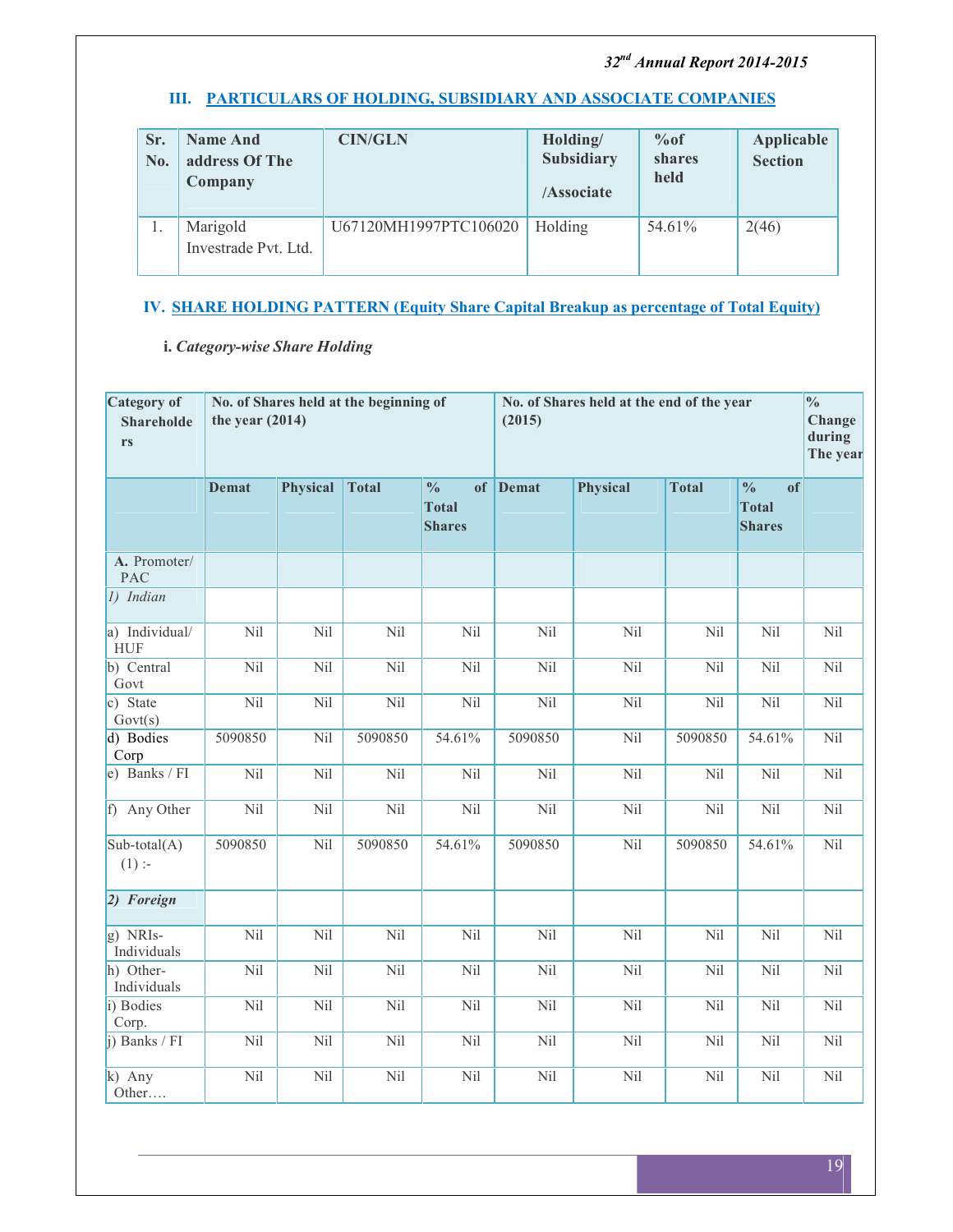|                                                                                             | 32 <sup>nd</sup> Annual Report 2014-2015 |            |            |            |            |            |            |            |                 |
|---------------------------------------------------------------------------------------------|------------------------------------------|------------|------------|------------|------------|------------|------------|------------|-----------------|
|                                                                                             | <b>Nil</b>                               | <b>Nil</b> | <b>Nil</b> | <b>Nil</b> | <b>Nil</b> | <b>Nil</b> | <b>Nil</b> | Nil        | <b>Nil</b>      |
| Sub-<br>$total(A)(2)$ :-                                                                    |                                          |            |            |            |            |            |            |            |                 |
| <b>B.</b> Public<br>Shareholdi<br>ng                                                        |                                          |            |            |            |            |            |            |            |                 |
| 1. Institutions                                                                             |                                          |            |            |            |            |            |            |            |                 |
| a) Mutual<br>Funds                                                                          | Nil                                      | Nil        | Nil        | Nil        | Nil        | Nil        | Nil        | Nil        | Nil             |
| b) Banks / FI                                                                               | Nil                                      | Nil        | Nil        | Nil        | Nil        | Nil        | Nil        | Nil        | Nil             |
| c) Central<br>Govt                                                                          | Nil                                      | Nil        | Nil        | Nil        | Nil        | Nil        | Nil        | Nil        | Nil             |
| d) State<br>Govt(s)                                                                         | Nil                                      | Nil        | Nil        | Nil        | Nil        | Nil        | Nil        | Nil        | Nil             |
| e) Venture<br>Capital<br>Funds                                                              | Nil                                      | Nil        | Nil        | Nil        | Nil        | Nil        | Nil        | Nil        | Nil             |
| f) Insurance<br>Companies                                                                   | Nil                                      | Nil        | Nil        | Nil        | Nil        | Nil        | Nil        | Nil        | Nil             |
| $g$ ) FIIs                                                                                  | Nil                                      | Nil        | Nil        | Nil        | Nil        | Nil        | Nil        | Nil        | Nil             |
| h) Foreign<br>Venture<br>Capital<br>$\ensuremath{\text{Funds}}$                             | Nil                                      | Nil        | Nil        | Nil        | Nil        | Nil        | Nil        | Nil        | Nil             |
| i) Others                                                                                   | Nil                                      | Nil        | Nil        | Nil        | Nil        | Nil        | Nil        | Nil        | Nil             |
| (specify)<br>Sub-<br>total(B)(1)                                                            | <b>Nil</b>                               | <b>Nil</b> | <b>Nil</b> | <b>Nil</b> | <b>Nil</b> | <b>Nil</b> | <b>Nil</b> | <b>Nil</b> | <b>Nil</b>      |
| $2. Non-$<br>Institutions                                                                   |                                          |            |            |            |            |            |            |            |                 |
| a) Bodies<br>Corp.<br>(i) Indian                                                            | 3882450                                  | 2000       | 3884450    | 41.67%     | 3890001    | 2000       | 3892001    | 41.75%     | 0.08            |
| (ii) Overseas                                                                               |                                          |            |            |            |            |            |            |            |                 |
| b) Individuals                                                                              |                                          |            |            |            |            |            |            |            |                 |
| (i) Individual<br>shareholders<br>holding<br>nominal<br>share capital<br>upto Rs. 1<br>lakh | 92950                                    | 76090      | 169040     | 1.81%      | 86573      | 76090      | 162663     | 1.75%      | (0.06)          |
| (ii)<br>Individual<br>shareholders<br>holding<br>nominal<br>share capital                   | 178210                                   | Nil        | 178210     | 1.91%      | 177036     | Nil        | 177036     | 1.90%      | (0.01)          |
|                                                                                             |                                          |            |            |            |            |            |            |            | 20 <sup>l</sup> |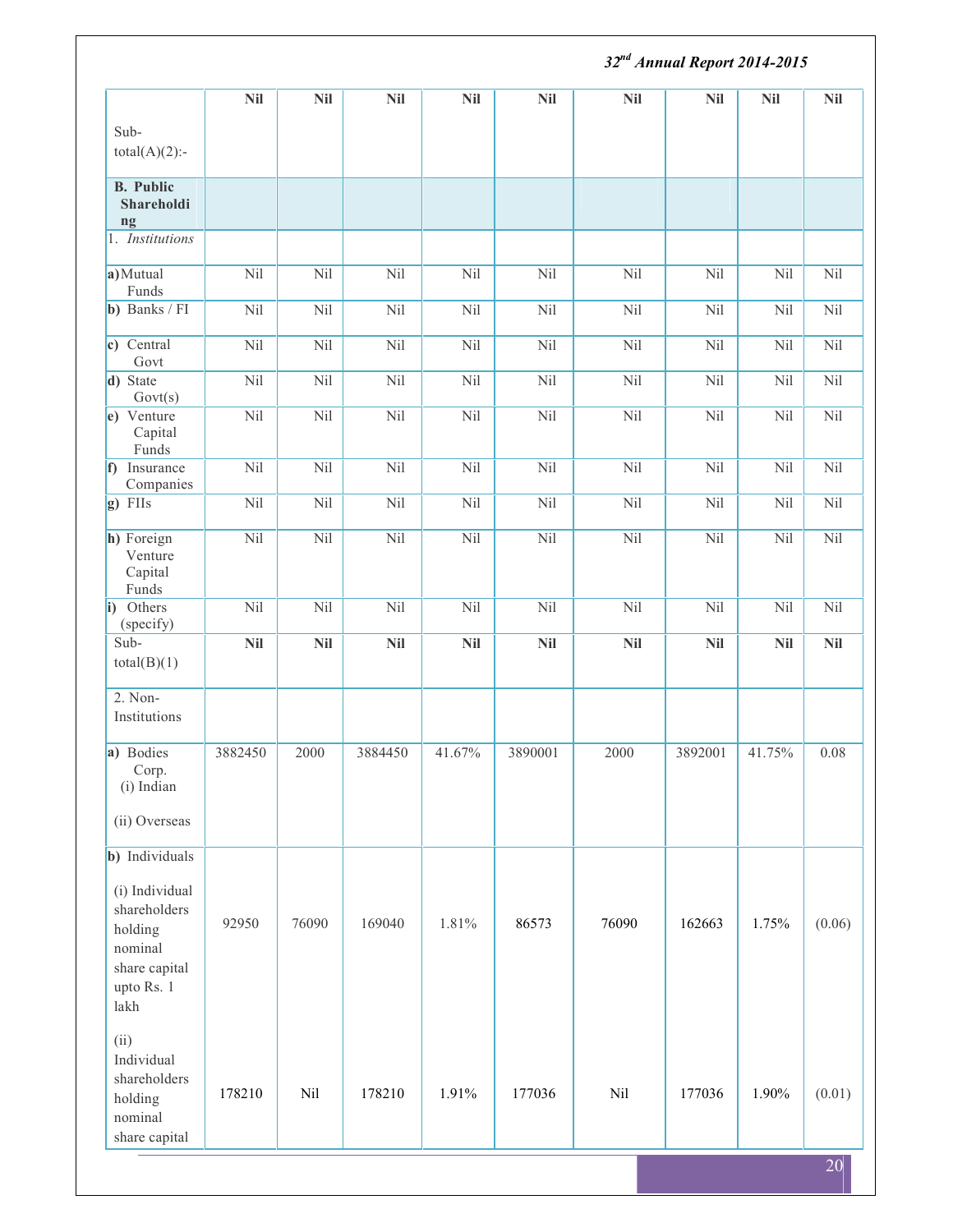*32nd Annual Report 2014-2015* in excess of Rs 1 lakh **c)** Others(Spe cify) Nil | Nil | Nil | Nil | Nil | Nil | Nil | Nil | **Subtotal(B)(2) 4153610 78090 4231700 45.39% 4153610 78090 4231700 45.40% 0.01 Total Public Shareholding (B)=(B)(1)+ (B)(2) 4153610 78090 4231700 45.39% 4153610 78090 4231700 45.40% 0.01 C. Shares held by Custodian for GDRs & ADRs** Nil | Nil | Nil | Nil | Nil | Nil | Nil | Nil | Grand 9244460 **Total (A+B+C) 9244460 78090 9322550 100% 9244460 78090 9322550 100% Nil**

**ii.***Shareholding of Promoters*

| Sr.<br>$\overline{\mathbf{N}}$ o | Shareholder's<br><b>Name</b>        |                         | Shareholding at the beginning of the<br>year        |                                                                     | Shareholding at the end of the year |                                                     |                                                                     |                                                                 |
|----------------------------------|-------------------------------------|-------------------------|-----------------------------------------------------|---------------------------------------------------------------------|-------------------------------------|-----------------------------------------------------|---------------------------------------------------------------------|-----------------------------------------------------------------|
|                                  |                                     | No. of<br><b>Shares</b> | $\%$ of total<br><b>Shares of</b><br>the<br>Company | % of Shares<br>Pledged /<br>encumbered<br>to total<br><b>shares</b> | No. of<br><b>Shares</b>             | $\%$ of total<br><b>Shares of</b><br>the<br>Company | % of Shares<br>Pledged /<br>encumbered<br>to total<br><b>shares</b> | $\%$ change<br>in share<br>holding<br>during the<br><b>vear</b> |
| 1.                               | Marigold<br>Investrade<br>Pvt. Ltd. | 5090850                 | 54.61                                               | Nil                                                                 | 5090850                             | 54.61                                               | Nil                                                                 | Nil                                                             |
|                                  | <b>Total</b>                        | 5090850                 | 54.61                                               | Nil                                                                 | 5090850                             | 54.61                                               | Nil                                                                 | <b>Nil</b>                                                      |

**iii.***Change in Promoters' Shareholding* **1. MARIGOLD INVESTRADE PVT. LTD.**

| Sr.<br>$\bf{no}$ |                              | Shareholding at the<br>beginning of the year |                                           | <b>Cumulative Shareholding during</b><br>the year |                                        |  |
|------------------|------------------------------|----------------------------------------------|-------------------------------------------|---------------------------------------------------|----------------------------------------|--|
|                  |                              | No. of shares                                | $\%$ of total<br>shares of the<br>Company | No. of shares                                     | $\%$ of total shares of<br>the Company |  |
|                  | At the beginning of the year | 5090850                                      | 54.61%                                    | 5090850                                           | 54.61%                                 |  |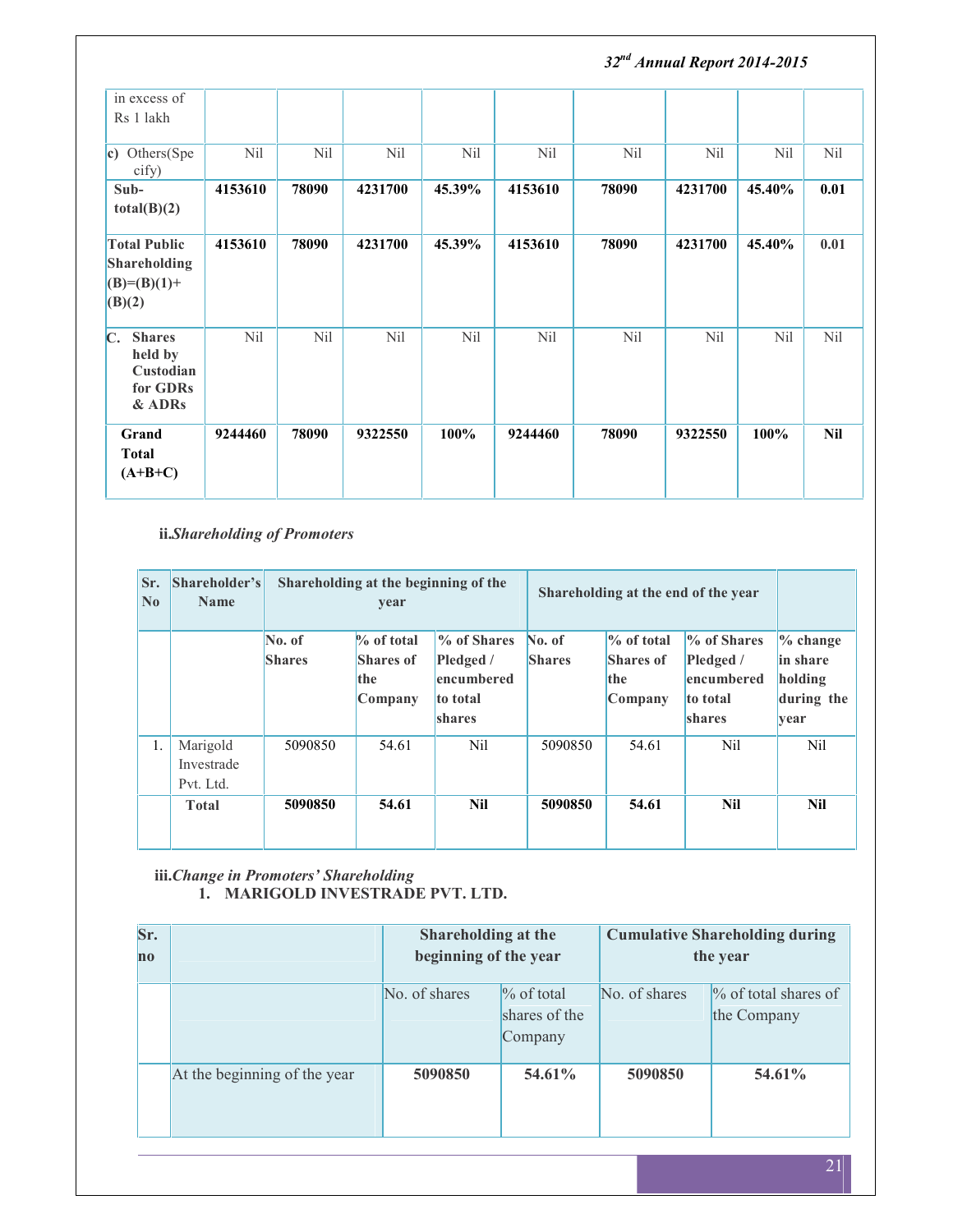|                                                                                                                                                                                                  |         |        | 32 <sup>nd</sup> Annual Report 2014-2015 |        |
|--------------------------------------------------------------------------------------------------------------------------------------------------------------------------------------------------|---------|--------|------------------------------------------|--------|
| Date wise Increase / Decrease<br>in Promoters Share holding<br>during the year specifying the<br>reasons for increase<br>/ decrease (e.g. allotment /<br>transfer / bonus/ sweat equity<br>etc): |         | ----   | ----                                     | ----   |
| At the End of the year                                                                                                                                                                           | 5090850 | 54.61% | 5090850                                  | 54.61% |
|                                                                                                                                                                                                  |         |        |                                          |        |

#### **iv. Share Holding Pattern of top ten Share Holders (other than, Directors Promoters and Holders of GDRs, ADRs)**

| Sr.<br>No.     | <b>Name</b>                                      | Shareholding                                                                                           |                                                  | Date       | Increasing /<br>Decreasing<br>in<br>shareholding | Reason                   | <b>Cumulative</b><br><b>Shareholding during</b><br>the year (01-04-14 to<br>$31 - 03 - 15$ |                                                  |
|----------------|--------------------------------------------------|--------------------------------------------------------------------------------------------------------|--------------------------------------------------|------------|--------------------------------------------------|--------------------------|--------------------------------------------------------------------------------------------|--------------------------------------------------|
|                |                                                  | <b>No. of Shares</b><br>at the<br>beginning<br>$(01-04-2014)$ /<br>end of the<br>year (31-03-<br>2015) | % of total<br><b>Shares</b> of<br>the<br>Company |            |                                                  |                          | No. of<br><b>Shares</b>                                                                    | % of total<br><b>Shares</b> of<br>the<br>Company |
| $\mathbf{1}$   | Fantastic<br>Vyapaar Pvt.<br>Ltd.                | 464000                                                                                                 | 4.98                                             | 31.03.2015 | $\boldsymbol{0}$                                 | $\blacksquare$           | 464000                                                                                     | 4.98                                             |
| $\overline{2}$ | Gawarja<br>Merchants Pvt.<br>Ltd.                | 411000                                                                                                 | 4.41                                             | 31.03.2015 | $\mathbf{0}$                                     |                          | 411000                                                                                     | 4.41                                             |
| $\overline{3}$ | Seawoods<br>Hospitality &<br>Realty Pvt.<br>Ltd. | 410000                                                                                                 | 4.40                                             | 31.03.2015 | $\mathbf{0}$                                     | $\overline{\phantom{a}}$ | 410000                                                                                     | 4.40                                             |
| $\overline{4}$ | Sukaniya<br>Properties Pvt.<br>Ltd.              | 363000                                                                                                 | 3.89                                             | 31.03.2015 | $\mathbf{0}$                                     | $\blacksquare$           | 363000                                                                                     | 3.89                                             |
| 5              | Nouveau<br>Cotspin Pvt.                          | 300000                                                                                                 | 3.22                                             | 31.03.2015 | $\theta$                                         | $\overline{a}$           | 300000                                                                                     | 3.22                                             |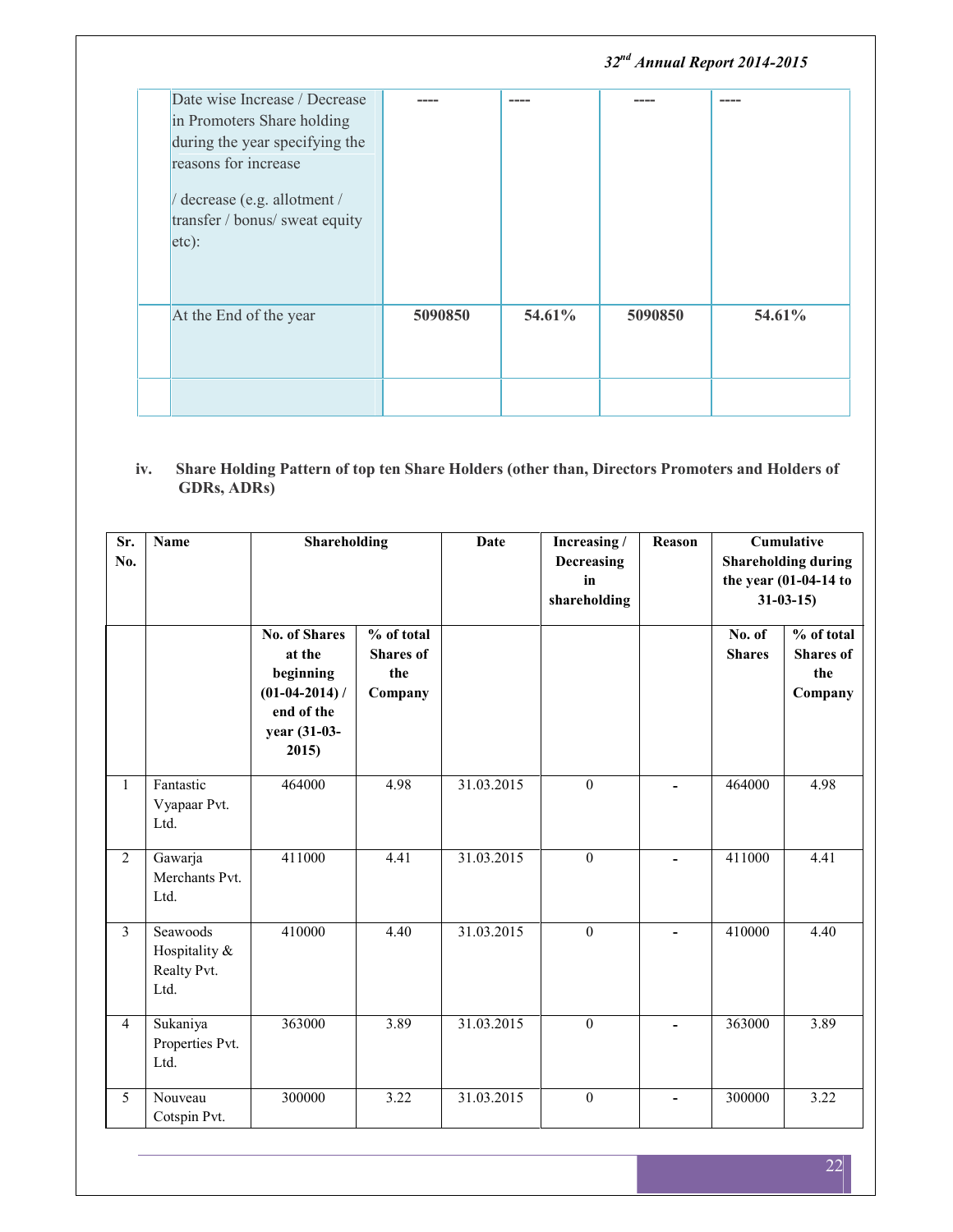|                 |                                            | 32 <sup>nd</sup> Annual Report 2014-2015 |                   |            |                  |                          |                  |                   |
|-----------------|--------------------------------------------|------------------------------------------|-------------------|------------|------------------|--------------------------|------------------|-------------------|
|                 | Ltd.                                       |                                          |                   |            |                  |                          |                  |                   |
| $\overline{6}$  | Golden<br>Medows<br>Export Pvt.<br>Ltd.    | 287500                                   | $\overline{3.08}$ | 31.03.2015 | $\boldsymbol{0}$ | $\blacksquare$           | 287500           | $\overline{3.08}$ |
| $7\overline{ }$ | Kelvin<br>Merchants Pvt.<br>Ltd.           | 266750                                   | 2.86              | 31.03.2015 | $\boldsymbol{0}$ | $\overline{\phantom{a}}$ | 266750           | 2.86              |
| 8               | Intime Realty<br>Pvt. Ltd.                 | 250000                                   | 2.68              | 31.03.2015 | $\boldsymbol{0}$ | $\blacksquare$           | 250000           | 2.68              |
| 9               | Attribute<br>Shares and<br>Securities Pvt. | 251900                                   | 2.70              | 01.04.2014 | $\boldsymbol{0}$ |                          | $\boldsymbol{0}$ | $\mathbf{0}$      |
|                 | Ltd.                                       | $\boldsymbol{0}$                         | $\boldsymbol{0}$  | 14.11.2014 | 5000             | Sell                     | 246900           | 2.65              |
|                 |                                            | 246900                                   | 2.65              | 31.03.2015 |                  |                          | 246900           | 2.65              |
| 10              | Slogan<br>Infotech Pvt.<br>Ltd.            | 240000                                   | 2.57              | 31.03.2015 | $\boldsymbol{0}$ | $\blacksquare$           | 240000           | 2.57              |

## **V. INDEBTEDNESS**

Indebtedness of the Company including interest outstanding/accrued but not due for payment *(Rs. In Lakhs)*

|                                                        | <b>Secured Loans</b><br>excluding<br>deposits | <b>Unsecured</b><br>Loans | <b>Deposits</b> | <b>Total Indebtedness</b> |
|--------------------------------------------------------|-----------------------------------------------|---------------------------|-----------------|---------------------------|
| Indebtedness at the beginning of<br>the financial year |                                               |                           |                 |                           |
| i) Principal Amount                                    |                                               |                           |                 |                           |
| ii) Interest due but not paid                          |                                               |                           |                 |                           |
| iii) Interest accrued but not                          | <b>NIL</b>                                    | <b>NIL</b>                | <b>NIL</b>      | <b>NIL</b>                |
| $Total(i+ii+iii)$                                      | <b>NIL</b>                                    | <b>NIL</b>                | <b>NIL</b>      | <b>NIL</b>                |
| Change in Indebtedness during<br>the financial year    |                                               |                           |                 |                           |
| - Addition                                             |                                               |                           |                 |                           |
| - Reduction                                            | <b>NIL</b>                                    | 1456.60                   | <b>NIL</b>      | 1456.60                   |
|                                                        |                                               | 845.00                    |                 | 845.00                    |
| Net Change                                             | <b>NIL</b>                                    | 611.60                    | <b>NIL</b>      | 611.60                    |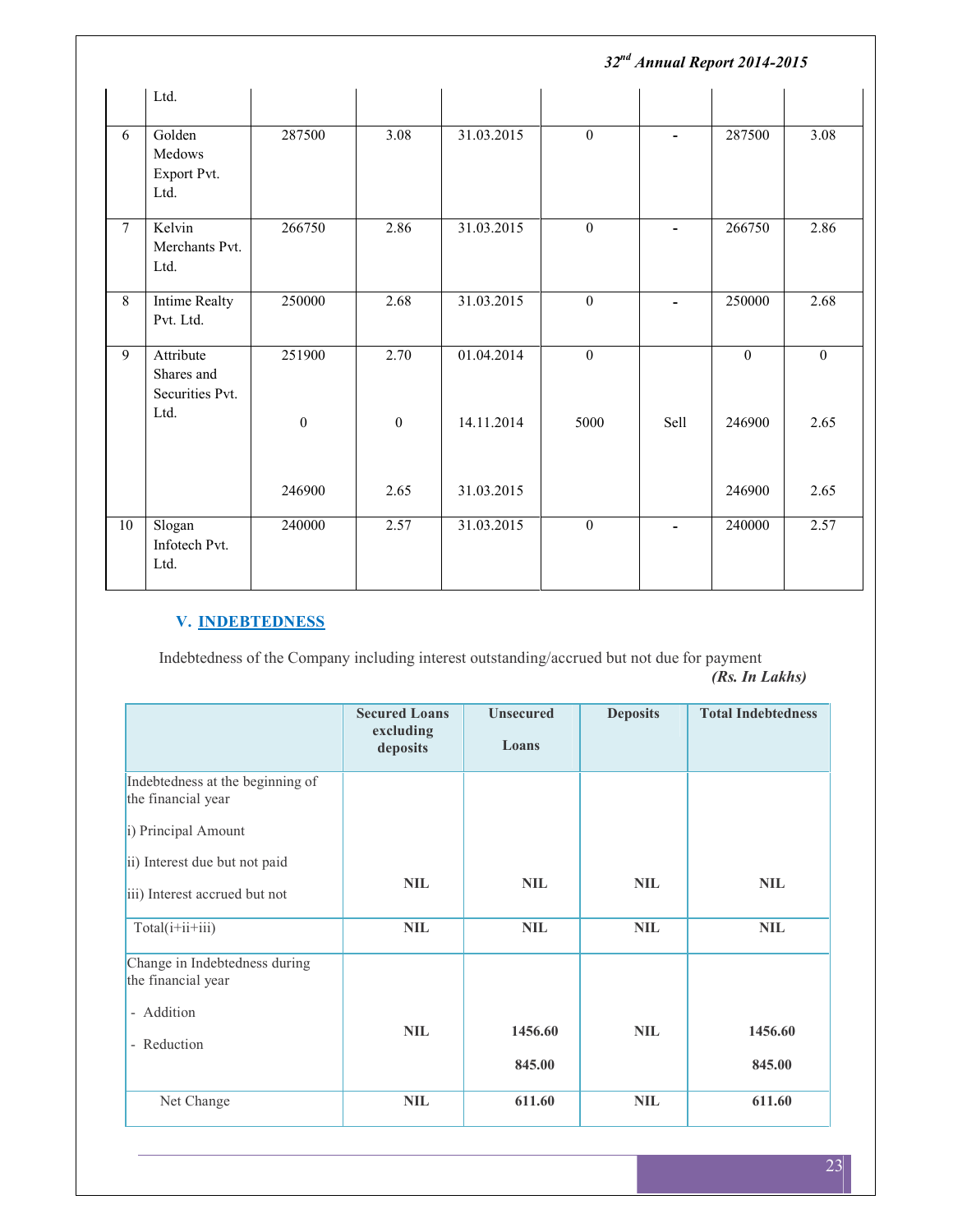|                                                                    |            |        |            | 32 <sup>nd</sup> Annual Report 2014-2015 |
|--------------------------------------------------------------------|------------|--------|------------|------------------------------------------|
| Indebtedness at the                                                |            |        |            |                                          |
| end of the financial year                                          |            |        |            |                                          |
| i) Principal Amount                                                |            | 611.60 |            | 611.60                                   |
| ii) Interest due but not paid iii)<br>Interest accrued but not due | <b>NIL</b> | 8.25   | <b>NIL</b> | 8.25                                     |
| Total $(i+i i+i i)$                                                | <b>NIL</b> | 619.85 | <b>NIL</b> | 619.85                                   |

## **VI. REMUNERATION OF DIRECTORS AND KEY MANAGERIAL PERSONNEL**

## **A. Remuneration to Managing Director, Whole-time Directors and /or Manager**

| Sl. No.        | <b>Particulars of Remuneration</b>                                                                                                                                                                                                    | Name of MD/WTD/ Manager |                       | <b>Total</b><br><b>Amount</b> |
|----------------|---------------------------------------------------------------------------------------------------------------------------------------------------------------------------------------------------------------------------------------|-------------------------|-----------------------|-------------------------------|
| $\mathbf{1}$   | <b>Name</b>                                                                                                                                                                                                                           | Mr. V. K. Sodani        | Mrs. Anjana Soni      |                               |
|                | Gross salary                                                                                                                                                                                                                          | (Chairman)              | (Whole-time director) |                               |
|                | (a) Salary as per provisions<br>contained in section $17(1)$ of the<br>Income-tax Act, 1961<br>(b) Value of perquisites u/s<br>17(2) Income-tax Act, 1961<br>(c)Profits in lieu of salary<br>undersection17(3)Income-<br>taxAct, 1961 | Nil                     | Nil                   | <b>Nil</b>                    |
| $\overline{2}$ | <b>Stock Option</b>                                                                                                                                                                                                                   | Nil                     | Nil                   | Nil                           |
| $\overline{3}$ | <b>Sweat Equity</b>                                                                                                                                                                                                                   | Nil                     | Nil                   | Nil                           |
| $\overline{4}$ | Commission<br>- as % of profit<br>- others, specify                                                                                                                                                                                   | Nil                     | Nil                   | Nil                           |
| $\overline{5}$ | Others, please specify                                                                                                                                                                                                                | Nil                     | Nil                   | Nil                           |
|                | Total(A)                                                                                                                                                                                                                              | Nil                     | Nil                   | Nil                           |
|                | Ceilings as per the Act                                                                                                                                                                                                               |                         |                       |                               |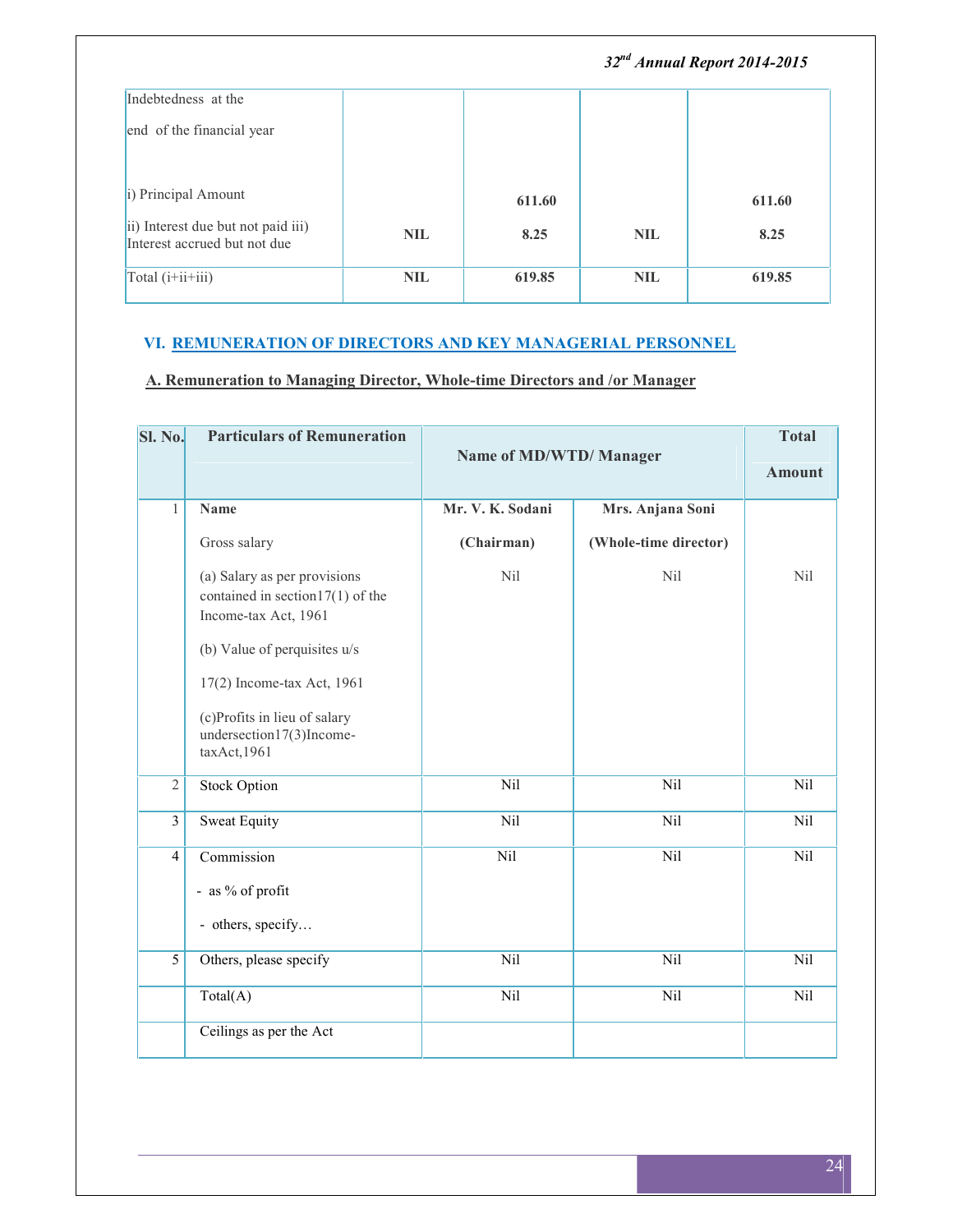## *B. Remuneration to other directors:*

| SI. No. | <b>Particulars of Remuneration</b>              |                      | Name of MD/WTD/ Manager  |                            | <b>Total</b><br><b>Amount</b> |
|---------|-------------------------------------------------|----------------------|--------------------------|----------------------------|-------------------------------|
|         | <b>Name</b>                                     | Mr. M.C.<br>Lakhotia | Mr. P.P.<br><b>Dhoot</b> | Mr. R.K.<br><b>Jagetia</b> |                               |
|         | <b>Independent Directors</b>                    |                      |                          |                            |                               |
|         | · Fee for attending board committee<br>meetings |                      |                          |                            |                               |
|         | ·Commission                                     |                      |                          |                            |                               |
|         | Others, please specify                          | <b>Nil</b>           | <b>Nil</b>               | <b>Nil</b>                 | Nil                           |
|         | Total(1)                                        |                      |                          |                            |                               |
|         | Other Non-Executive Directors                   | Nil                  | Nil                      | Nil                        | Nil                           |
|         | · Fee for attending board committee<br>meetings |                      |                          |                            |                               |
|         | ·Commission                                     |                      |                          |                            |                               |
|         | Others, please specify                          |                      |                          |                            |                               |
|         | Total(2)                                        | Nil                  | N <sub>il</sub>          | N <sub>il</sub>            | Nil                           |
|         | $Total(B)=(1+2)$                                | Nil                  | Nil                      | Nil                        | Nil                           |
|         | <b>Total Managerial Remuneration</b>            |                      |                          |                            |                               |
|         | Overall Ceiling as per the Act                  |                      |                          |                            |                               |

## **C. Remuneration to Key Managerial Personnel Other Than MD/Manager/WTD**

| <b>Particulars of Remuneration</b>                                                                         | <b>Key Managerial Personnel</b> |                 |               |  |  |  |
|------------------------------------------------------------------------------------------------------------|---------------------------------|-----------------|---------------|--|--|--|
|                                                                                                            | Company<br>Secretary            | <b>CFO</b>      | <b>Total</b>  |  |  |  |
| <b>Name</b>                                                                                                | <b>Ms. Deepal Shah</b>          | Ms. Antima Soni |               |  |  |  |
| Gross salary<br>(a)Salary as per provisions<br>contained in section $17(1)$ of the<br>Income-tax Act, 1961 | $Rs.425100/-$                   | <b>Nil</b>      | $Rs.425100/-$ |  |  |  |
|                                                                                                            |                                 |                 |               |  |  |  |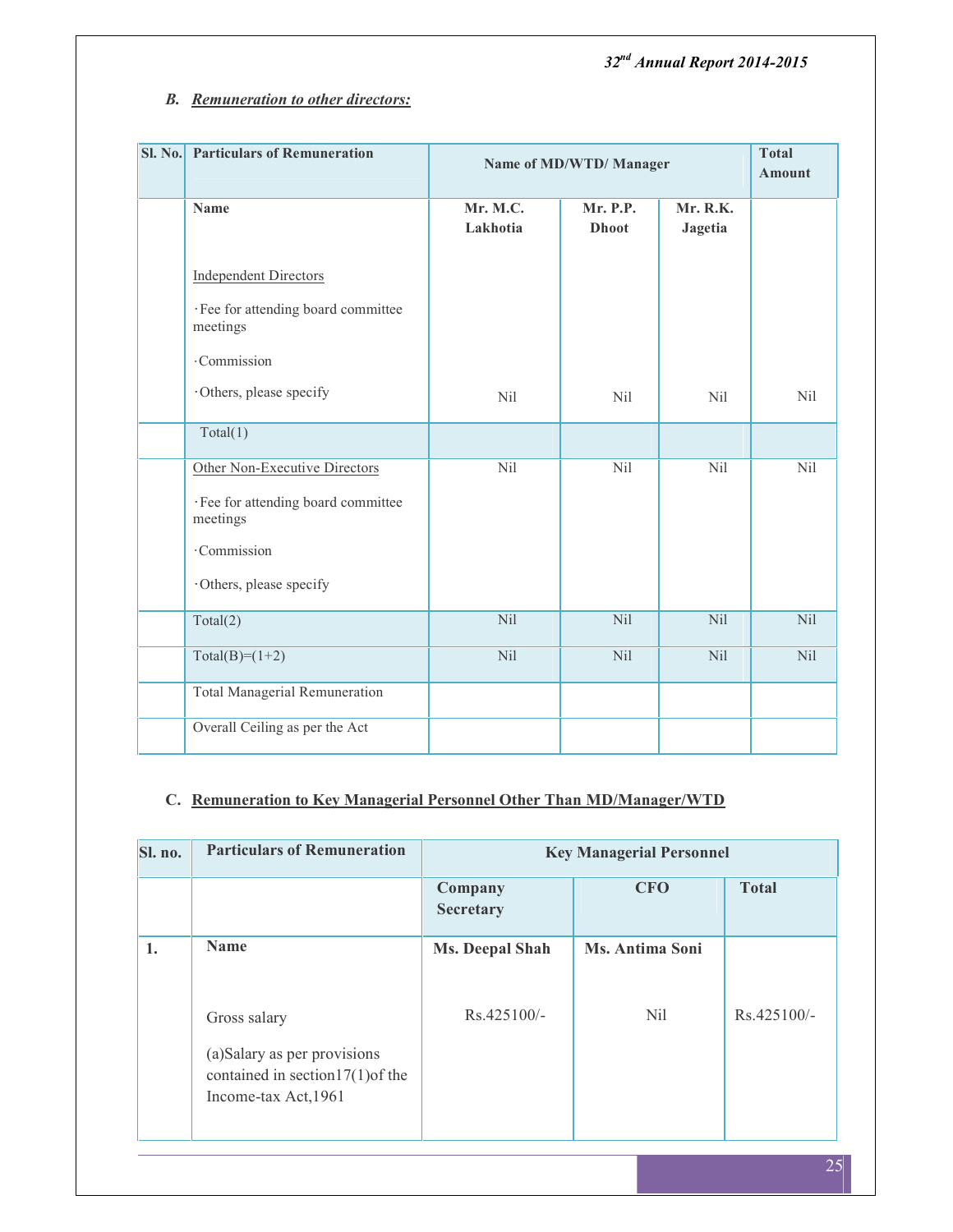|                  |                                                                               |                 | 32 <sup>nd</sup> Annual Report 2014-2015 |                 |  |
|------------------|-------------------------------------------------------------------------------|-----------------|------------------------------------------|-----------------|--|
|                  | (b) Value of perquisites/s                                                    | Nil             | <b>Nil</b>                               | Nil             |  |
|                  | $17(2)$ Income-tax Act, 1961                                                  |                 |                                          |                 |  |
|                  | (c)Profits in lieu of salary under<br>section $17(3)$ Income-tax<br>Act, 1961 | Nil             | Nil                                      | N <sub>il</sub> |  |
| 2.               | <b>Stock Option</b>                                                           | N <sub>il</sub> | <b>Nil</b>                               | <b>Nil</b>      |  |
| 3.               | <b>Sweat Equity</b>                                                           | N <sub>il</sub> | <b>Nil</b>                               | Nil             |  |
| $\overline{4}$ . | Commission<br>- as % of profit<br>-others, specify                            | Nil             | <b>Nil</b>                               | N <sub>il</sub> |  |
| 5.               | Others, please specify                                                        | <b>Nil</b>      | <b>Nil</b>                               | Nil             |  |
| 6.               | <b>Total</b>                                                                  | Rs.425100       | <b>Nil</b>                               | Rs.425100       |  |

## **VII. PENALTIES/PUNISHMENT/COMPOUNDING OF OFFENCES:**

| <b>Type</b>         | <b>Section of</b><br>the<br>companies<br>Act | <b>Brief</b><br>description | <b>Details of</b><br><b>Penalty/Punishment</b><br>/ Compounding fees<br>imposed | Authority [RD/<br><b>NCLT/Court]</b> | Appeal made.<br>If any(give<br>details) |
|---------------------|----------------------------------------------|-----------------------------|---------------------------------------------------------------------------------|--------------------------------------|-----------------------------------------|
| A. Company          |                                              |                             |                                                                                 |                                      |                                         |
| Penalty             | <b>Nil</b>                                   | Nil                         | Nil                                                                             | Nil                                  | Nil                                     |
| Punishment          | <b>Nil</b>                                   | Nil                         | Nil                                                                             | Nil                                  | <b>Nil</b>                              |
| Compounding         | Nil                                          | Nil                         | Nil                                                                             | Nil                                  | Nil                                     |
| <b>B.</b> Directors |                                              |                             |                                                                                 |                                      |                                         |
| Penalty             | <b>Nil</b>                                   | Nil                         | Nil                                                                             | Nil                                  | Nil                                     |
| Punishment          | <b>Nil</b>                                   | Nil                         | Nil                                                                             | Nil                                  | Nil                                     |
| Compounding         | Nil                                          | Nil                         | Nil                                                                             | Nil                                  | Nil                                     |
|                     | C. Other Officers In Default                 |                             |                                                                                 |                                      |                                         |
| Penalty             | Nil                                          | Nil                         | Nil                                                                             | Nil                                  | Nil                                     |
| Punishment          | Nil                                          | Nil                         | Nil                                                                             | Nil                                  | Nil                                     |
| Compounding         | Nil                                          | Nil                         | Nil                                                                             | Nil                                  | <b>Nil</b>                              |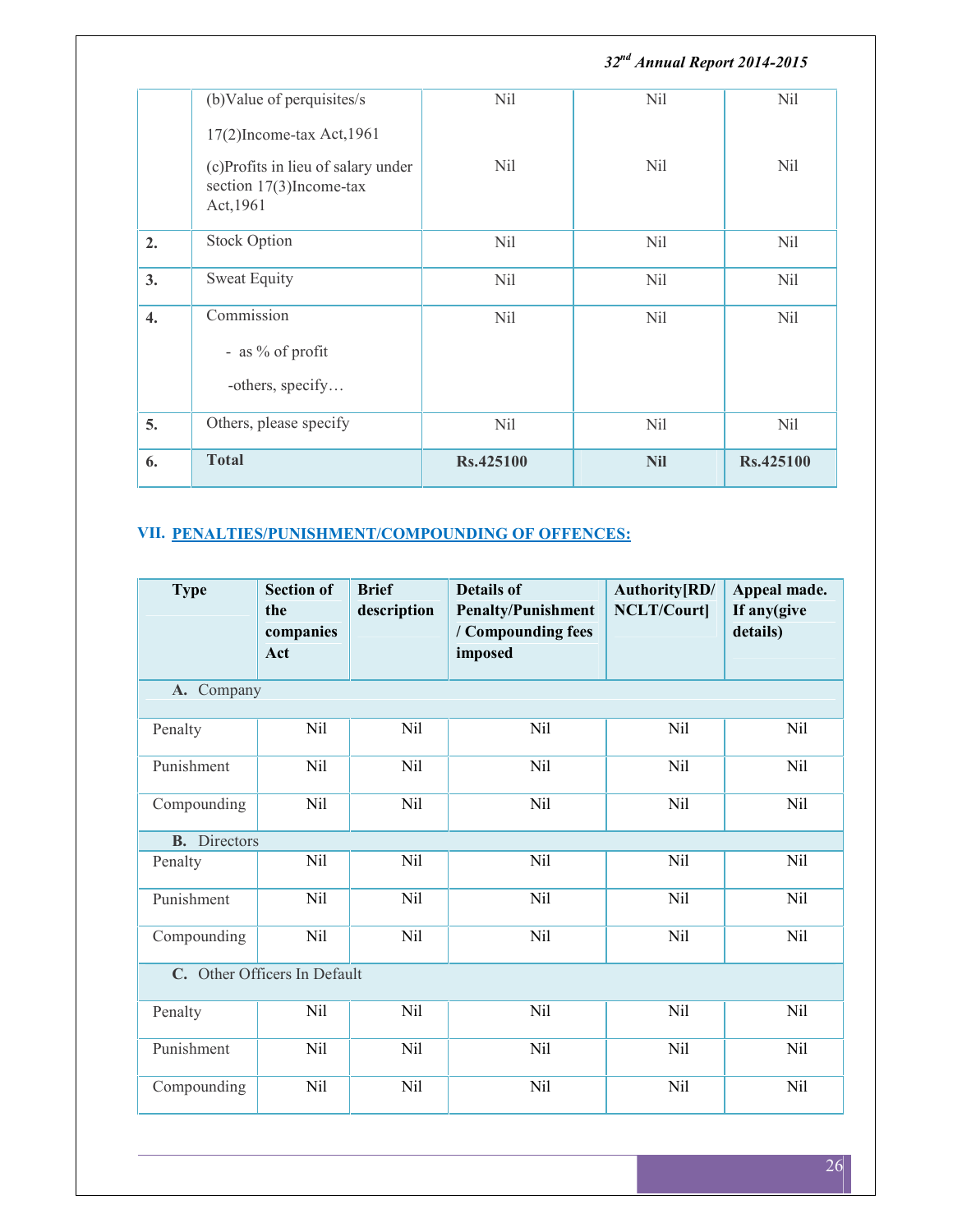#### **Annexure 'B'**

#### **Form No. MR-3**

#### **SECRETARIAL AUDIT REPORT**

*[Pursuant to section 204(1) of the Companies Act, 2013 and rule No.9 of the Companies (Appointment and Remuneration of Managerial Personnel) Rules, 2014]*

To,

The Members,

#### **SUCHITRA FINANCE & TRADING CO LTD B/306-309, DYNASTY BUSINESS PARK OPP: SANGAM CINEMA A.K. ROAD, ANDHERI (E), MUMBAI-400069**

I have conducted the secretarial audit of the compliance of applicable statutory provisions and the adherence to good corporate practices by **SUCHITRA FINANCE** & TRADING CO LTD (hereinafter called the Company). Secretarial Audit was conducted in a manner that provided me a reasonable basis for evaluating the corporate conducts/statutory compliances and expressing my opinion thereon.

Based on my verification of the **SUCHITRA FINANCE & TRADING CO LTD** books, papers, minute books, forms and returns filed and other records maintained by the Company and also the information provided by the Company, its officers, agents and authorized representatives during the conduct of secretarial audit, I hereby report that in my/our opinion, the Company has, during the audit period covering the financial year ended on 2015 have complied with the statutory provisions listed hereunder and also that the Company has proper Board-processes and compliance-mechanism in place to the extent, in the manner and subject to the reporting made hereinafter:

I have examined the books, papers, minute books, forms and returns filed and other records maintained by **SUCHITRA FINANCE**  $\hat{\mathbf{x}}$  **TRADING CO LTD** for the financial year ended on  $31^{\text{st}}$  March, 2015, according to the provisions of:

- (i) The Companies Act, 2013 (the Act) and the rules made thereunder;
- (ii) The Securities Contracts (Regulation) Act, 1956 ('SCRA') and the rules made thereunder;
- (iii) The Depositories Act, 1996 and the Regulations and Bye-laws framed thereunder;
- (iv) Foreign Exchange Management Act, 1999 and the rules and regulations made thereunder to the extent of Foreign Direct Investment, Overseas Direct Investment and External Commercial Borrowings;
- (v) The following Regulations and Guidelines prescribed under the Securities and Exchange Board of India Act, 1992 ('SEBI Act'):-
	- (a) The Securities and Exchange Board of India (Substantial Acquisition of Shares and Takeovers) Regulations, 2011;
	- (b) The Securities and Exchange Board of India (Prohibition of Insider Trading) Regulations, 1992;
	- (c) The Securities and Exchange Board of India (Issue of Capital and Disclosure Requirements) Regulations, 2009;
	- (d) The Securities and Exchange Board of India (Employee Stock Option Scheme and Employee Stock Purchase Scheme) Guidelines, 1999;
	- (e) The Securities and Exchange Board of India (Issue and Listing of Debt Securities) Regulations, 2008;
	- (f) The Securities and Exchange Board of India (Registrars to an Issue and Share Transfer Agents) Regulations, 1993 regarding the Companies Act and dealing with client;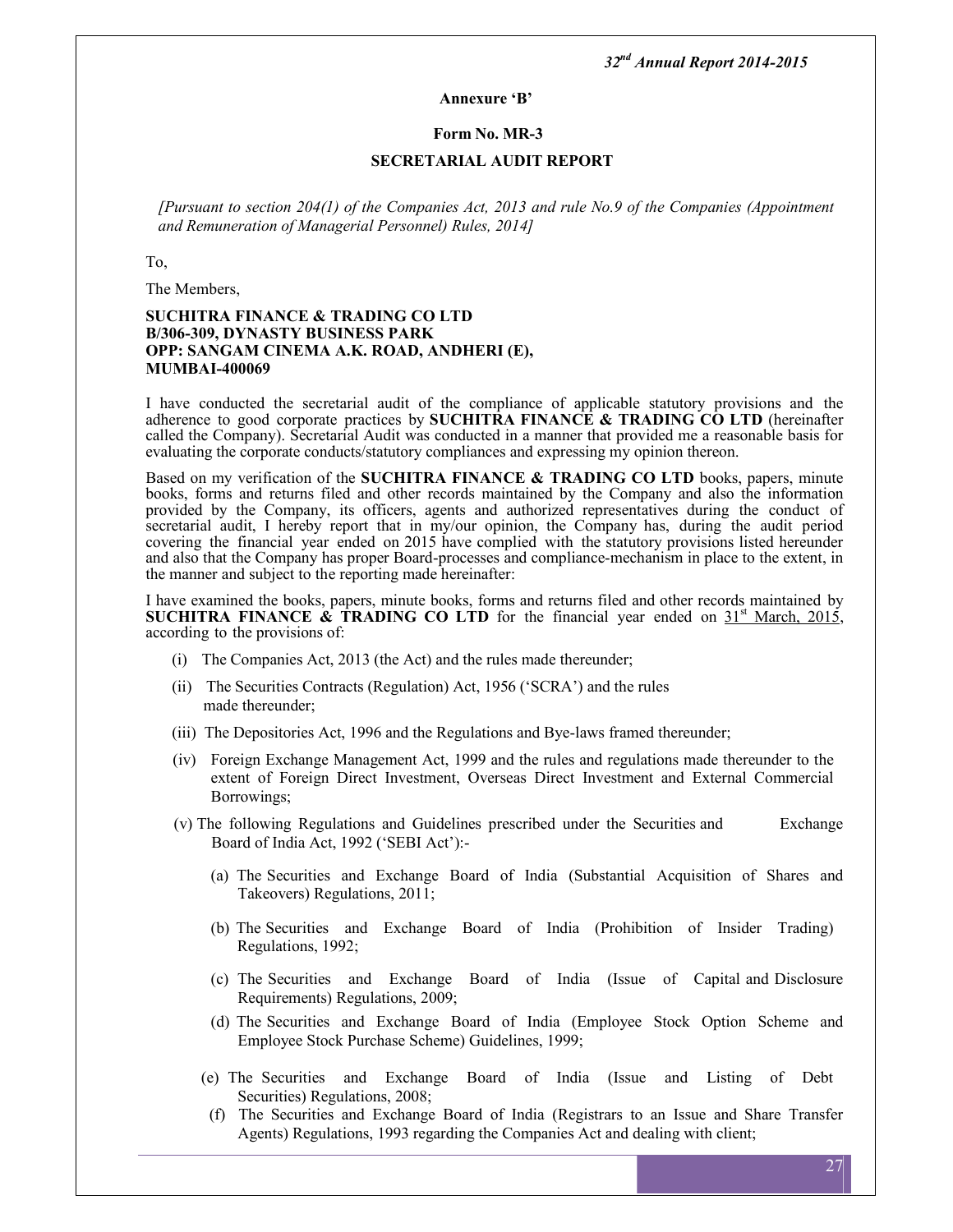- (g) The Securities and Exchange Board of India (Delisting of Equity Shares) Regulations,2009; and
- (h) The Securities and Exchange Board of India (Buyback of Securities) Regulations,1998;
- I have also examined compliance with the applicable clauses of the following:
- (i) Secretarial Standards issued by The Institute of Company Secretaries of India. It is not applicable in Financial Year 2014-2015.
- (ii) The Listing Agreements entered into by the Company with Calcutta Stock Exchange and Bombay Stock Exchange (listed on BSE w.e.f. 17<sup>th</sup> October, 2014).

The Company was listed on Guwahati Stock Exchange and the Guwahati Stock Exchange had applied for Exit route with SEBI Circular No. CIR/MRD/DSA/14/2012 dated May 30, 2012 which was approved by SEBI on 27th January, 2015.

I further report that : The Board of Directors of the Company is duly constituted with proper balance of Executive Directors, Non-Executive Directors and Independent Directors. The changes in the composition of the Board of Directors that took place during the period under review were carried out in compliance with the provisions of the Act.

Adequate notice is given to all directors to schedule the Board Meetings, agenda and detailed notes on agenda were sent in advance, and a system exists for seeking and obtaining further information and clarifications on the agenda items before the meeting and for meaningful participation at the meeting.

Majority decision is carried through while the dissenting members' views are captured and recorded as part of the minutes.

During the period under review the Company has generally complied with the provisions of the Act, Rules, Regulations, Guidelines, Standards, etc. mentioned above.

**For Reena S Modi & Associates**

**Sd/- Reena Modi ACS No- A25346 CP No- 12621**

**Place : Mumbai Date : 30th May, 2015**

Note: This report is to be read with our letter of even date which is annexed as Annexure A and form forms an integral part of this report*.*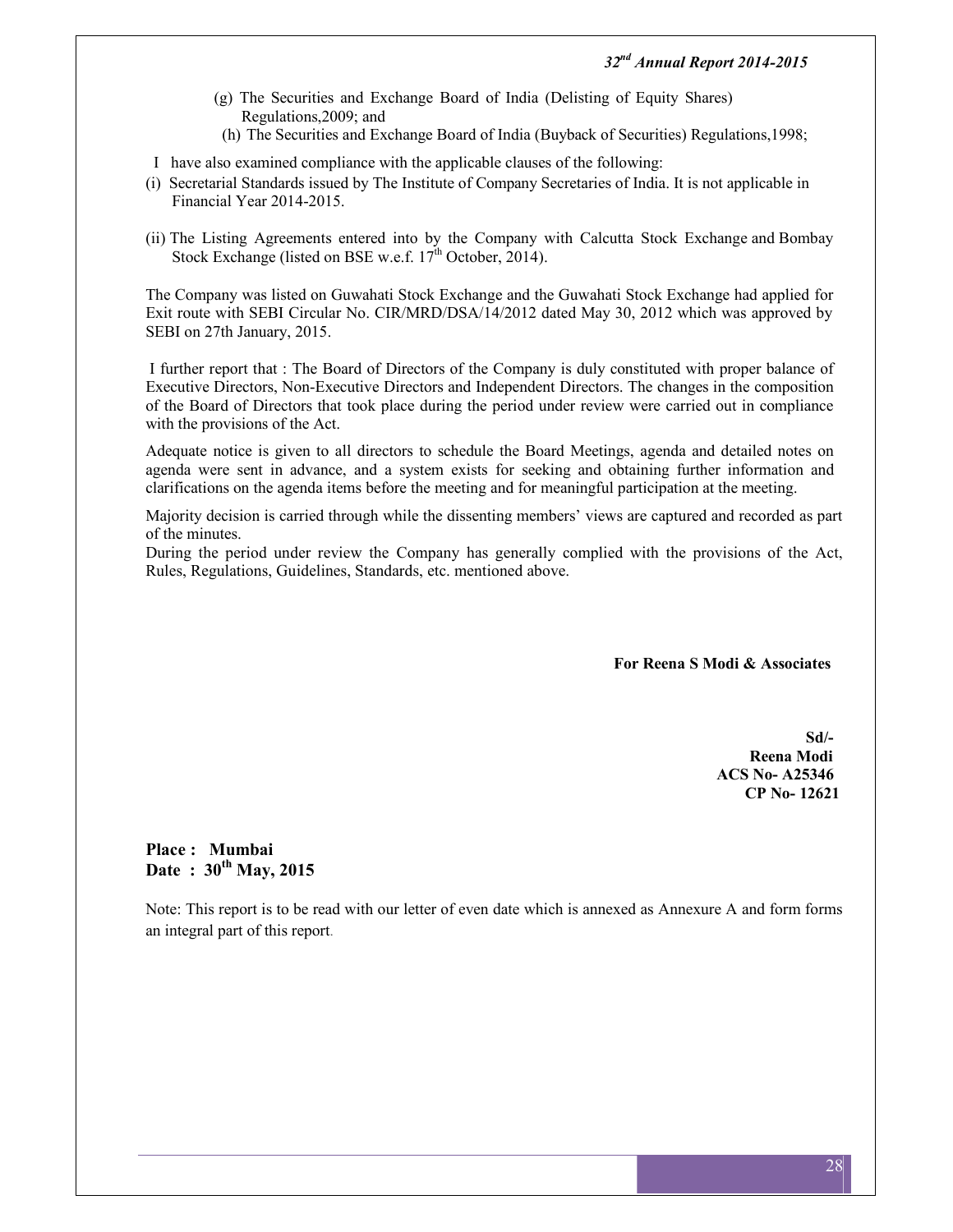Annexure A to the Secretarial Audit Report

To,

The Members,

## **SUCHITRA FINANCE & TRADING CO LTD**

#### **B/306-309, DYNASTY BUSINESS PARK OPP: SANGAM CINEMA A.K. ROAD, ANDHERI (E), MUMBAI-400069**

- 1. Maintenance of secretarial record is the responsibility of the management of the Company. My responsibility is to express an opinion on these secretarial records based on our audit.
- 2. I have followed the audit practices and processes as were appropriate to obtain reasonable assurance about the correctness of the contents of the secretarial records. The verification was done on the random test basis to ensure that correct facts are reflected in secretarial records. I believe that the processes and practices, followed provide a reasonable basis for opinion.
- 3. I have not verified the correctness and appropriateness of financial records and Books of Accounts of the Company.
- 4. The compliance of the provisions of Corporate and other applicable laws, rules, regulations, standards is the responsibility of management. My examination was limited to the verification of procedures on the random test basis.
- 5. The Secretarial Audit report is neither an assurance as to the future viability of the Company nor of the efficacy or effectiveness with which the management has conducted the affairs of the Company

**For Reena S Modi & Associates**

**Sd/- Reena Modi ACS No- A25346 CP No- 12621**

**Place : Mumbai Date : 30th May, 2015**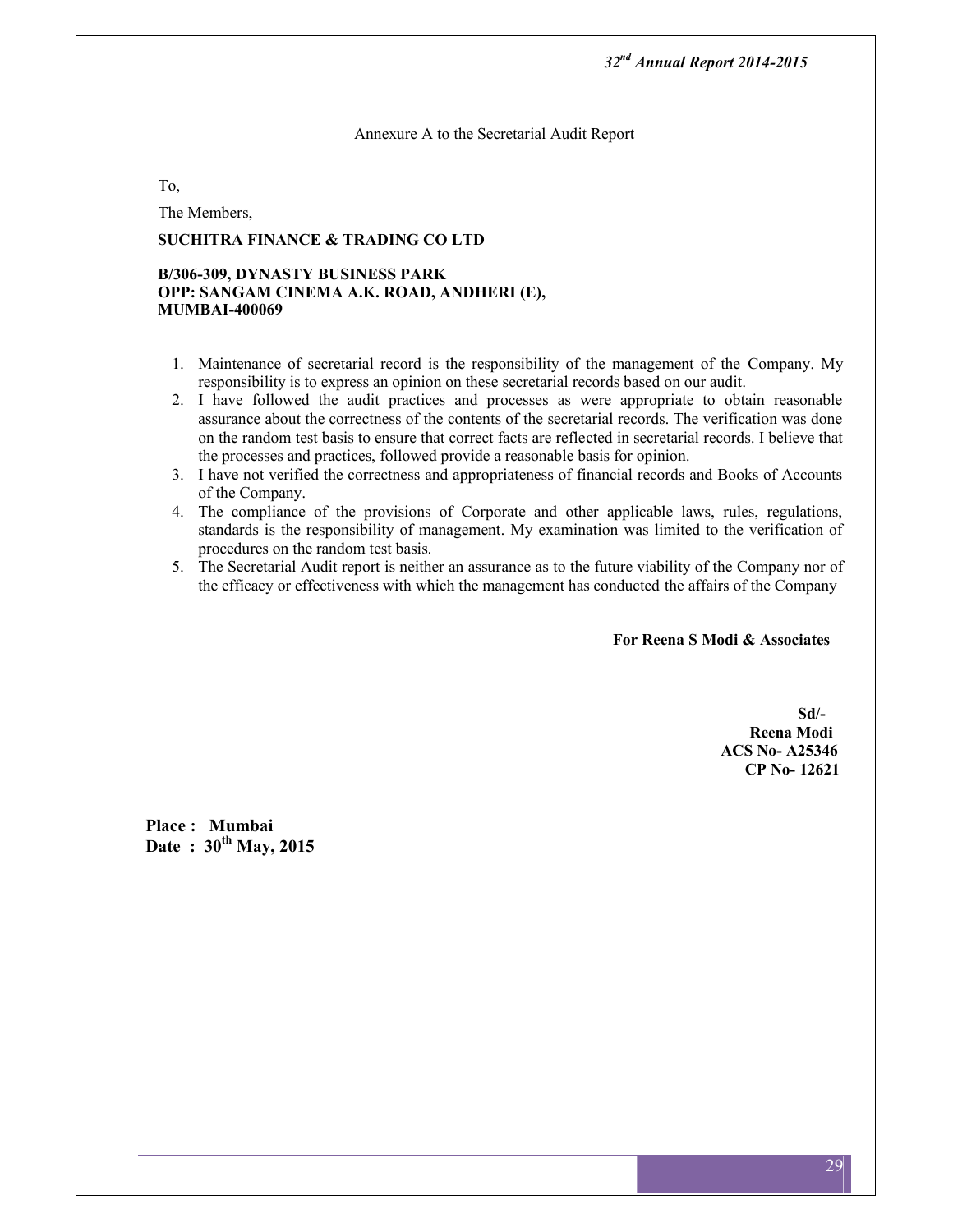## **REPORT ON CORPORATE GOVERNANCE:**

#### **In accordance with Clause 49 of the Listing Agreement with the BSE Limited (BSE) on Corporate Governance, the report containing the details of Corporate Governance is as under:**

## **1. Corporate Governance**

Corporate Governance refers to a set of laws, regulations and good practices that enable an organization to perform efficiently and ethically generate long term wealth and create value for all its stakeholders.

#### **2. Company's Philosophy On Code Of Corporate Governance:**

The Company's essential character revolves around the values based on transparency, integrity, professionalism and accountability. At the Highest level, the Company continuously endeavors to improve upon these aspects on an ongoing basis and adopts innovative approaches for leveraging resources, converting opportunities into achievements through proper empowerment and motivation, fostering a healthy growth and development of human resources to take the Company forward.

## **3. Board Of Directors**

The Board of Directors provides strategic directions and thrust to the operations of the Company, thereby enhancing the value of the stakeholders.

## **(a) Composition:**

The Board of Directors of the Company has an optimum combination of executive and non executive and independent directors. There are 5 Directors on Board of the Company, comprising of One Whole Time Director, 2 Independent Directors and 2 Non- Executive Directors as on **March 31, 2015**. The Chairman of the Board is Non-Executive Director. The directors have made necessary disclosures regarding positions occupied by them in other companies.

The Composition of the Board of Directors of the Company as on **31st March, 2015** are as under with details of other directorships and committee memberships:-

| S.No.       | <b>Name</b>           | <b>Status</b>   | No. of other Directorships and<br><b>Committee Memberships</b> |            |  |
|-------------|-----------------------|-----------------|----------------------------------------------------------------|------------|--|
|             |                       |                 | Other                                                          | Committee  |  |
|             |                       |                 | Directorships                                                  | Membership |  |
| 1.          | Mr. V. K. Sodani      | Chairman        | 05                                                             |            |  |
|             |                       | (Non-Executive) |                                                                |            |  |
|             |                       | Director)       |                                                                |            |  |
| $2_{\cdot}$ | Mr. Mahesh. C.        | Non-Executive   | 06                                                             |            |  |
|             | Lakhotia              | Director        |                                                                |            |  |
| 3.          | Mrs. Anjana Soni      | Whole Time      | 07                                                             |            |  |
|             |                       | Director        |                                                                |            |  |
| 4.          | Mr. Pankaj Dhoot      | Independent     | 09                                                             |            |  |
|             |                       | Director        |                                                                |            |  |
| 5.          | Mr. Raj Kumar Jagetia | Independent     | 03                                                             |            |  |
|             |                       | Director        |                                                                |            |  |

Note 1: Other directorships include Private Limited Companies.

Note 2: Only Audit Committee, Nomination & Remuneration committee & Shareholders/Investors Grievance Committee are reckoned for the purpose of committee memberships.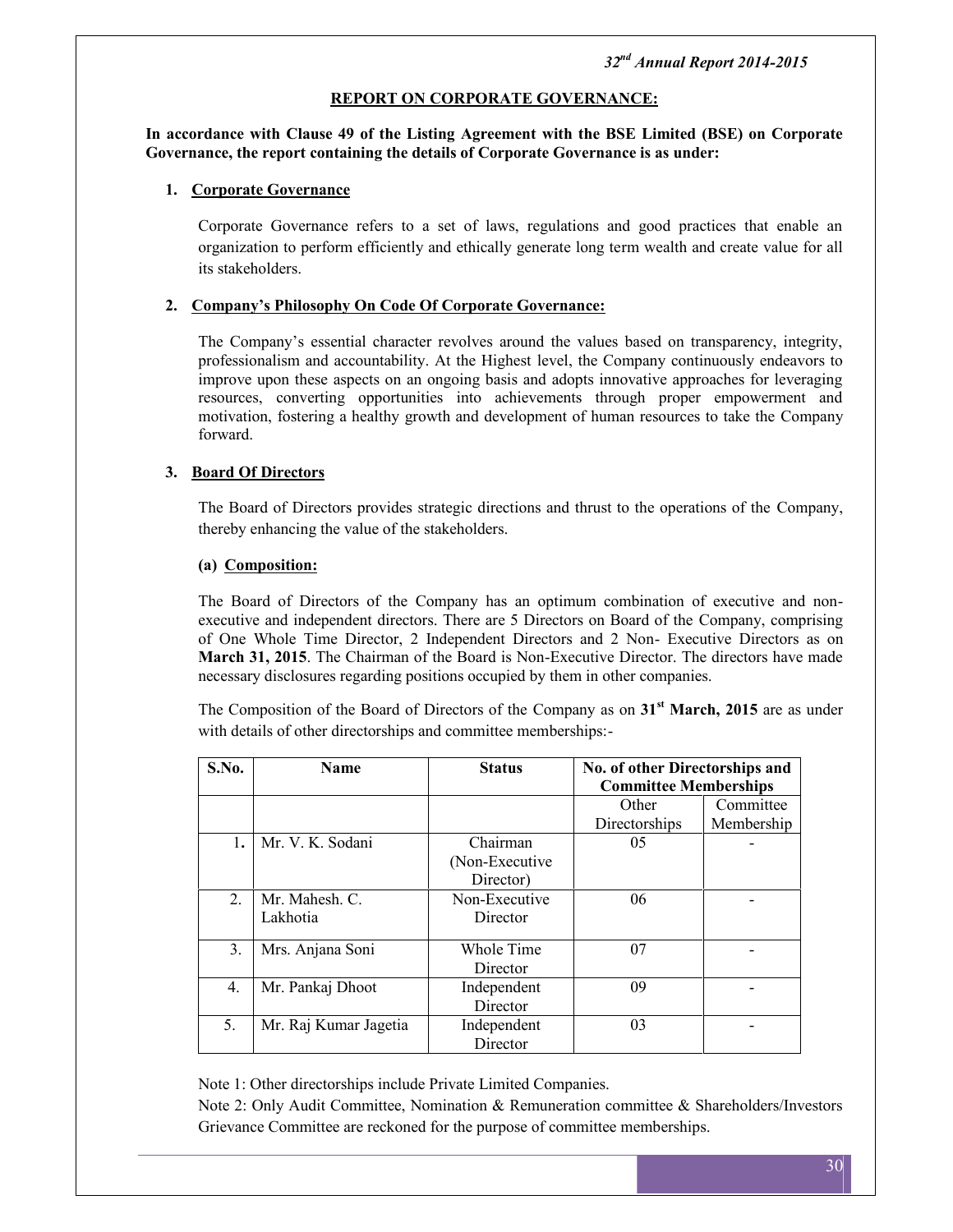Note 3: None of the directors hold the office in more than the permissible number of companies under the Companies Act, 2013. Also, the Committee Chairmanships/ Memberships are within the limits laid down in Clause 49 of the Listing Agreement.

## **(b) Meetings of the Board and Attendance of the Directors:**

Attendance at Board meetings during the year and last Annual General Meetings are as follows:

- 7 meetings of the Board are held on  $15<sup>th</sup>$  April, 2014;  $17<sup>th</sup>$  May, 2014;  $13<sup>th</sup>$  August, 2014;  $22<sup>nd</sup>$ September, 2014;  $12^{th}$  November, 2014,  $12^{th}$  February, 2015, &  $28^{th}$  March, 2015.
- The Last Annual General Meeting was held on 29<sup>th</sup> September, 2014.

| S.<br>No. | <b>Name of the Director</b> | <b>No. of Board Meeting</b><br>attended | Whether attended<br><b>Last AGM</b> |
|-----------|-----------------------------|-----------------------------------------|-------------------------------------|
|           | Mr. V. K. Sodani            | 06                                      | Yes                                 |
| 2.        | Mr. Mahesh. C. Lakhotia     | 03                                      | Yes                                 |
|           | Mrs. Anjana Soni            | 07                                      | Yes                                 |
| 4.        | Mr. Pankaj Dhoot            | 05                                      | Yes                                 |
|           | Mr. Raj Kumar Jagetia       | 04                                      | Nο                                  |

None of the above directors are related inter-se.

## **(c) Board Procedure:**

The annual calendar of board meetings is agreed upon at beginning of the year. The Agenda is circulated in advance to the Board Members. The items in the Agenda are backed by comprehensive background information to enable the Board to take appropriate decisions.

## **(d) Code of Conduct for Directors and Senior Management:**

The Company has adopted a Code of Conduct for Directors and Senior Management personnel one level below the Executive Directors including all Functional Heads, which is in Compliance with requirements of Para 1(D) of Clause 49 of the listing Agreement entered into with the Stock Exchanges. The same is also posted on the website of the Company.

Further all the Board Members and Senior management personnel have affirmed compliance with the code. A Declaration to this effect signed by the Chairman under Clause 49 for the year ended **31st March, 2015** forms part of this report. (Annex- I)

## **As mandated by Clause 49, the Independent Directors on SFTCL's Board:**

• Apart from receiving Sitting fees, do not have any material pecuniary relationships or transactions with the Company, its promoters, its Directors, its senior Management, its subsidiaries and associates, which may affect independence of the Director;

• Are not related to promoters or persons occupying Management positions at the Board level or at one level below the Board;

- Have not been an executive of the Company in the immediately preceding three financial years;
- Are not partners or executives, or were not partners or executives during the preceding three years of any of the following:

Statutory audit firm or the internal audit firm that is associated with the Company, and Legal firm(s) and consulting firm(s) that have a material association with the Company;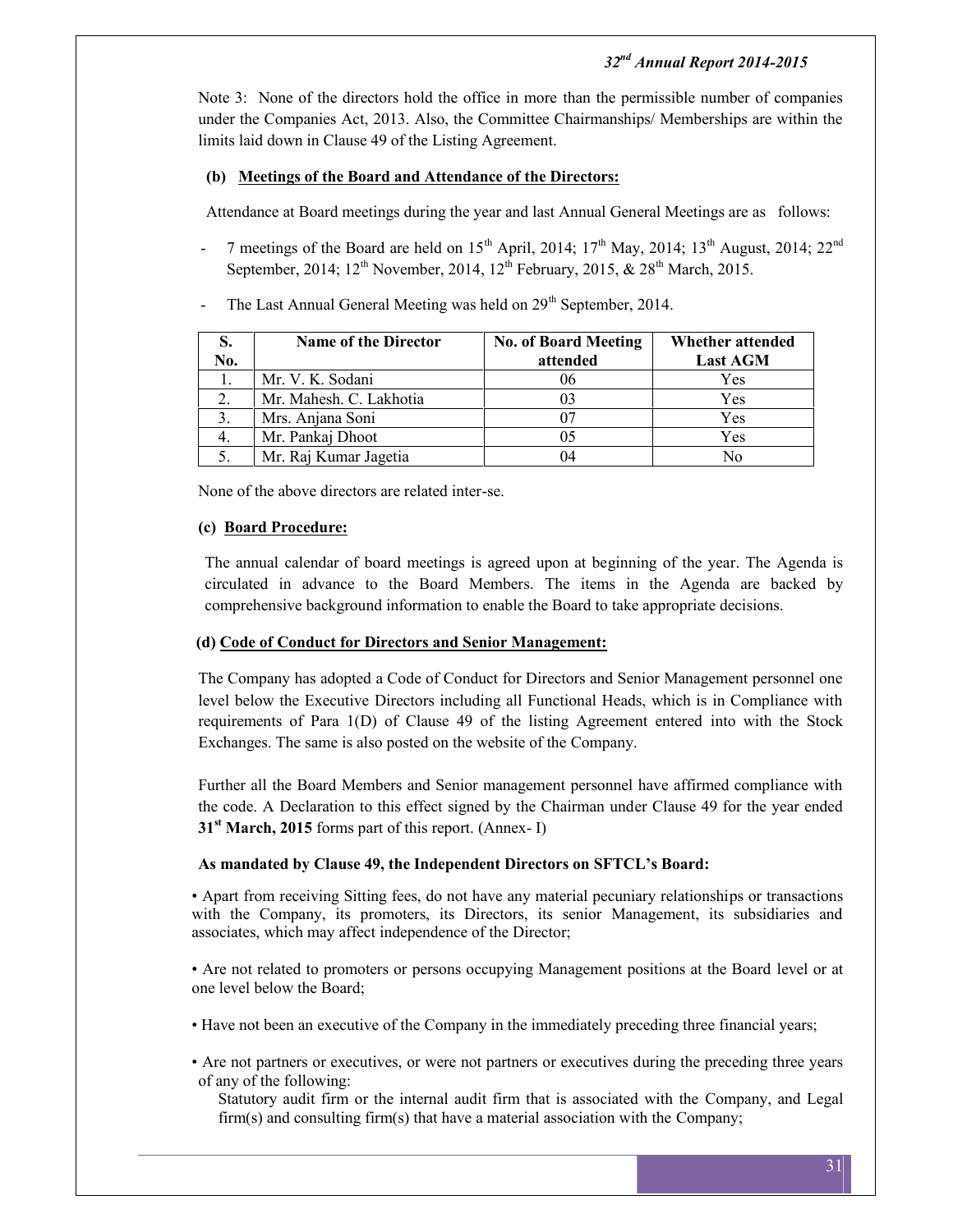• Are not material suppliers, service providers or customers or lessors or lessees of the Company, which may affect independence of the Director;

• Are not substantial shareholders of the Company i.e. owning two per cent or more of the block of voting shares;

• Are not less than 21 years of age.

#### **Information placed before Board of Directors:**

The Board has complete access to all information with the Company.

All Board meetings are governed by a structured agenda which is backed by comprehensive background information. Inter-alia, the following information is regularly provided to the Board, as part of the agenda papers well in advance of the Board meetings, or is tabled in the course of the Board meeting:

- a. Annual operating plans and budgets and any updates.
- b. Quarterly results for the Company.
- c. Minutes of meetings of audit committee and other committees of the board.
- d. The information on recruitment and remuneration of senior officers just below the board level, including appointment or removal of Chief Financial Officer and the Company Secretary.
- e. Show cause, demand, prosecution notices and penalty notices which are materially important.
- f. Fatal or serious accidents, dangerous occurrences, any material effluent or pollution problems.
- g. Any material default in financial obligations to and by the Company, or substantial non payment for goods sold by the Company.
- h. Any issue, which involves possible public or product liability claims of substantial nature, including any judgment or order which, may have passed structures on the conduct of the Company or taken an adverse view regarding another enterprise that can have negative implications on the Company.
- i. Details of any joint venture or collaboration agreement.
- j. Any transactions that involves substantial payment towards goodwill, brand equity, or intellectual property.
- k. Sale of material, nature of investments, subsidiaries, assets, which is not in normal course of business.
- l. Non-compliance of any regulatory, statutory or listing requirements and shareholders service such as nonpayment of dividend, delay in share transfer etc.

The Board has an effective post meeting follow up procedure. The Action taken report on the decisions taken in a meeting is placed at the immediately succeeding meeting for information of the Board.

The Board has established procedures to enable the Board to periodically review compliance reports of all laws applicable to the Company, prepared by the Company, as well as steps taken by the Company to rectify instances of non-compliance.

## **4. Board Committees:**

The Board currently has 3 Committees:

- (a) Audit Committee.
- (b) Nomination & Remuneration Committee.
- (c) Shareholders'/Investors' Grievance Committee.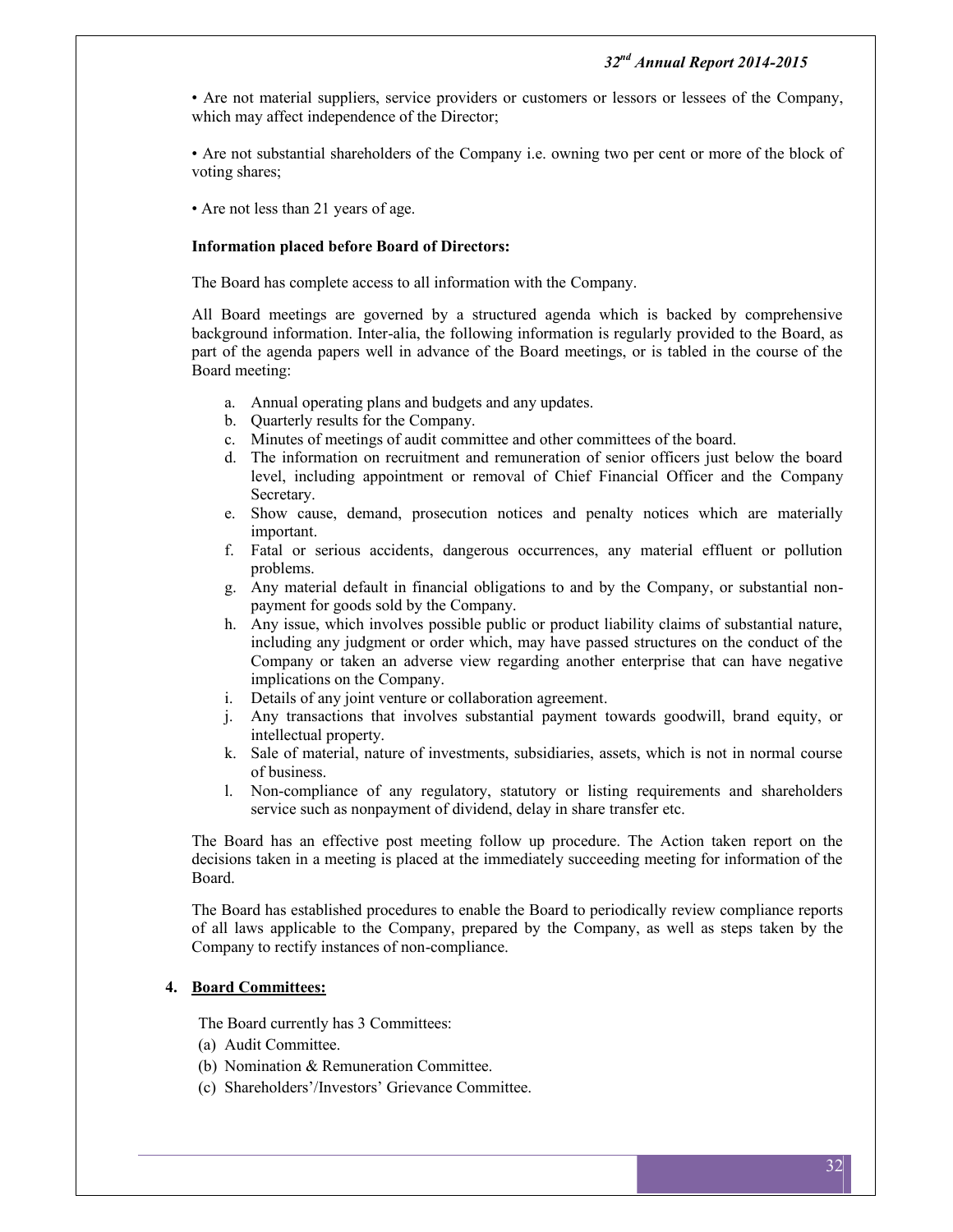## **(a) Audit Committee:**

## **(i) Terms of Reference:**

- **1.** Oversight of the Company's financial reporting process, review of internal control system and the disclosure of its financial information to ensure that the financial statements are correct, sufficient and credible.
- **2.** Recommending the appointment of the Statutory Auditors and fixation of their remuneration.
- **3.** Reviewing the major accounting policies and practices and adoption of applicable Accounting Standards.
- **4.** Reviewing the management, the annual financial statements before submission to the board for approval.
- **5.** Reviewing with the management, the quarterly financial statements before submission to the Board for approval, with particular reference to:
	- a) Matters required to be included in the Director's Responsibility Statement to be included in the Board's report in terms of clause (c ) of sub section 3 of section 134 of the Companies Act, 2013.
	- b) Changes, if any, in accounting policies and practices and reasons for the same.
	- c) Major Accounting entries involving estimates based on the exercise of judgment by management.
	- d) Significant adjustments made in the financial statements arising out of audit findings.
	- e) Compliance with listing and other legal requirements relating to financial statements.
	- f) Disclosure of any related party transactions.
	- g) Qualifications in the draft audit report.
- **6.** Discussion with the internal/statutory auditors on any significant finding and follow-up there on.
- **7.** Reviewing the risk management mechanisms of the Company.
- **8.** Approval of the appointment of the Chief Executive officer (CEO).

Minutes of the Audit Committee Meetings are circulated to the Members of the Board of Directors and taken care of.

## (**ii) Composition:-**

The composition of Audit Committee as on **31st March, 2015** is as follows:-

| S.No. | <b>Name of the Director</b> | Composition                                |
|-------|-----------------------------|--------------------------------------------|
|       | Mr. Pankaj Dhoot            | Chairman (Independent Director)            |
|       | Mr. Raj Kumar Jagetia       | Member (Independent Director)              |
|       | Mr. V. K. Sodani            | Member (Chairman & Non-Executive Director) |

## **(iii) Meeting and Attendance:**

The Committee met 4 times during the year on  $17<sup>th</sup>$  May, 2014,  $13<sup>th</sup>$  August, 2014;  $12<sup>th</sup>$  November, 2014 and  $12^{th}$  February, 2015.

The attendances of the Members at the meetings were as follows:-

| <b>Name of the Director</b> | <b>Status</b> | during the year | No. of Meetings No. | <b>Attended</b> | of | <b>Meetings</b> |  |
|-----------------------------|---------------|-----------------|---------------------|-----------------|----|-----------------|--|
|                             |               |                 |                     |                 |    |                 |  |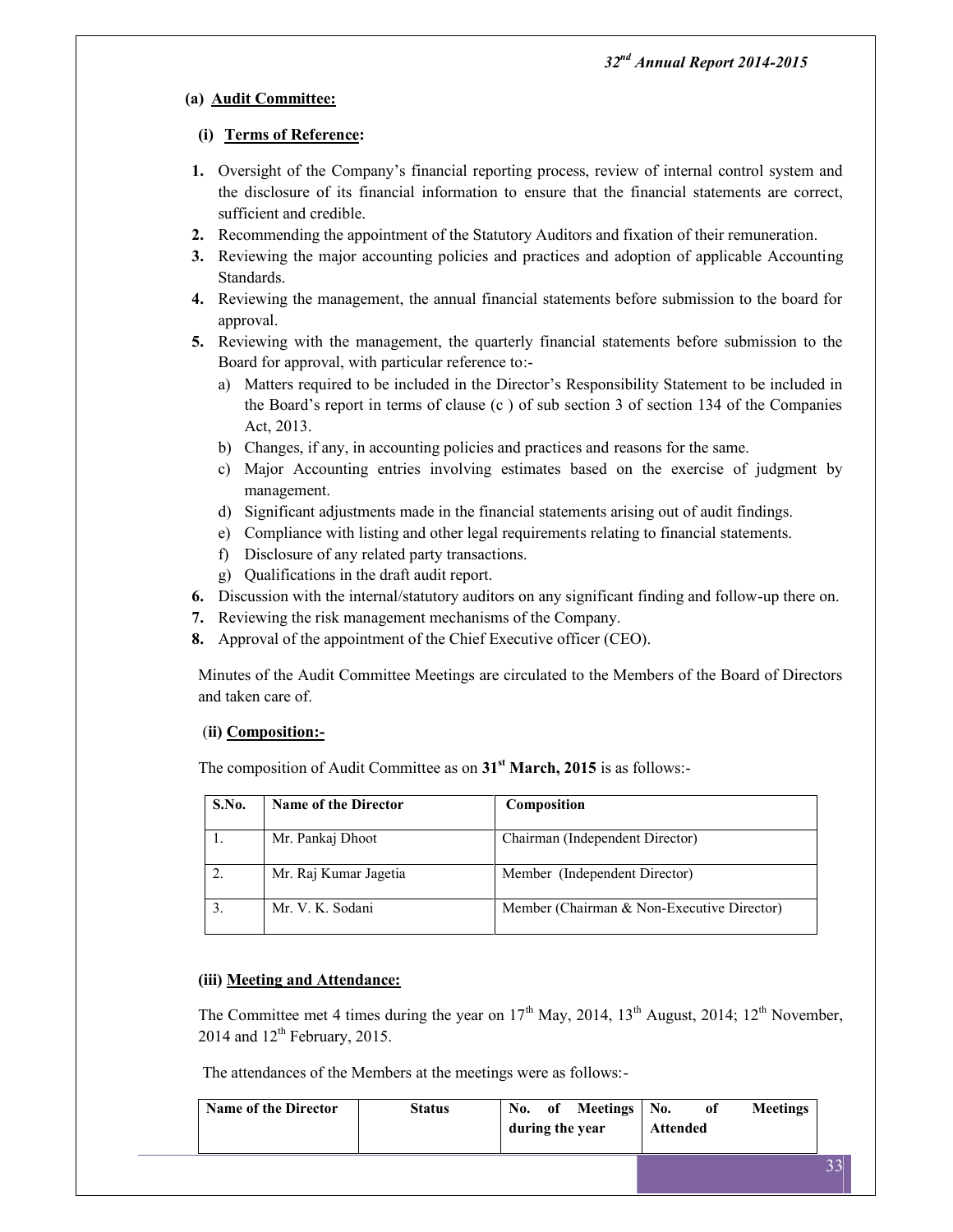| Mr. Pankaj Dhoot      | Chairman |  |
|-----------------------|----------|--|
| Mr. Raj Kumar Jagetia | Member   |  |
| Mr. V. K. Sodani      | Member   |  |

All the members of the Audit Committee are financially literate and have Accounting or related financial management expertise. The Chief Financial Officer and Head of the Corporate Audit Services are permanent invitees to the meetings of the Audit Committee. The Company Secretary is the Secretary to the Committee.

## **(b) Nomination & Remuneration Committee:**

As per Section 178 of the companies Act, 2013, there is need to constitute Nomination  $\&$ Remuneration Committee, so the Board in its meeting held on  $22<sup>nd</sup>$  September, 2014, reconstituted Remuneration Committee as **"Nomination & Remuneration Committee".**

#### **(i) Terms of Reference:**

The Remuneration Committee is there to identify persons qualified to become directors  $\&$  KMPs, formulate and recommend to the Board the compensation/ remuneration structure for managing director/whole time directors & KMPs, their evaluation & removal. However, at present, no compensation or remuneration is paid to Executive & Non-Executive directors.

#### (**ii) Composition:-**

The composition of the Nomination & Remuneration Committee as on **31.03.2015** is as follows:-

| S.No. | <b>Name of the Director</b> | Composition                                |
|-------|-----------------------------|--------------------------------------------|
|       | Mr. Raj Kumar Jagetia       | Chairman (Independent Director)            |
|       | Mr. Vinod K. Sodani         | Member (Chairman & Non-executive Director) |
|       | Mr. Pankaj Dhoot            | Member (Independent Director)              |

#### **(iii) Meeting and Attendance:**

The Committee met 4 times during the year on  $25<sup>th</sup>$  June, 2014, 12<sup>th</sup> August, 2014; 15<sup>th</sup> September, 2014 and  $11<sup>th</sup>$  February, 2015.

The attendances of the Members at the meetings were as follows:-

| <b>Name of the Director</b> | <b>Status</b> | No.<br>Meetings<br>of<br>during the year | No.<br><b>Meetings</b><br>of<br><b>Attended</b> |
|-----------------------------|---------------|------------------------------------------|-------------------------------------------------|
| Mr. Raj Kumar Jagetia       | Chairman      |                                          |                                                 |
| Mr. Pankaj Dhoot            | Member        |                                          |                                                 |
| Mr. V. K. Sodani            | Member        |                                          |                                                 |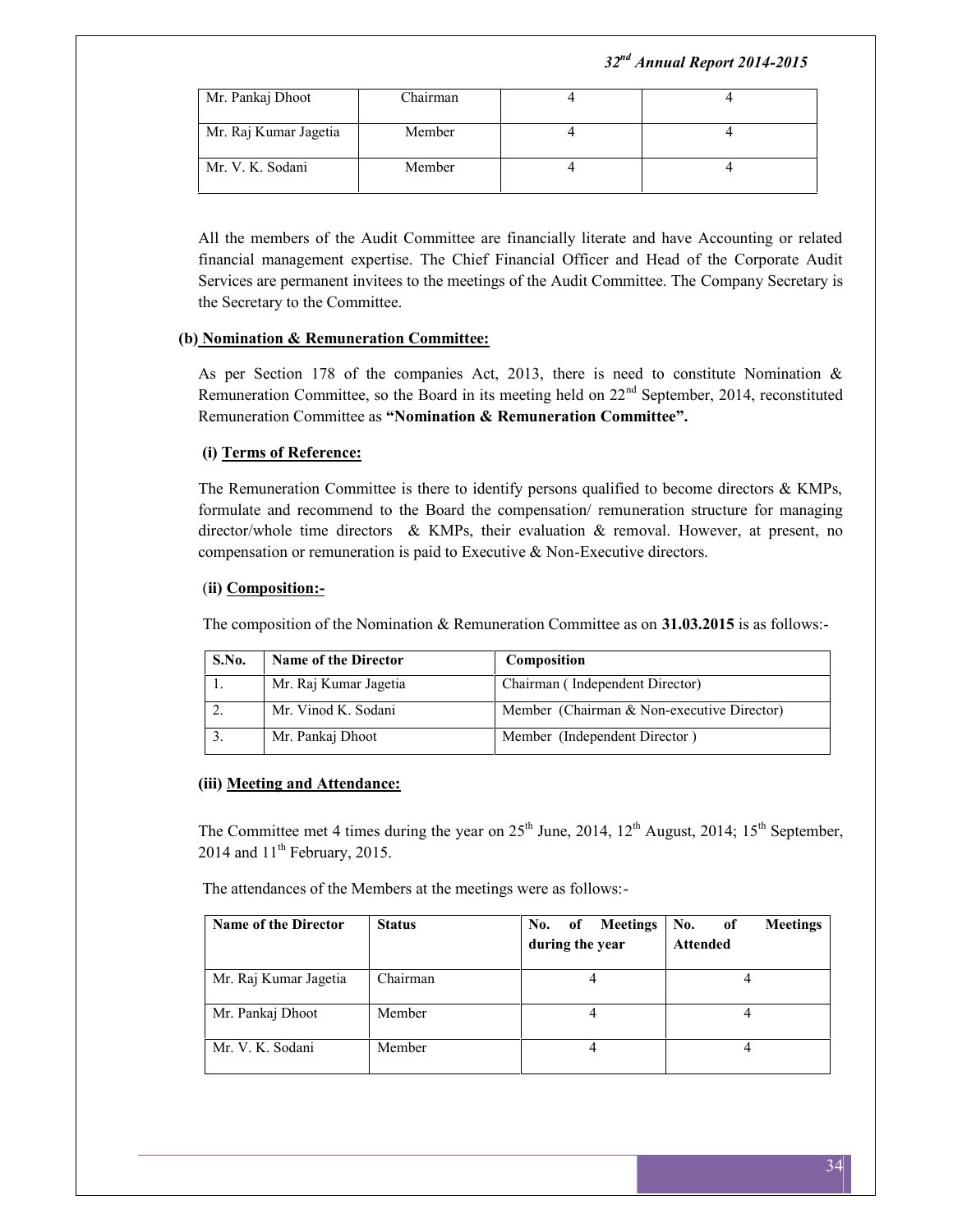All the members of the Nomination & Remuneration Committee are financially literate and have Accounting or related financial management expertise. The Company Secretary is the Secretary to the Committee.

## **(c) Shareholders/Investors Grievance Committee:**

#### **(i) Terms of Reference:**

The Committee oversees redressal of shareholders/investors grievances, transfers of shares, nonreceipt of balance sheets and related matters. It also reviews the system of dealing with and responding to correspondence from the Investors viz- shareholders and the reporting of the same to the Board periodically.

### (**ii) Composition:-**

The composition of the Shareholders/Investors Committee as on **31.03.2015** is as follows:-

| S.No. | <b>Name of the Director</b> | Composition                                |  |
|-------|-----------------------------|--------------------------------------------|--|
|       | Mr. Pankaj Dhoot            | Chairman (Independent Director)            |  |
|       | Mr. Raj Kumar Jagetia       | Member (Independent Director)              |  |
|       | Mr. V. K. Sodani            | Member (Chairman & Non-Executive Director) |  |

#### **(iii) Meeting and Attendance:**

The Committee met 4 times during the year on  $17<sup>th</sup>$  May, 2014,  $13<sup>th</sup>$  August, 2014;  $12<sup>th</sup>$  November,  $2014$  and  $12<sup>th</sup>$  February, 2015.

The attendances of the Members at the meetings were as follows:-

| <b>Name of the Director</b> | <b>Status</b> | No. of Meetings<br>during the year | No.<br><b>Meetings</b><br>of<br><b>Attended</b> |
|-----------------------------|---------------|------------------------------------|-------------------------------------------------|
| Mr. Pankaj Dhoot            | Chairman      | 4                                  |                                                 |
| Mr. Raj Kumar Jagetia       | Member        |                                    |                                                 |
| Mr. V. K. Sodani            | Member        | 4                                  |                                                 |

All the members of the Shareholders/Investors Grievance Committee are financially literate and have Accounting or related financial management expertise. The Company Secretary is the Secretary to the Committee.

## **(d) Risk Management Policy**

During the year, your Directors have constituted a Risk Management Committee which has been entrusted with the responsibility to assist the Board:

- 1. To ensure that all the current and future material risk exposures of the Company are identified, assessed, quantified, appropriately mitigated, minimized and managed i.e. to ensure adequate systems for risk management and
- 2. To establish a framework for the Company's risk management process and to ensure its implementation
- 3. To enable compliance with appropriate regulations, wherever applicable.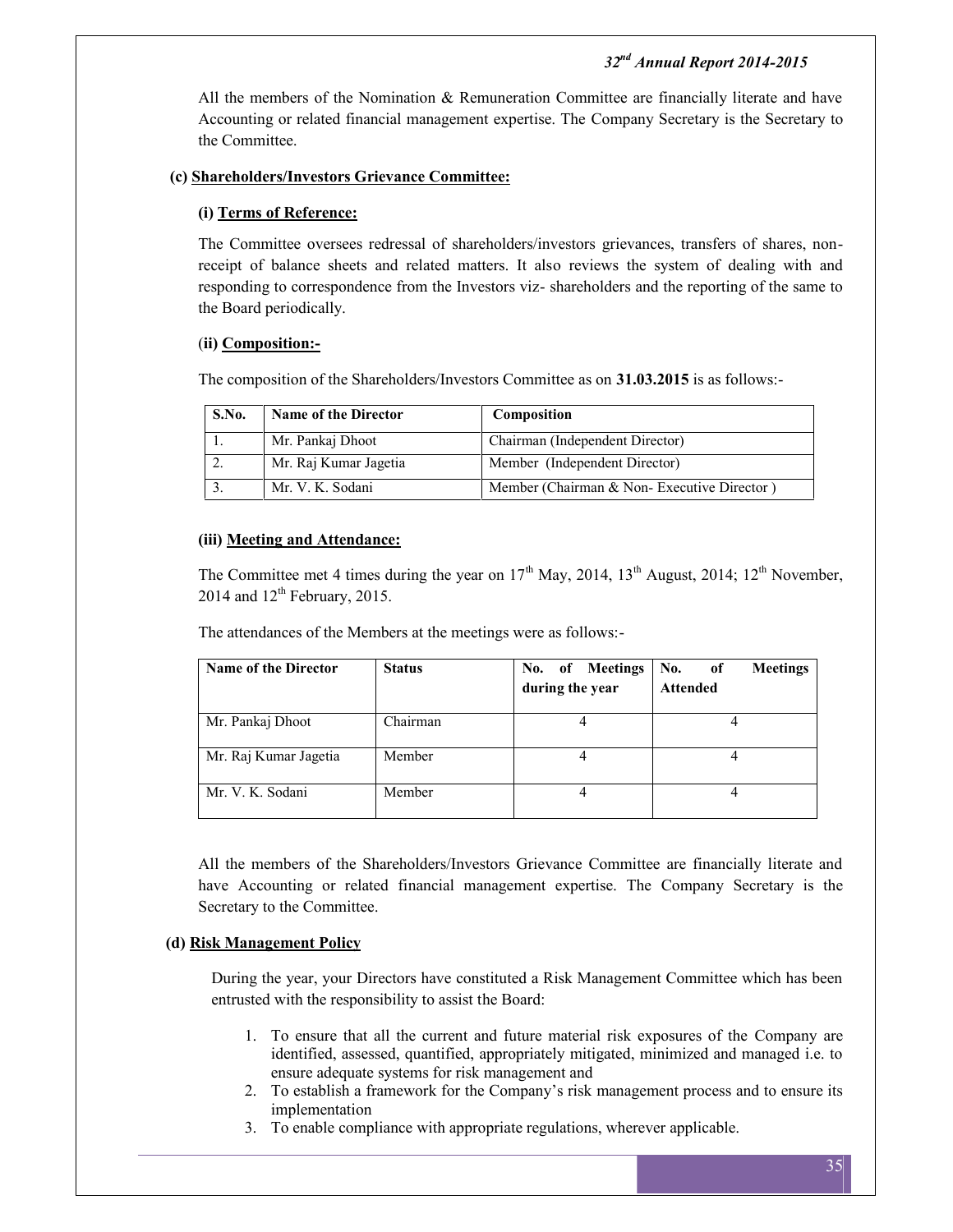4. To assure business growth with financial stability.

## **5. Shareholders Meetings:**

The date, time and venue of the Annual General Meetings of last three years are given below:

| Financial<br>Year | Date       | <b>Time</b>  | Venue             |
|-------------------|------------|--------------|-------------------|
| 2011-2012         | 29.09.2012 | 11.00 a.m.   | Registered Office |
| 2012-2013         | 20.09.2013 | 11.00 a.m.   | Registered Office |
| 2013-2014         | 29.09.2014 | $01.00$ p.m. | Registered Office |

All resolutions moved at the Last Annual General Meeting were passed unanimously.

No Extra – Ordinary General Meeting were held during the financial year 2011-12, 2012-2013, 2013-2014.

## **6. Secretarial Audit**

Secretarial Audit is being carried out by Company Secretary in practice on quarterly basis to reconcile the total admitted capital with the National Securities Depository Limited (NSDL)  $\&$ Central Depository Services Ltd. (CDSL) and the total issued and listed capital. The audit confirms that the total issued and listed capital. The audit confirms that the total issued/paid up capital is in agreement with the total number in physical form and total number of dematerialized shares held with NSDL & CDSL.

## **7. Disclosures:**

i) The Company did not have any material significant related party transaction having a potential conflict with the interest of the Company at large.

ii) The financial statements have been prepared in accordance with the Accounting Standards and policies generally accepted on India.

iii) There was no non-compliance by the Company on any matter related to the Capital Markets, resulting in disciplinary action against the Company by the Stock Exchanges or SEBI or any other statutory authority, during the last three years.

iv) The Company has implemented the mandatory requirements of Corporate Governance as set out in the Listing Agreement. The annual financial results are published in English and Marathi newspapers.

v) The Company has a Risk Management Policy Framework for risk identification, assessment and control to effectively manage risks associated with the business of the Company.

## vi) **Vigil Mechanism/ Whistle Blower Policy:**

Pursuant to Section 177 (9) of the Companies Act, 2013 and Clause 49 of the Listing Agreement the Company has adopted a Vigil Mechanism/ Whistle Blower Policy. The Company believes in professionalism, transparency, integrity and ethical behavior and had thus 'Whistle Blower Policy'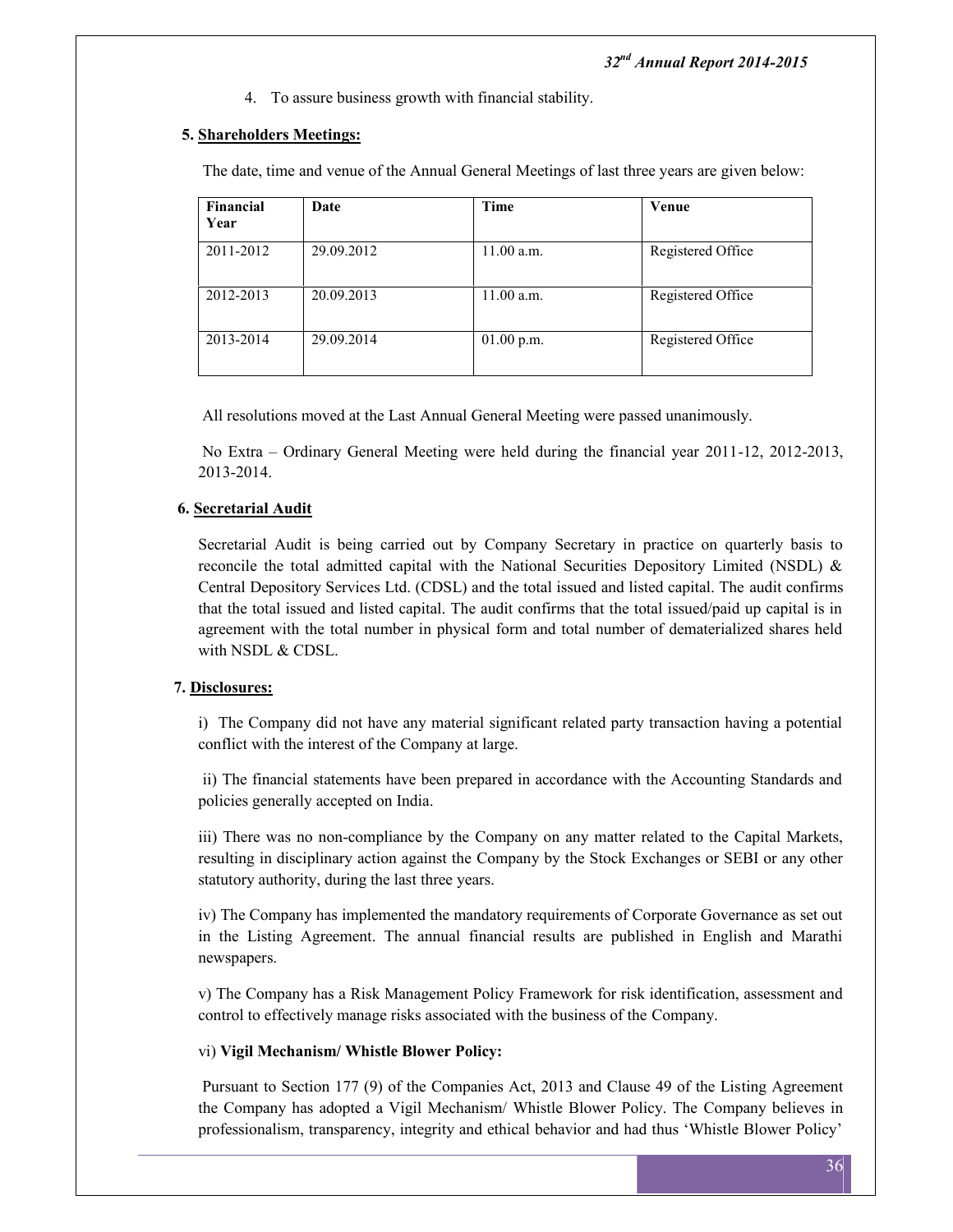to facilitate employees to report concerns of any unethical behavior, actual or suspected fraud or violation of the Company's code of conduct or ethics policy. No employee of the Company has been denied access to the Audit Committee of the Board of Directors.

#### vii) **Proceeds From Public Issue:**

The Company has not made any Public issue during the financial year March 31, 2015.

## viii) **CEO Certification:**

As required under clause 49(v) of the Listing Agreement, the CEO/CFO certification is annexed.

#### ix) **Compliance certificate of the Auditors on Corporate Governance:**

The Company has obtained a certificate from the Statutory Auditors regarding compliance of conditions of Corporate Governance as stipulated in clause 49(VIII) of the Listing Agreement and the same is annexed.

#### **8. Means Of Communication:**

i.) The quarterly/annual financial results are regularly submitted to the Stock Exchanges in accordance with the Listing Agreement and published in one English daily and one Marathi daily.

ii) The Management Discussion and Analysis Report, in compliance with requirements of Clause 49 of the Listing Agreement is annexed to the Directors' Report and forms part of the Annual Report being sent to all the members of the Company.

iii) Any website where displayed: www.sftc.co.in

## **9. General Shareholder Information:**

| 32 <sup>nd</sup> Annual General Meeting              |                                     |
|------------------------------------------------------|-------------------------------------|
| - Date & Time                                        | 30.09.2015 & 11 a.m.                |
| - Venue                                              | B/306-309, Dynasty Business Park.,  |
|                                                      | Opp. Sangam Cinema, A.K.Road,       |
|                                                      | Andheri(E), Mumbai- (M.H.)- 400     |
|                                                      | 059.                                |
| <b>Financial Calendar</b>                            |                                     |
| - Unaudited results for the quarter ended June,      | $2nd$ week August, 2015.            |
| 2015                                                 |                                     |
| - Unaudited results for the quarter /half year       | $2nd$ week November, 2015           |
| ended September, 2015                                |                                     |
| - Unaudited results for the quarter ended            | $2nd$ week February, 2016           |
| December, 2015                                       |                                     |
| - Audited results for the year ending March $31st$ , | Audited result by end of May, 2016. |
| 2016                                                 |                                     |
| <b>Book Closure Date</b>                             | 24.09.2015 to 30.09.2015            |
|                                                      |                                     |
|                                                      | (Both days inclusive)               |
| The listing fees has been paid up to the date        | Yes                                 |
| To all the stock exchanges                           |                                     |
| Bombay Stock Exchange Ltd. (BSE)                     | 538714                              |
|                                                      |                                     |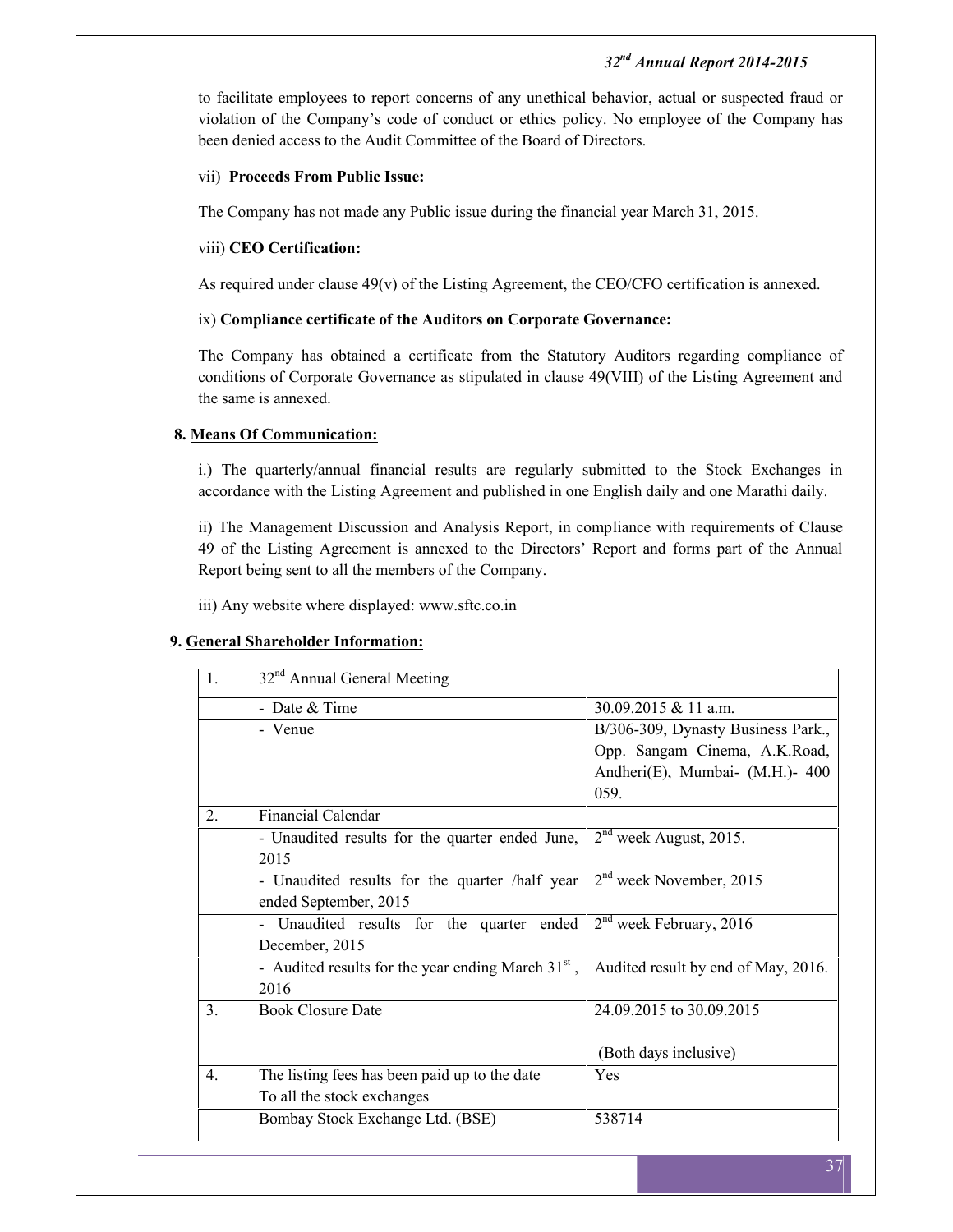| Calcutta Stock Exchange Ltd. (CSE) | 29400     |
|------------------------------------|-----------|
| Guwahati Stock Exchange (GSE)      | GSE/L/732 |

## **10. Distribution of Equity Share as on 31st March, 2015**

| S.No.            | Category         |                | Shareholder   |               | Shareholding  |
|------------------|------------------|----------------|---------------|---------------|---------------|
|                  |                  | <b>Number</b>  | $\frac{0}{0}$ | <b>Number</b> | $\frac{6}{6}$ |
| 1.               | $0 - 500$        | 449            | 89.26         | 63,979        | 0.69          |
| 2.               | 501-1000         | 6              | 1.19          | 5,505         | 0.06          |
| 3.               | 1001-5000        | 19             | 3.78          | 50,880        | 0.54          |
| $\overline{4}$ . | 5001-10000       | 6              | 1.19          | 57,500        | 0.62          |
| 5.               | 10001-50000      | $\overline{7}$ | 1.40          | 1,39,186      | 1.49          |
| 6.               | 50001-100000     | 1              | 0.20          | 58,000        | 0.62          |
| 7.               | $100001 - above$ | 15             | 2.98          | 89,47,500     | 95.98         |
|                  | <b>Total</b>     | 503            | 100           | 93,22,550     | 100           |

## **11. Pattern of Shareholding as on 31st March, 2015.**

| 8.<br>Category                                          | No. of shares held | $\frac{0}{0}$<br>of<br><b>Share</b><br>holding |  |
|---------------------------------------------------------|--------------------|------------------------------------------------|--|
| <b>PROMOTERS HOLDINGS</b>                               |                    |                                                |  |
| Individual<br>a)                                        | Nil                | Nil                                            |  |
| <b>Body Corporate</b><br>b)                             | 5090850            | 54.61                                          |  |
| <b>PUBLIC HOLDINGS</b>                                  |                    |                                                |  |
| Institutions<br>a)                                      | Nil                | Nil                                            |  |
| Non Institutions<br>b)                                  |                    |                                                |  |
| $\ddot{1}$<br><b>Body Corporate</b>                     | 3892001            | 41.75                                          |  |
| $\overline{ii}$<br>Individual                           |                    |                                                |  |
| <b>Shareholders Nominal</b><br>a)<br>Share upto 1 lacs. | 162612             | 1.74                                           |  |
| Shareholders Nominal<br>b)<br>Share more than 1 lacs.   | 177086             | 1.90                                           |  |
| $\overline{iii}$<br>Any Other                           | 1                  | <b>Nil</b>                                     |  |
| <b>Total</b>                                            | 9322550            | 100.00                                         |  |

## **12. Details Of Demat Shareholding**

As notified by SEBI, the Company's Equity shares have been included in the compulsory trading in electronic form (Demat mode). As on  $31<sup>st</sup>$  March, 2015, the total percentage of shares in Demat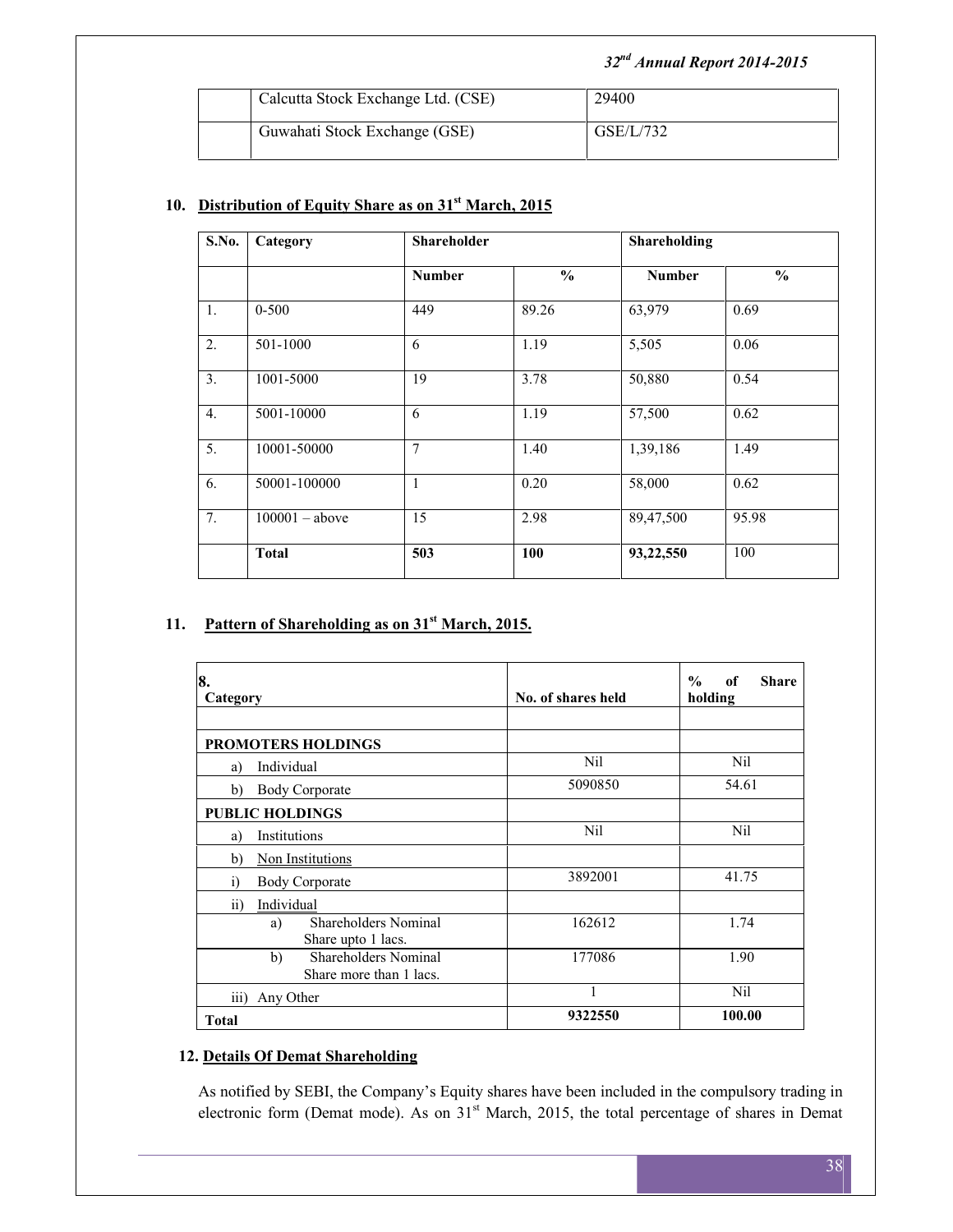form was 99.16% i.e. 92,44,460. Efforts for converting the remaining Physical Shareholding in Demat mode are in place.

Dematerialization of shares as on **31st March, 2015** is as follows:-

| <b>Mode of Holding</b>     | <b>No. of shares Held</b> | % of shares |
|----------------------------|---------------------------|-------------|
| NSDL.                      | 1114421                   | 11.95%      |
| CDSL                       | 8130039                   | 87.21%      |
| <b>Total Demat Holding</b> | 9244460                   | 99.16%      |
| Physical Holding           | 78090                     | 0.84%       |
| <b>Total Shareholding</b>  | 9322550                   | 100         |
|                            |                           |             |

#### **13. Registrars and Transfer Agents:**

#### **The Niche Technologies Private Limited,**

D-511, Bagree market, 71, B.R.B. Basu Road, Kolkata - 700 001. Phones: 2235-7270/ 7271, 2234-3576 Fax: 2215-6823 Email: nichetechpl@nichetechpl.com

## **14. Address For Correspondence:**

Requests or complaints in other matters such as Unpaid/Unclaimed Dividend/Change of Address/Splitting of shares etc. are sent to:

#### **M/s Suchitra Finance & Trading Co. Ltd.**

B/306-309, Dynasty Business Park, Opp. Sangam Cinema, A.K.Road, Andheri (E), Mumbai- 400 059. Tel.: 022 61115216 Email: suchitra@sangamgroup.com Website: www.sftc.co.in

#### **15. Declaration:**

All the members of the Board and senior Management Personnel of the Company have affirmed due observation of the code of the conduct, framed pursuant to clause 49 of the Listing Agreement with Stock Exchange is so far as it is applicable to them and there is no non-compliance thereof during the year ended **31st March, 2015**.

Opp. Sangam Cinema, J. B. Nagar, Andheri (East), Mumbai - 400 059.

**Registered Office:** For and on behalf of the Board<br>B/306-309, Dynasty Business Park, **M/s Suchitra Finance & Trading Company Limited** B/306-309, Dynasty Business Park, **M/s Suchitra Finance & Trading Company Limited**

**Place: Mumbai (DIN: 00403740)**

**Sd/- Vinod Kumar Sodani Date:- 30th May, 2015**. **Chairman**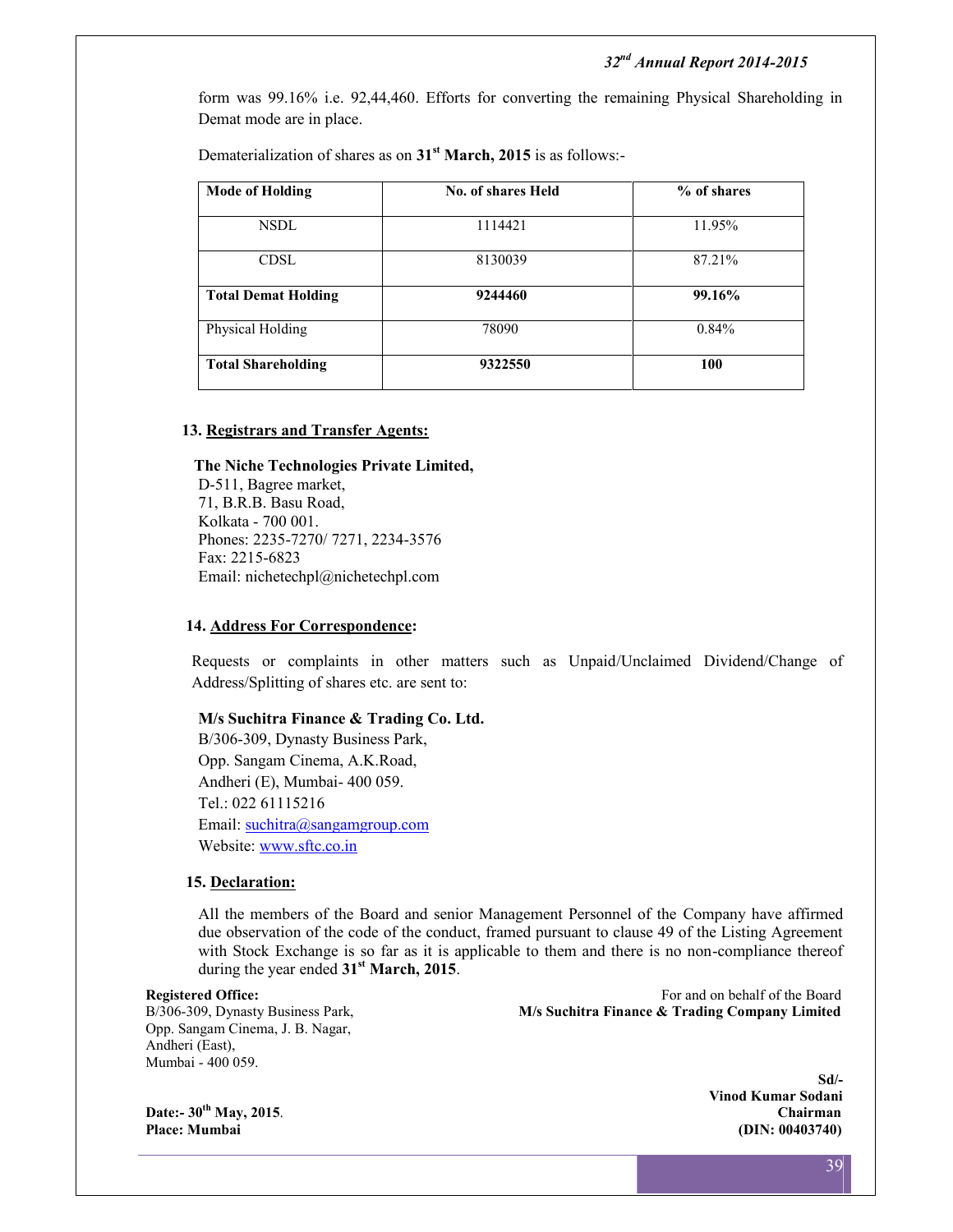## **MANAGEMENT DISCUSSION AND ANALYSIS REPORT**

#### **Business Review**

The Company is incorporated mainly to finance Industrial Enterprises and to promote, form or acquire, any Company to pursue the business as empowered by the Memorandum of Association and to give or take loans, guarantees, collaterals, and to obtain or provide securities to any other Company or companies, institutions, whether or not promoted by this Company.

#### **Industry Structure and Review**

In the scenario of ensuring credit availability, NBFC continues to play a crucial role in providing an impetus to the India's credit market. NBFCs providing specialized funding solutions offer a conducive platform for corporate deals and are ideal for last mile funding of large projects.

Consequently, in spite of the overall challenges in FY 2014-2015, NBFC managed to stage a good show in the face of stricter governance by RBI. This was essentially made possible because of their presence in niche segments.

On the regulatory environment, the Reserve Bank of India is working on creating an updated regulatory framework. This is relevant from its announcement in April 2015 that will not issue fresh NBFC Licence for one year.

#### **Opportunities/Threats/Risks/Concerns**

In the light of this vulnerable economic scenario, it is being estimated by some analysts that the year 2015 would prove to be quite challenging for the NBFC on account of downside risks such as tepid loan demand, slow down in commercial vehicles and unpredictable rural demand. On the up side, the creation of new stable government at the centre is being seen as a big opportunity for the NBFCs to grow healthy.

The global financial market volatility and snoring crude oil prices are the principal external risk being faced which has led to non-performance of structural reforms and relatively weaker economic development.

## **Operating & Financial Performance**

• Company's Sales Revenue from operations as on 31<sup>st</sup> March, 2015 stand at Rs. 34.19 Lacs against Rs. 8.65 lacs recorded in the previous year.

• Despite of considerable increase in the Revenue, the Company has been able to post Net Profit of Rs. 2.36 lacs as against Net Profit of Rs.3.16 lacs of previous year.

Your Company being an investment Company seeks opportunities in financing business entities.

## **Debt Structure**

The Company has taken unsecured loan from Body Corporate.

#### **Outlook**

The loss of growth momentum that started in 2011-2012 has extended into 2014-2015 though the pace of deceleration moderated in initial quarters. Nevertheless, the growth remains below trend and persistent weakness in investment activity has clouded the outlook.

In this situation, the performance of NBFCs will depend a lot on the quality of their risk management process, market understanding and due diligence systems.

#### **Segment wise Performance**

The Company is engaged in the business of financing industrial enterprises and accordingly this is the only single reportable segment.

## **Internal Control Systems and their Adequacy:**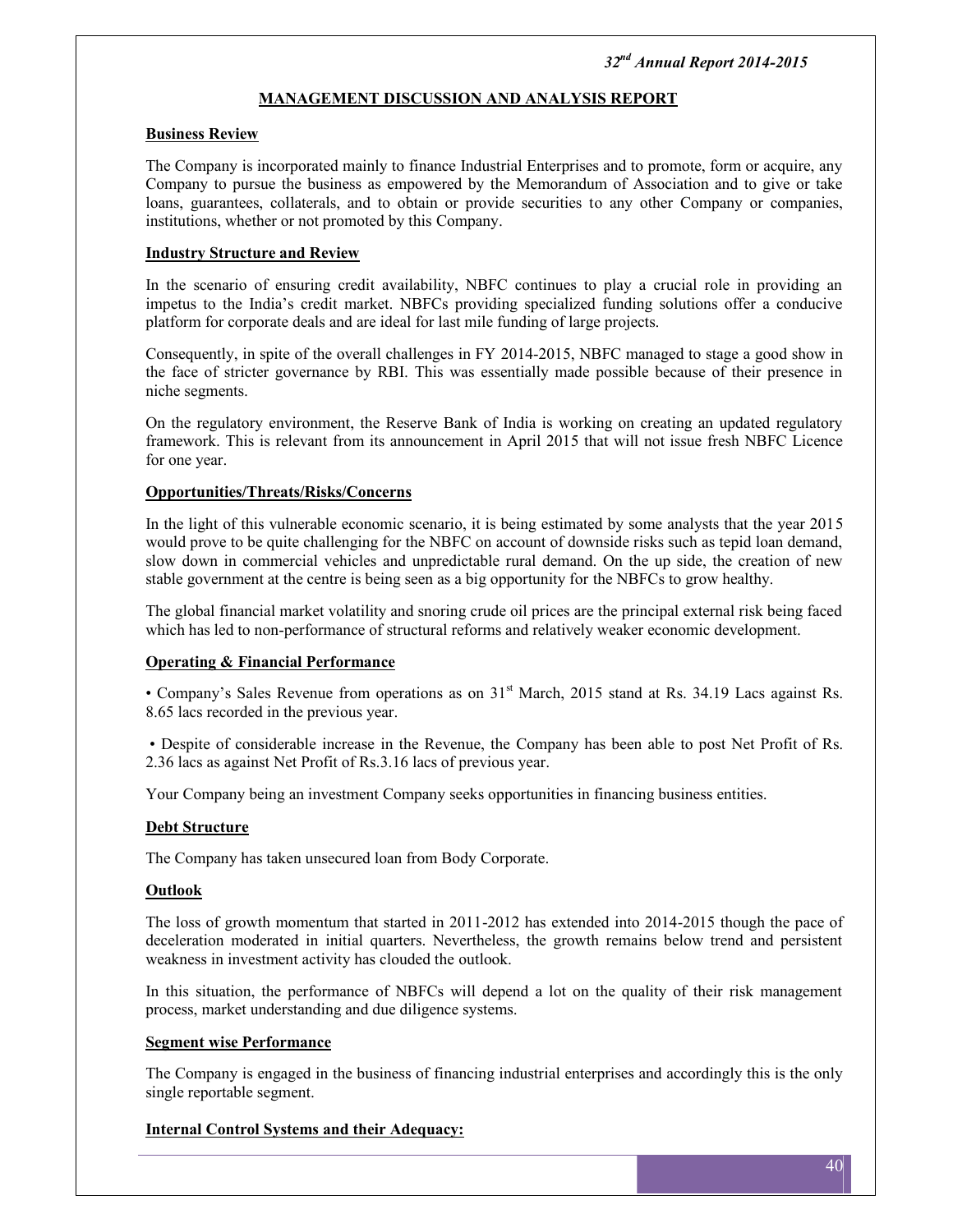The Company has an Internal Control System, commensurate with the size, scale and complexity of its operations. The scope and authority of the Internal Audit function is defined by the Audit Committee. To maintain its objectivity and independence, the Internal Audit function reports to the Chairman of the Audit Committee of the Board & to the Chairman & Managing Director.

The Internal Audit Department monitors and evaluates the efficacy and adequacy of internal control system in the Company, its compliance with operating systems, accounting procedures and policies of the Company.

Based on the report of internal audit function, the Company undertakes corrective action in their respective areas and thereby strengthens the controls. Significant audit observations and recommendations along with corrective actions thereon are presented to the Audit Committee of the Board.

#### **Human Resources**

Your Company recognizes the employees as the real assets of the organization and lays due emphasis on all round development of its human resources. Various HR initiatives are taken to align the HR Policies according to the emerging requirement including training programmes to upgrade their professional, inter personal and management skills. Our relationship with the employees continues to remain cordial throughout the year.

#### **Cautionary Note**

Certain Statements in the "Management Discussion and Analysis" section may be forward looking and are stated as required by the applicable laws and regulations. Many factors may affect the actual results, which could be different from what the Management envisages in terms of future performance and outlook. The Company assumes no responsibility to publicly amend, modify or revise any forward looking statements, on the basis, of any subsequent developments, events or information.

> For and on behalf of the board For, **M/s Suchitra Finance & Trading Co. Limited**

**Date:**  $30^{\text{th}}$  May,  $2015$  **Sd**/-

**CIN No**.: L65910MH1981PLC234305 **Registered Office:** B/306-309,Dynasty Business park, Opp. Sangam cinema, Andheri(e), Mumbai- 400 059. Email id: suchitra@sangamgroup.com, www.sftc.co.in

**Place:** Mumbai **Vinod Kumar Sodani Chairman (DIN: 00403740)**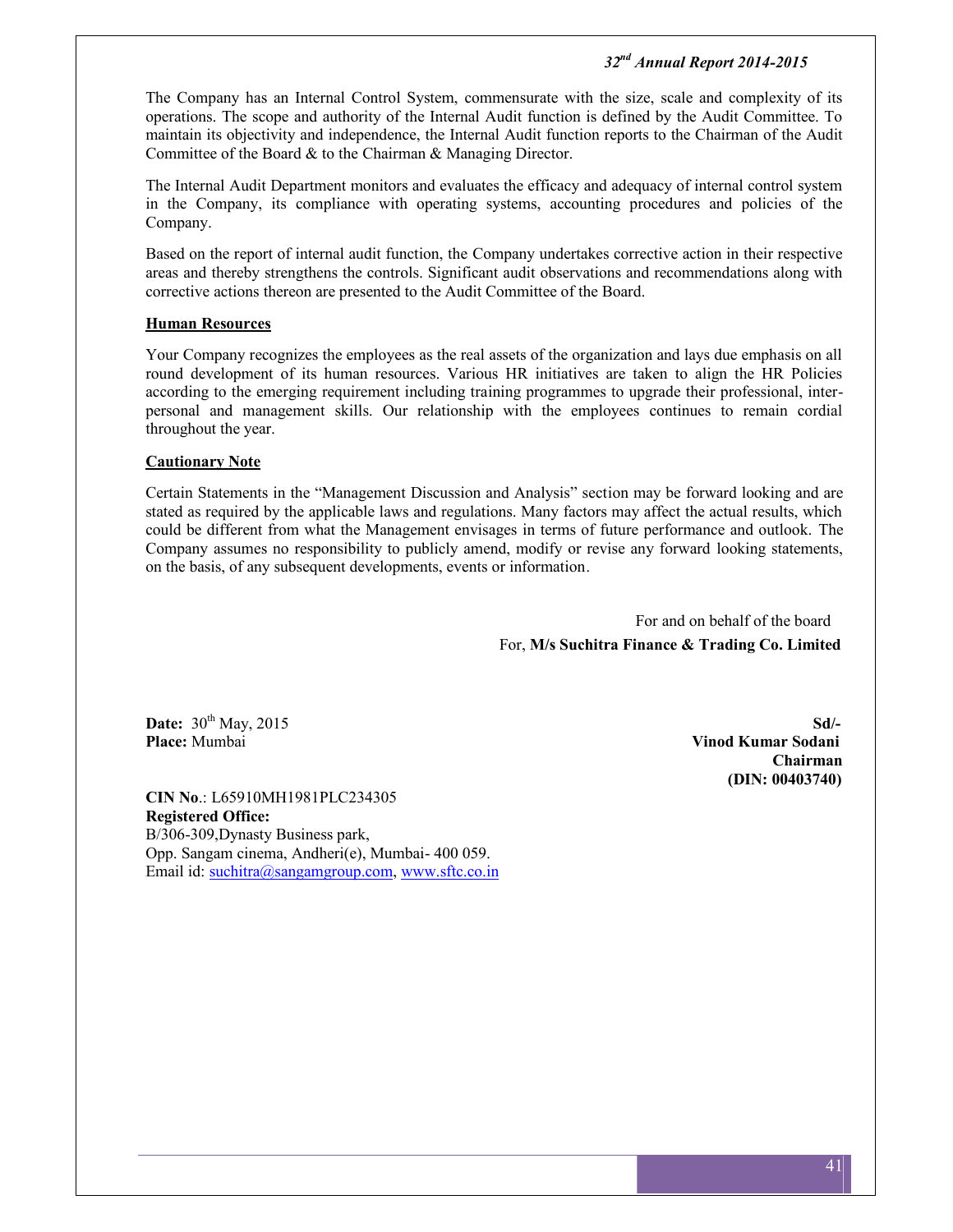#### **Annexure- I**

## **CHIEF EXECUTIVE OFFICER'S DECLARATION ON CODE OF CONDUCT**

As required by Clause 49 of the Listing Agreement, the CEO declaration for Code of Conduct is given below:

To

The Members of,

## **M/s Suchitra Finance & Trading Co. Limited.**

The Company has framed a specific code of conduct for the members of the Board of Directors and the Senior Management personnel of the Company pursuant to Clause 49 of the Listing Agreement with the stock exchange to further strengthen corporate governance practices in the Company.

All the Members of the Board and Senior Management of the Company have affirmed compliance with the Code of Conduct in so far as applicable to them and there is no non-compliance thereof during the year ended 31<sup>st</sup> March, 2015.

> For and on behalf of the Board of Directors For, **M/s Suchitra Finance & Trading Co. Limited**

> > **Sd/- Anjana Soni Whole time Director**

**Date:**  $30^{th}$  May, 2015 **Place:** Mumbai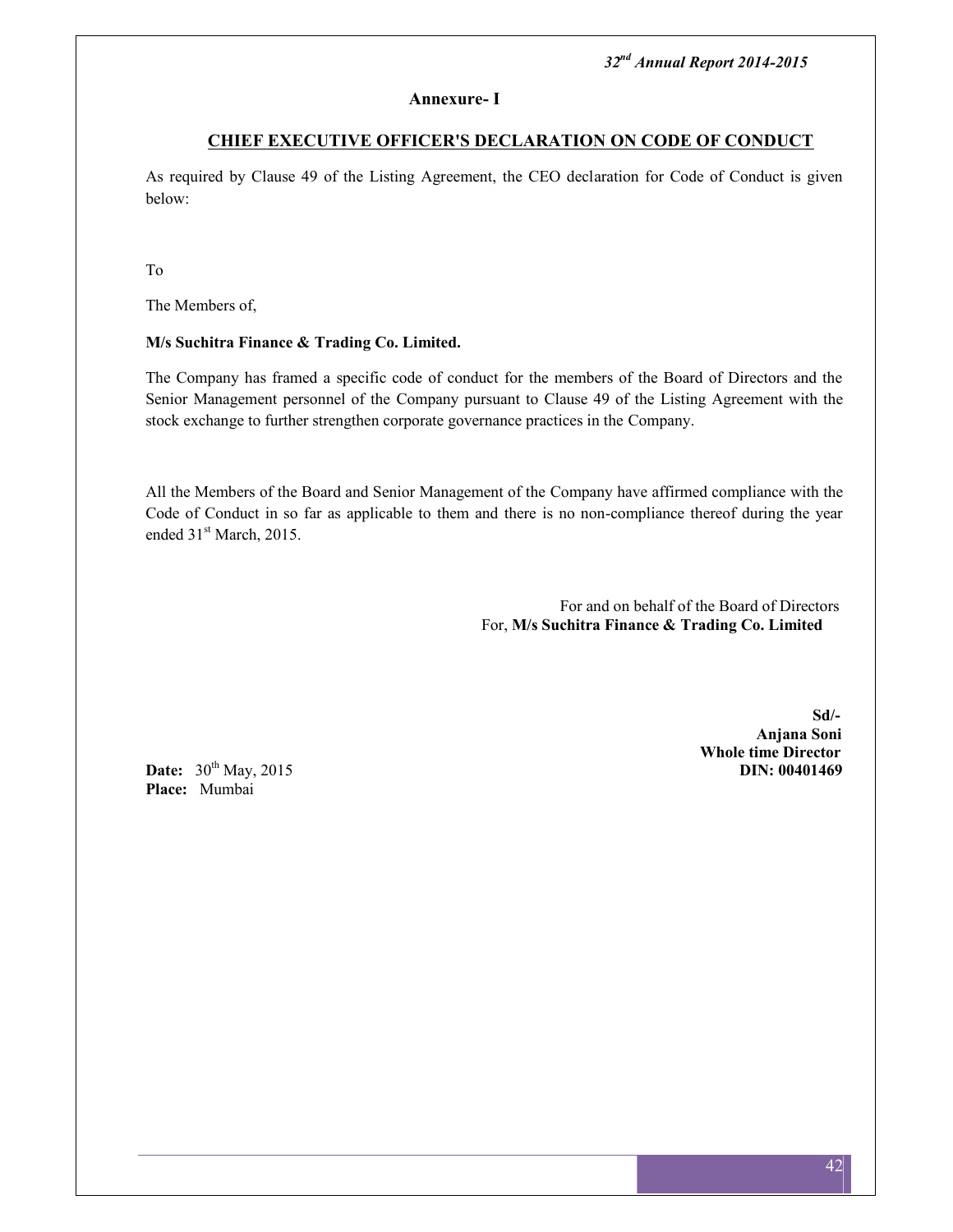## **Annexure- II**

## **CEO CERTIFICATE**

We, **Vinod K. Sodani, Chairman** & **Anjana Soni, Whole time Director** of **M/S Suchitra Finance & Trading co. ltd**., to the best of my knowledge and belief, certify that:

- a) We have reviewed the Financial statements and the Cash Flow statement for the year and that to the best of our knowledge and belief:
- I. These statements do not contain any materially untrue statement or omit any material fact or contain statement that might be misleading.
- II. These statements together present a true and fair view of the Company' affairs and are in compliance with the existing Accounting standards, applicable laws and regulations.
- b) These are, to the best of our knowledge and belief, no transactions entered into by the Company during the year which are fraudulent, illegal or violate of the Company's code of conduct.
- c) We accept responsibility for establishing and maintaining internal controls for financial reporting and I have evaluated the effectiveness of Internal Control systems of the Company pertaining to financial reporting and we have disclosed to the Auditors and the Audit committee, deficiencies in the design or operation of such internal controls, if any, of which I am aware of the steps taken or propose to take to rectify these deficiencies.
- d) We have indicated to the auditors and the Audit committee:-
	- (i) Significant changes in internal controls over financial reporting during the year.
	- (ii) Significant changes in Accounting Policies during the year and that the same have also been disclosed in the notes to the accounts to the Financial statements; and
	- (iii) Instances of significant fraud of which I have become aware and the Involvement therein, if any of the management or an employee having a significant role in the Company's internal control system over financial reporting.

For and on behalf of the Board of Directors For, **M/s Suchitra Finance & Trading Co. Limited**

**Sd/- Sd/- V.K. Sodani Anjana Soni Chairman Whole time director**

**Date:**  $30^{\text{th}}$  May, 2015 **DIN: 00403740 DIN: 00401469 Place:** Mumbai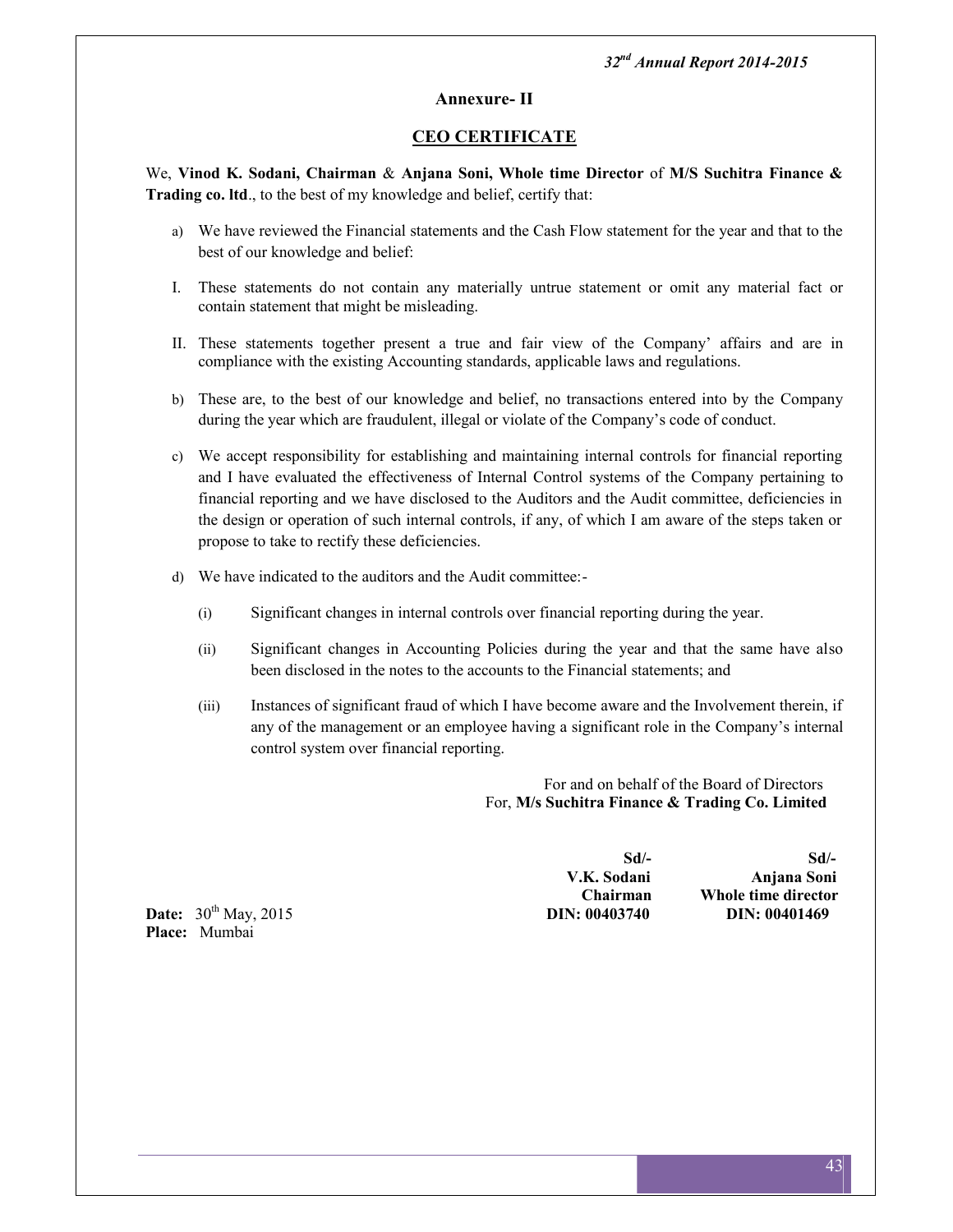## **AUDITORS' CERTIFICATE REGARDING COMPLIANCE OF CONDITIONS OF CORPORATE GOVERNANCE:**

To

The Members of,

#### **M/s Suchitra Finance & Trading Co. Limited.**

#### **Mumbai.**

We have examined the Compliance of Corporate Governance by **SUCHITRA FINANCE & TRADING CO. LTD** for the year ended **31st March, 2015** as stipulated under Clause 49 of the Listing Agreement of the said Company with the stock exchange in India.

The Compliance of conditions of corporate Governance is the responsibility of the Company's Management. Our Examination was limited to the procedures and the implementation thereof, adopted by the Company for ensuring the compliance of the conditions of the Corporate governance. It is neither an audit nor an expression of opinion on the financial statements of the Company.

IN our opinion and to the best of the our information and according to the explanations given to us, we certify that the Company has complied in all material aspects with the conditions of Corporate Governance as stipulated in the above mentioned Listing Agreement.

We further state that such compliance is neither an assurance as to further viability of the Company nor the efficiency or effectiveness with which the management has conducted the affair of the Company.

> For **K K Khadaria & Co.,** Chartered Accountants (Firm Regn No. 105013W)

> > **Sd/- Ajay Daga** M.No. **44162**

**Place**: Mumbai **Date** : 30<sup>th</sup> May, 2015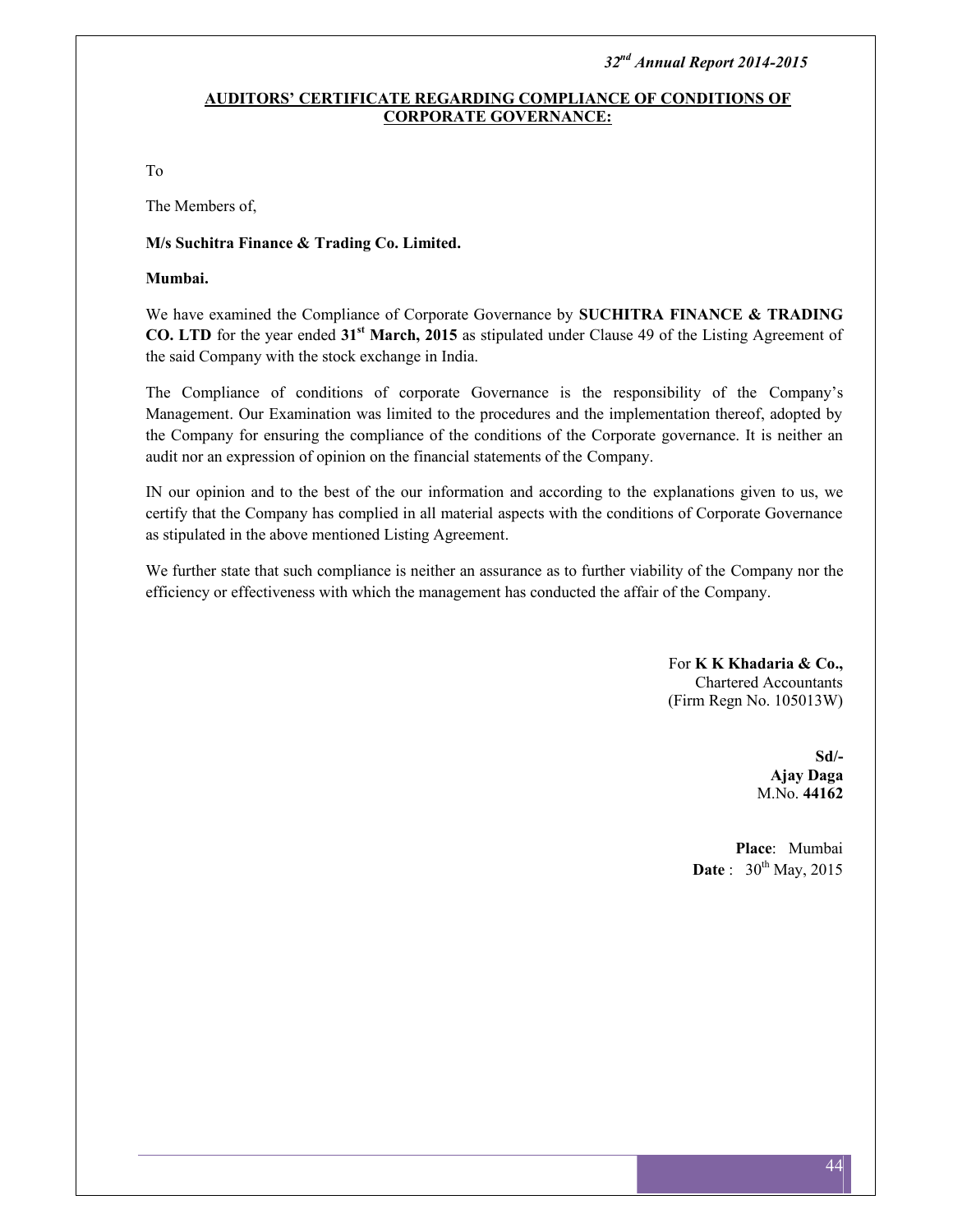To,

The Board of Directors,

**Suchitra Finance & Trading Co. Limited.**

**B/306-309, Dynasty Business Park,**

**Opp. Sangam Cinema, Andheri (E), Mumbai**

**Sub: -Audit Report in terms of "Non –Banking Financial Companies Auditor' Report (Reserve Bank) Directions, 2008"**

#### **In compliance with the above directions, we report as under:-**

- 1. The Company is engaged in the business of Non Banking Financial Institution and it has obtained a Certificate of Registration (CoR) from the Reserve Bank of India.
- 2. The Company holding CoR is entitled to continue to hold such in terms of its assets/income patterns as on **31st March, 2015.**
- 3. The Board of Directors has passed a resolution for Non Acceptance of any public Deposits.
- 4. The Company has passed a resolution for Non Acceptance of any Public Deposits.
- 5. The Company has complied with the prudential norms relating to Income Recognition, Accounting Standards, Asset Classification and provisioning for bad and doubtful debts as applicable to it in terms of Non Banking financial (Non Deposit Accepting or Holding) Companies Prudential Norms (Reserve Bank) Directions, 2007.
- 6. The Company is not a Systematically Important Non-Deposit taking NBFC as defined in Paragraph 2(1) (xix) of the Non Banking financial (Non Deposit Accepting or Holding) Companies Prudential Norms (Reserve Bank) Directions, 2007.

For **K K Khadaria & Co.,** Chartered Accountants (Firm Regn No. 105013W)

> **Sd/- Ajay Daga M.No. 44162**

**Place**: Mumbai **Date** : 30<sup>th</sup> May, 2015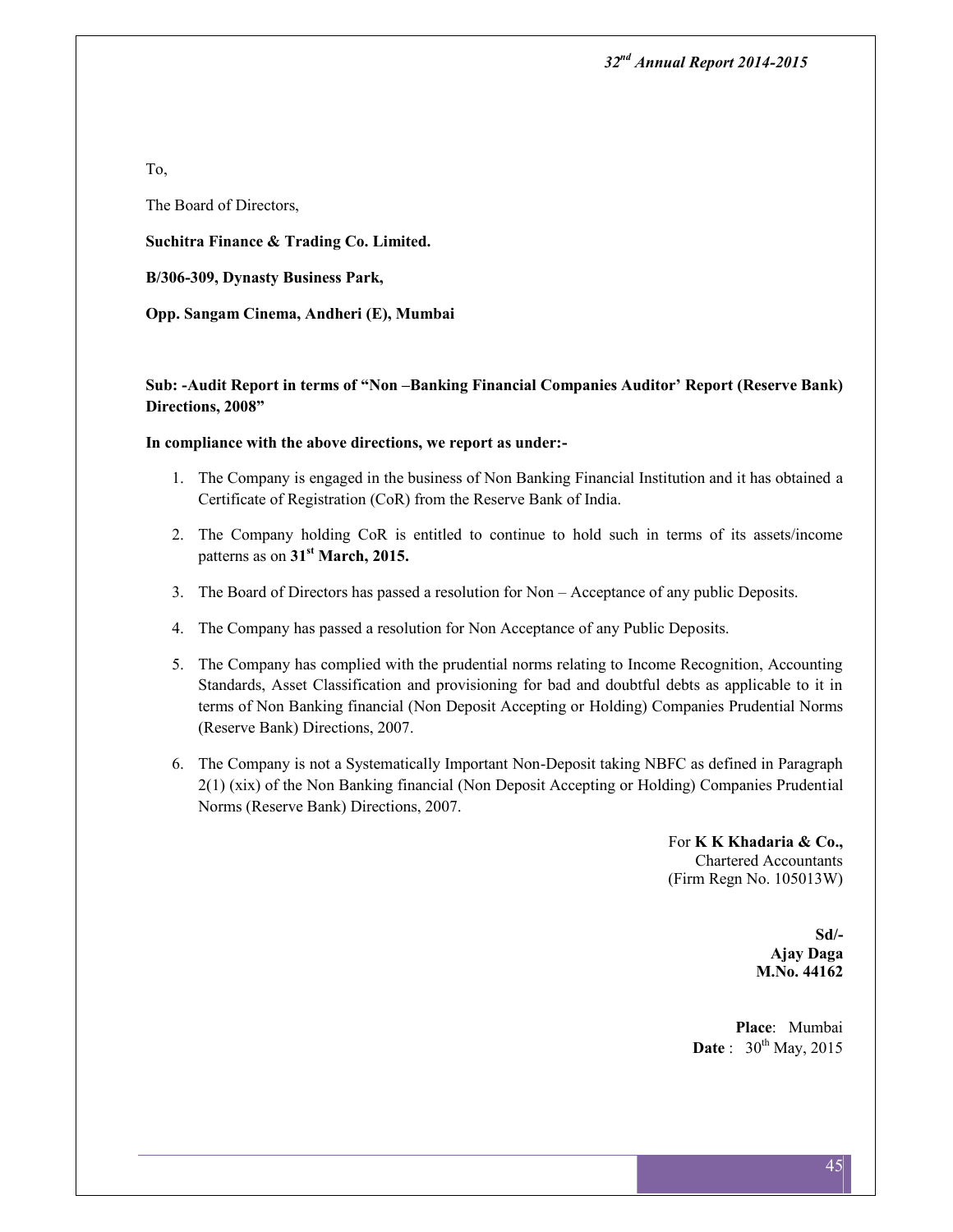## **INDEPENDENT AUDITOR'S REPORT**

#### TO THE MEMBERS OF SUCHITRA FINANCE & TRADING COMPANY LIMITED

#### **Report on the Financial Statements**

1. We have audited the accompanying financial statements of Suchitra Finance & Trading Limited ("the Company"), which comprise the Balance Sheet as at March 31, 2015, the Statement of Profit and Loss, the Cash Flow Statement for the year then ended, and a summary of the significant accounting policies and other explanatory information.

#### **Management's Responsibility for the Financial Statements**

2. The Company's Board of Directors is responsible for the matter stated in section 134(5) of the Companies Act, 2013 ("the Act") with respect to the preparation of these financial statement to give true and fair view of the financial position, financial performance, cash flows of the Com**pany in accordance with the accounting principles general**ly accepted in India, including the accounting standards specified under section 133 of the Act, read with Rule 7 of the Companies (Accounts) Rules,2014.This responsibility also includes maintenance of adequate accounting records in accordance with the provisions of the Act for safeguarding of the assets of the Company and for preventing and detecting frauds and other irregularities; selection and application of appropriate accounting policies; making judgments and estimates that are reasonable and prudent; and design, implementation and maintenance of adequate internal control relevant to the preparation and presentation of the financial statements that give a true and fair view and are free from material misstatement, whether due to fraud or error.

#### **Auditors' Responsibility**

- 3. Our responsibility is to express an opinion on these financial statements based on our audit.
- 4. We have taken into account the provisions of the Act and Rules made thereunder including the accounting standards and matters which are required to be included in the audit report.
- 5. We conducted our audit in accordance with the Standards on Auditing specified under Section 143(10) of the Act and other applicable authoritative pronouncements issued by the Institute of Chartered Accountants of India. Those Standards and pronouncements require that we comply with ethical requirements and plan and perform the audit to obtain reasonable assurance about whether the financial statements are free from material misstatement.
- 6. An audit involves performing procedures to obtain audit evidence about the amounts and the disclosures in the financial statements. The procedures selected depend on the auditors' judgment, including the assessment of the risks of material misstatement of the financial statements, whether due to fraud or error. In making those risk assessments, the auditor considers internal financial control relevant to the Company's preparation of the financial statements that give a true and fair view, in order to design audit procedures that are appropriate in the circumstances, but not for the purpose of expressing an opinion on whether the Company has in place an adequate internal financial controls system over financial reporting and the operating effectiveness of such controls. An audit also includes evaluating the appropriateness of the accounting policies used and the reasonableness of the accounting estimates made by the Company's Directors, as well as evaluating the overall presentation of the financial statements.
- 7. We believe that the audit evidence we have obtained is sufficient and appropriate to provide a basis for our audit opinion on the financial statements.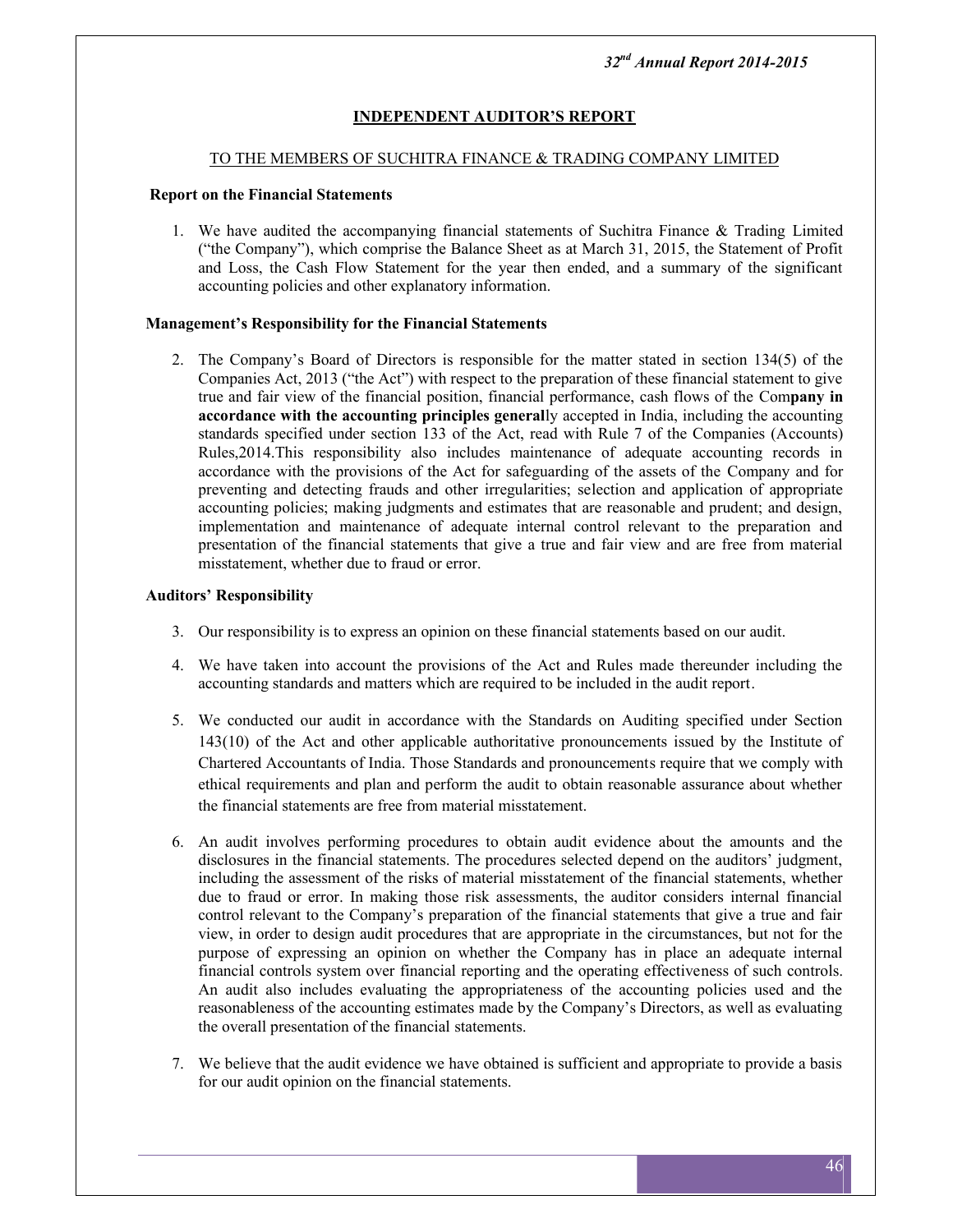#### **Opinion**

8. In our opinion and to the best of our information and according to the explanations given to us, the aforesaid financial statements give the information required by the Act in the manner so required and give a true and fair view in conformity with the accounting principles generally accepted in India of the state of affairs of the Company as at  $31<sup>st</sup>$  March, 2015, and its profit and its cash flows for the year ended on that date.

#### **Report on Other Legal and Regulatory Requirements**

- 9. As required by the Companies (Auditor's Report) Order, 2015 issued by the Central Government of India in terms of sub-section (11) of section 143 of the Act,(hereinafter referred to as the "Order"), and on the basis of such checks of the books and records of the Company as we considered appropriate and according to the information and explanations given to us, we give in the Annexure a statement on the matters specified in paragraphs 3 and 4 of the Order.
- 10. As required by Section 143(3) of the Act, we report that:
- (a) We have sought and obtained all the information and explanations which to the best of our knowledge and belief were necessary for the purposes of our audit.
- (b) In our opinion, proper books of account as required by law have been kept by the Company so far as it appears from our examination of those books.
- (c) The Balance Sheet, Statement of Profit and Loss, and the Cash Flow Statement dealt with by this Report are in agreement with the books of account.
- (d) In our opinion, the Balance Sheet, Statement of Profit and Loss, and the Cash Flow Statement comply with the Accounting Standards specified under Section 133 of the Act, read with Rule 7 of the Companies (Accounts) Rules,2014.
- (e) On the basis of the written representations received from the directors as on  $31<sup>st</sup>$  March, 2015 & taken on record by the Board of Directors, none of the directors is disqualified as on 31st March, 2015 from being appointed as a director in terms of section 164 (2) of Act.
- (f) With respect to the other matters to be included in the Auditor's Report in accordance with Rule 11 of the Companies (Audit and Auditors) Rules, 2014 in our opinion and to the best of our information and according to the explanations given to us:
	- i. The Company does not have any pending litigation which would impact its financial position in its financial statement.
	- ii. The Company did not have any long-term contracts, including derivative contract, for which there were any material foreseeable losses.
	- iii. There has not been an occasion in case of the Company during the year under report to transfer any sums to the Investor Education & Protection Fund and, therefore, the question of delay in transferring such sum does not arise.

**For K K Khadaria & Co Chartered Accountants Firm Regn No: 105013W**

> **Sd/- Ajay Daga**

**Dated :** 30<sup>th</sup> May, 2015 **Place :** Mumbai **M.No. 44162**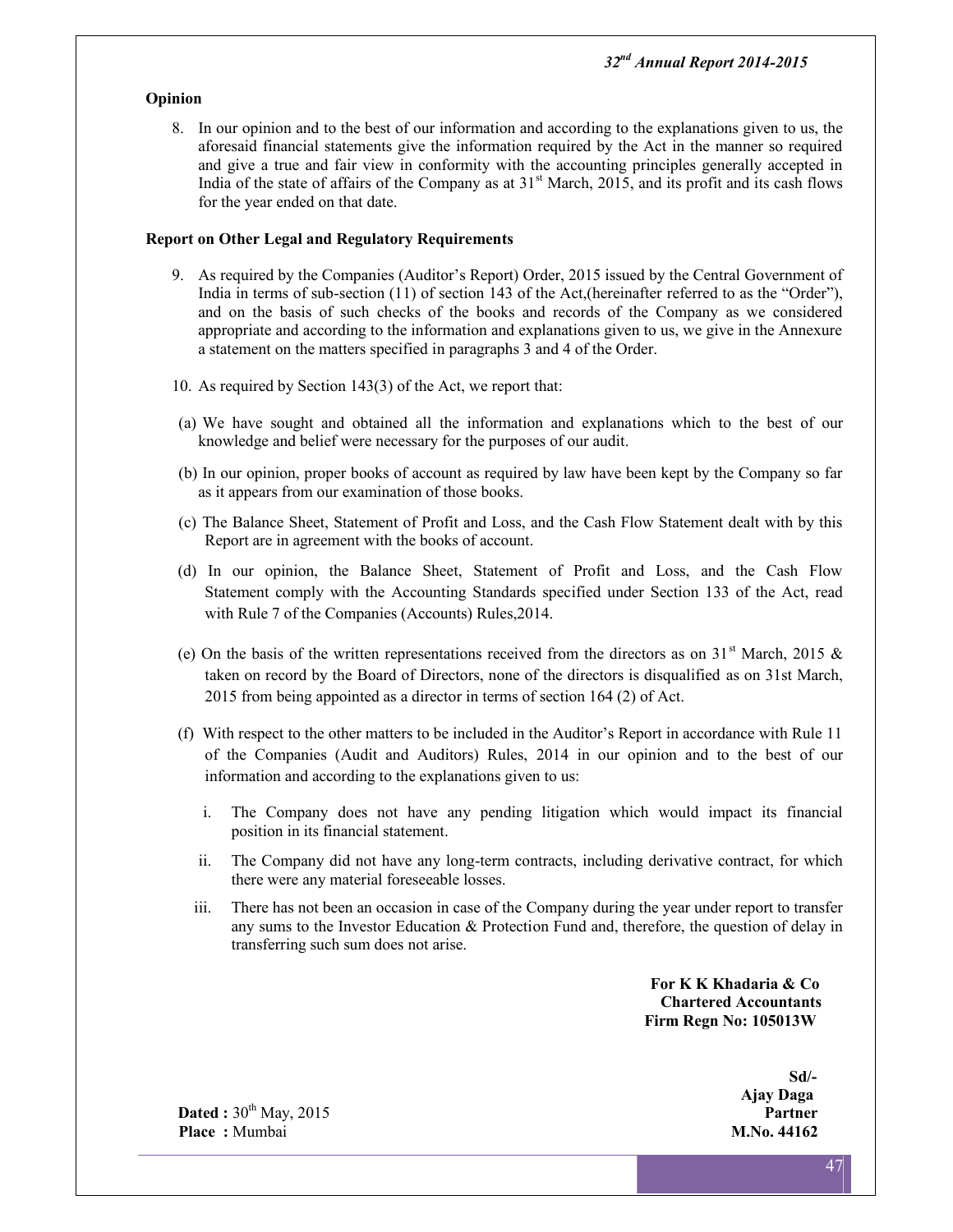#### **ANNEXURE TO THE AUDITORS' REPORT**

#### **(Referred to in paragraph (9) of our Report of even date)**

- 1. (a) The Company has maintained proper records showing full particulars including quantitative details and situation of fixed assets.
	- (b) As explained to us, the Management has physically verified fixed assets during the year and no discrepancies have been noticed. In our opinion, the frequency of physical verification of fixed assets is reasonable.
- 2. The Company does not have any inventory and therefore, Clause 3 of Order, 2015 are not applicable to the Company.
- 3. As informed to us, the Company has not granted any loans, secured or unsecured, to companies, firms or other parties covered in the register maintained under section 189 of the Companies Act, 2013. Therefore, the provisions of Clause 3(iii)(a) and (iii)(b) of the said Order are not applicable to the Company.
- 4. In our opinion and according to the information and explanations given to us, there is an adequate internal control system commensurate with the size of the Company  $\&$  the nature of its business. Further, on the basis of our examination of the books and records of the Company and according to the information and explanations given to us, we have neither come across, nor have been informed of, any continuing failure to correct major weaknesses in such internal control system.
- 5. The Company has not accepted any deposits from the public in accordance with the provisions of Section 73 to 76 of the Act and Rules framed there under to the extent notified.
- 6. The Central Government has not prescribed the maintenance of cost records under Section 148(1) of the Act for any of the services rendered by the Company.
- 7. (a) According to the information and explanations given to us and the records of the Company examined by us, in our opinion, the Company has been regular in depositing undisputed statutory dues applicable to it.

(b) According to the information and explanations given to us, there are no dues of Wealth Tax, Income Tax, Service Tax, Sale Tax, Value Added Tax, Customs Duty, Excise Duty and Cess that have not been deposited with the appropriate authorities on account of any dispute.

(c ) According to the information and explanations given to us and on the basis of our examination of the records of the Company, there were no amounts which were required to be transferred to the Investor Education and Protection fund by the Company, accordingly the provisions of clause 3(vii c) of the Order are not applicable to the Company.

- 8. The Company does not have any accumulated losses at the end of the financial year and has not incurred cash losses during the year and in the immediately preceding financial year.
- 9. The Company has not taken any loans from financial institution or banks or through issue of debentures. Accordingly, clause 3(ix) of the Order is not applicable.
- 10. According to the information and explanations given to us, the Company has not given any guarantee for loan taken by others from bank or financial institutions.
- 11. The Company has not raised any term loan during the year. Accordingly the provisions of clause 3(xi) of the Order are not applicable to the Company.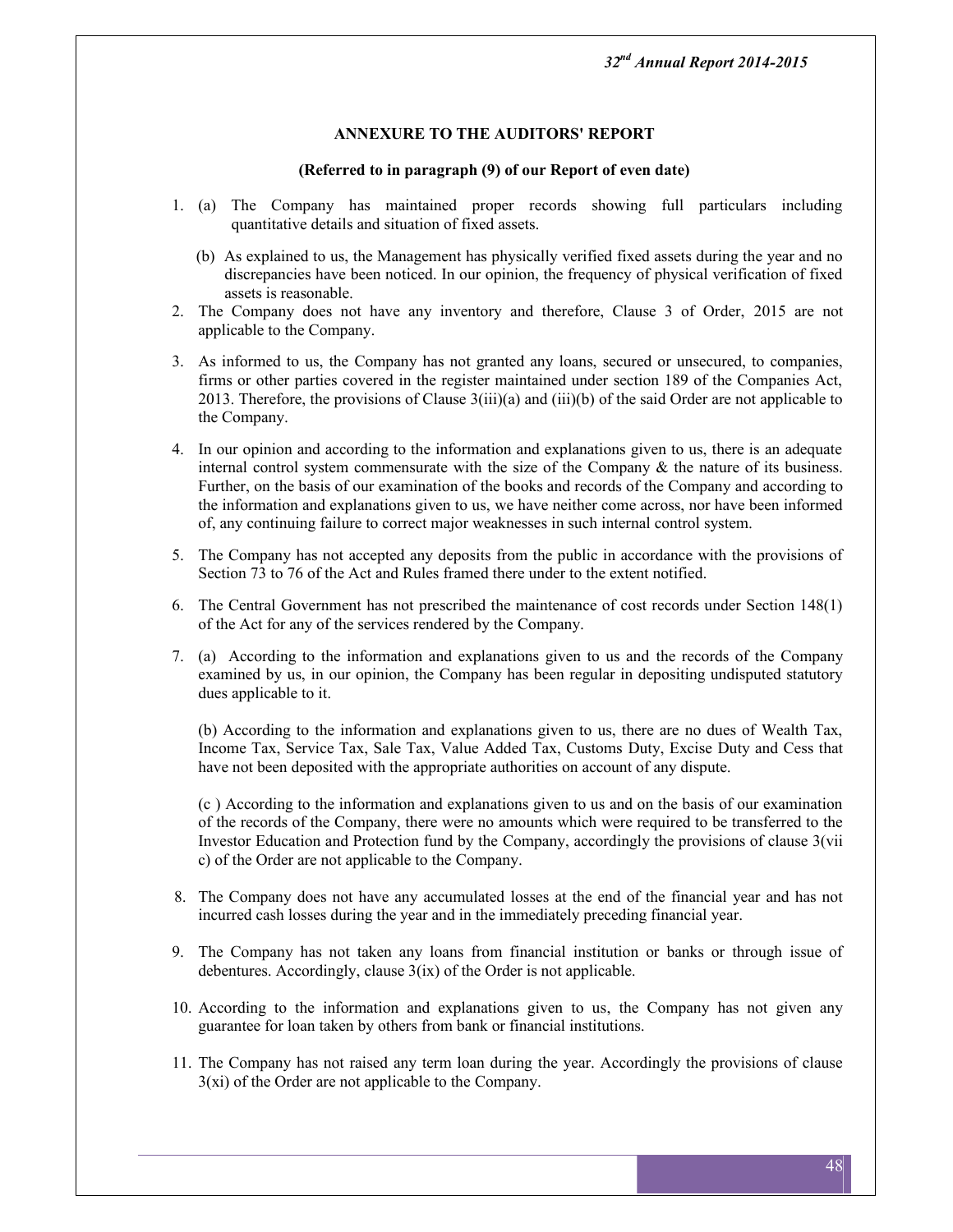12. During the course of our examination of the books and records of the Company, carried out in accordance with the generally accepted auditing practices in India, and according to the information and explanations given to us, we have neither come across any instance of material fraud on or by the Company, noticed or reported during the year, nor have we been informed of any such case by the Management.

> **For K K Khadaria & Co Chartered Accountants Firm Regn No: 105013W**

**Dated:**  $30^{\text{th}}$  May, 2015 **Partner**<br>**Place:** Mumbai **Partner Place:** Mumbai

**Sd/- Ajay Daga**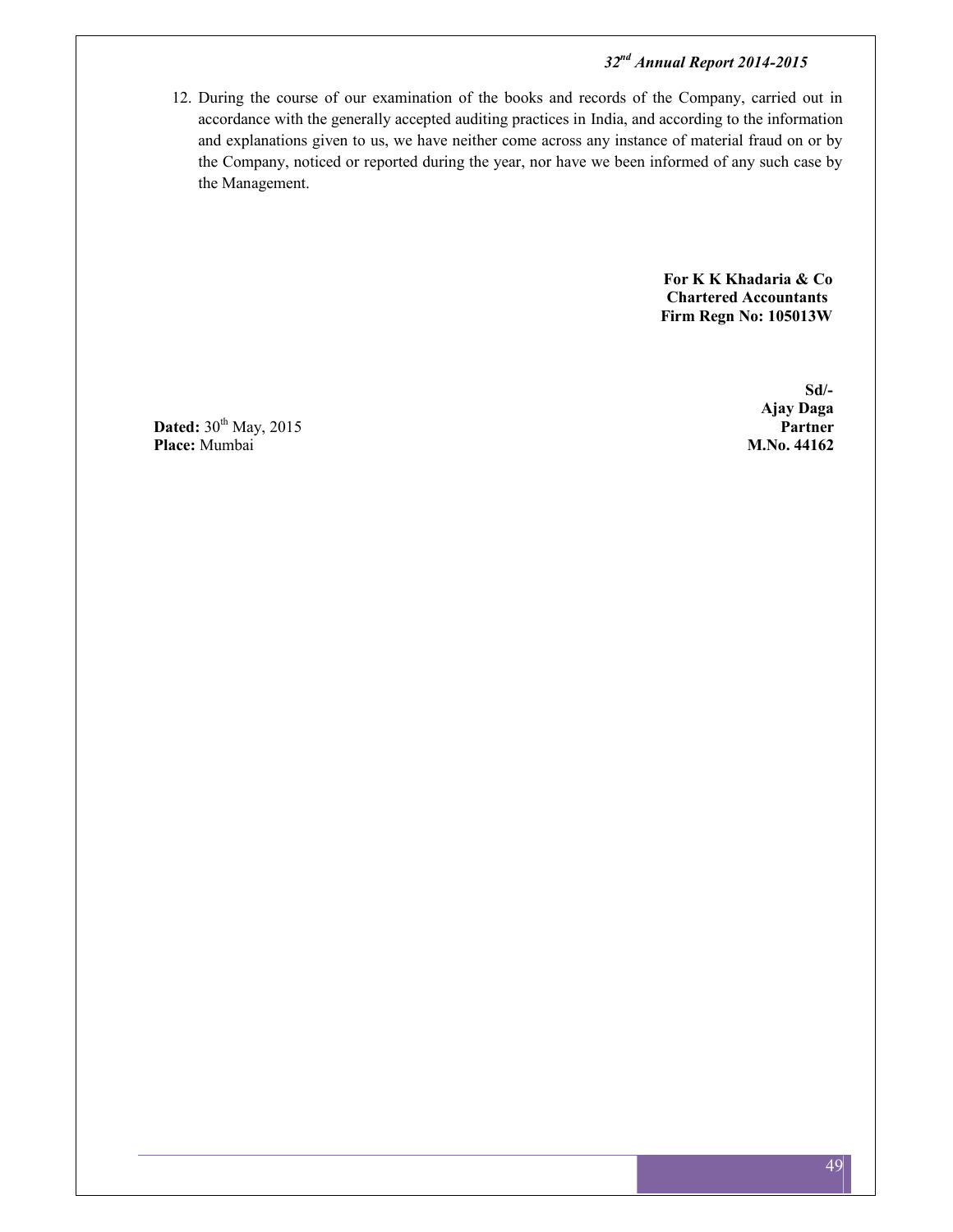|                                |                | BALANCE SHEET AS AT 31" MARCH, 2015<br>As At | As At       |
|--------------------------------|----------------|----------------------------------------------|-------------|
|                                |                | 31.03.2015                                   | 31.03.2014  |
|                                | <b>Note</b>    | Amt (Rs.)                                    | Amt $(Rs.)$ |
| <b>EQUITY AND LIABILITIES</b>  |                |                                              |             |
| <b>Shareholders' Funds</b>     |                |                                              |             |
| Share Capital                  | $\overline{2}$ | 93,225,500                                   | 93,225,500  |
| Reserves and Surplus           | 3              | 613,882,443                                  | 613,645,887 |
|                                |                | 707,107,943                                  | 706,871,387 |
| <b>Non-current Liabilities</b> |                |                                              |             |
| Deferred Tax Liabilities (Net) | 4              | Nil                                          | 1,718       |
| Long Term Provisions           | 5              | 217,218                                      | 25,284      |
|                                |                | 217,218                                      | 27,002      |
| <b>Current Liabilities</b>     |                |                                              |             |
| Short Term Borrowings          | 6              | 60,065,813                                   | Nil         |
| Other current liabilities      | 7              | 1,565,691                                    | 70,661      |
|                                |                | 61,631,504                                   | 70,661      |
| <b>TOTAL</b>                   |                | 768,956,665                                  | 706,969,050 |
| <b>ASSETS</b>                  |                |                                              |             |
| <b>Non-current assets</b>      |                |                                              |             |
| <b>Fixed Assets</b>            |                |                                              |             |
| Tangible                       | 8              | 14,494                                       | 29,035      |
| Non-current investments        | 9              | 679,499,645                                  | 679,499,645 |
| Deferred Tax Asset             | 4              | 992                                          | Nil         |
| Long-term loans and advances   | 10             | 1,536,647                                    | 515,981     |
|                                |                | 681,051,778                                  | 680,044,661 |
| <b>Current assets</b>          |                |                                              |             |
| Trade receivables              | 11             | Nil                                          | 15,000,000  |
| Cash and Bank Balances         | 12             | 1,017,602                                    | 1,810,979   |
| Short-term loans and advances  | 13             | 86,887,285                                   | 10,113,410  |
|                                |                | 87,904,887                                   | 26,924,389  |
| <b>TOTAL</b>                   |                | 768,956,665                                  | 706,969,050 |

## **SUCHITRA FINANCE & TRADING COMPANY LIMITED BALANCE SHEET AS AT 31st MARCH, 2015**

Summary of Significant Accounting Policies 1

The acCompanying notes form an integral part of the Financial Statements

As per our report of even date FOR K K KHADARIA & CO. **FOR K K** KHADARIA & CO. CHARTERED ACCOUNTANTS

**Sd/- Sd/- Sd/- Ajay Daga V.K.Sodani Anjana Soni** Partner Chairman

Dated :  $30<sup>th</sup>$  May, 2015

00401469<br>Director

**Sd/- Sd/- Place: Mumbai Deepal Shah Antima Soni Deepal Shah Antima Soni Company Secretary CFO**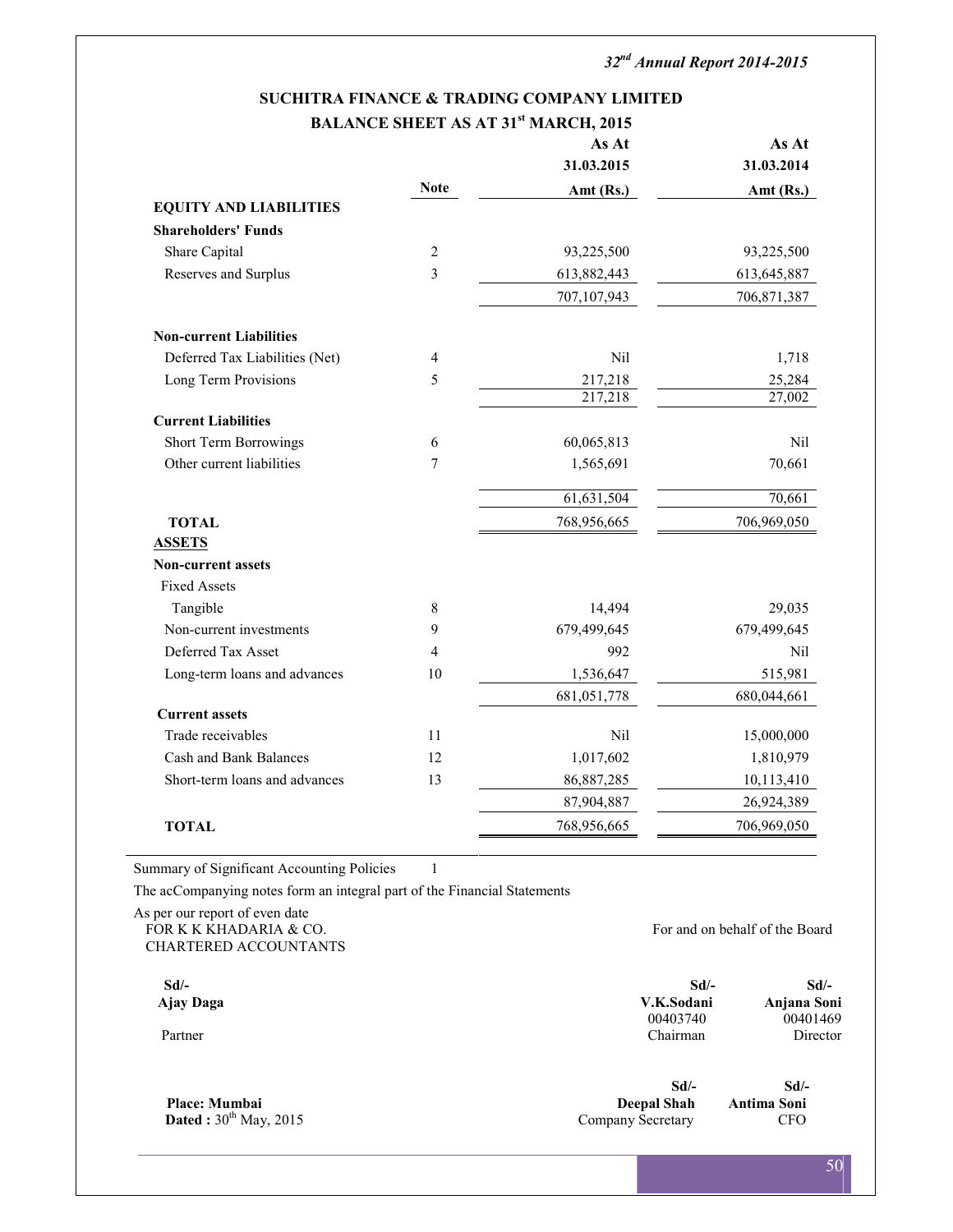## **SUCHITRA FINANCE & TRADING COMPANY LIMITED STATEMENT OF PROFIT AND LOSS FOR THE YEAR ENDED 31ST MARCH, 2015**

|                                                                           |             | <b>Year ended</b> | <b>Year ended</b>                 |
|---------------------------------------------------------------------------|-------------|-------------------|-----------------------------------|
|                                                                           |             | 31.03.2015        | 31.03.2014                        |
|                                                                           | <b>Note</b> | Amt (Rs.)         | Amt $(Rs.)$                       |
|                                                                           |             |                   |                                   |
| Revenue                                                                   | 14          |                   |                                   |
| Revenue from Operations                                                   | 15          | 3,419,065         | 865,093                           |
| Other Income                                                              |             | 3,104             | $\mbox{NIL}$                      |
| <b>Total Revenue</b>                                                      |             | 3,422,169         | 865,093                           |
| <b>Expenses</b>                                                           |             |                   |                                   |
| <b>Employee Benefits Expenses</b>                                         | 16          | 476,339           | 390,632                           |
| <b>Finance Costs</b>                                                      | 17          | 916,786           | <b>NIL</b>                        |
| Depreciation                                                              | $\,8\,$     | 14,541            | 9,212                             |
| Other Expenses                                                            | 18          | 1,394,403         | 193,718                           |
| Increase/ (Decrease) in Contingent                                        |             | 191,934           | (128, 717)                        |
| Provisions against Standard Assets                                        |             |                   |                                   |
| <b>Total Expenses</b>                                                     |             | 2,994,003         | 464,844                           |
| <b>Profit Before Tax</b>                                                  |             | 428,166           | 400,249                           |
| Tax Expense:                                                              |             |                   |                                   |
| - Current Tax                                                             |             | 194,321           | 83,427                            |
| - Deferred Tax                                                            |             | (2,710)           | 478                               |
| - Tax adjustment of previous year                                         |             | $\mbox{NIL}$      | 377                               |
| <b>Profit For The Year</b>                                                |             | 236,555           | 315,967                           |
| Earnings per equity share of face value of Rs.10/-each                    |             |                   |                                   |
| Basic and Diluted (Rs.)                                                   | 21          | 0.03              | 0.03                              |
| Summary of Significant Accounting Policies                                | 1           |                   |                                   |
| The accompanying notes form an integral part of the Financial Statements. |             |                   |                                   |
| As per our report of even date                                            |             |                   |                                   |
| For K K KHADARIA & CO                                                     |             |                   | For and on behalf of the board    |
| <b>CHARTERED ACCOUNTANTS</b>                                              |             |                   |                                   |
| $Sd$ /-                                                                   |             |                   | $Sd$ /-<br>$Sd$ /-                |
| Ajay Daga                                                                 |             |                   | V.K.Sodani<br>Anjana Soni         |
|                                                                           |             |                   | 00403740<br>00401469              |
| Partner                                                                   |             |                   | Chairman<br>Director              |
|                                                                           |             |                   | $Sd$ /-<br>$Sd$ /-                |
| Place: Mumbai                                                             |             |                   | Antima Soni<br><b>Deepal Shah</b> |
| Dated: 30th May, 2015                                                     |             |                   | Company Secretary<br><b>CFO</b>   |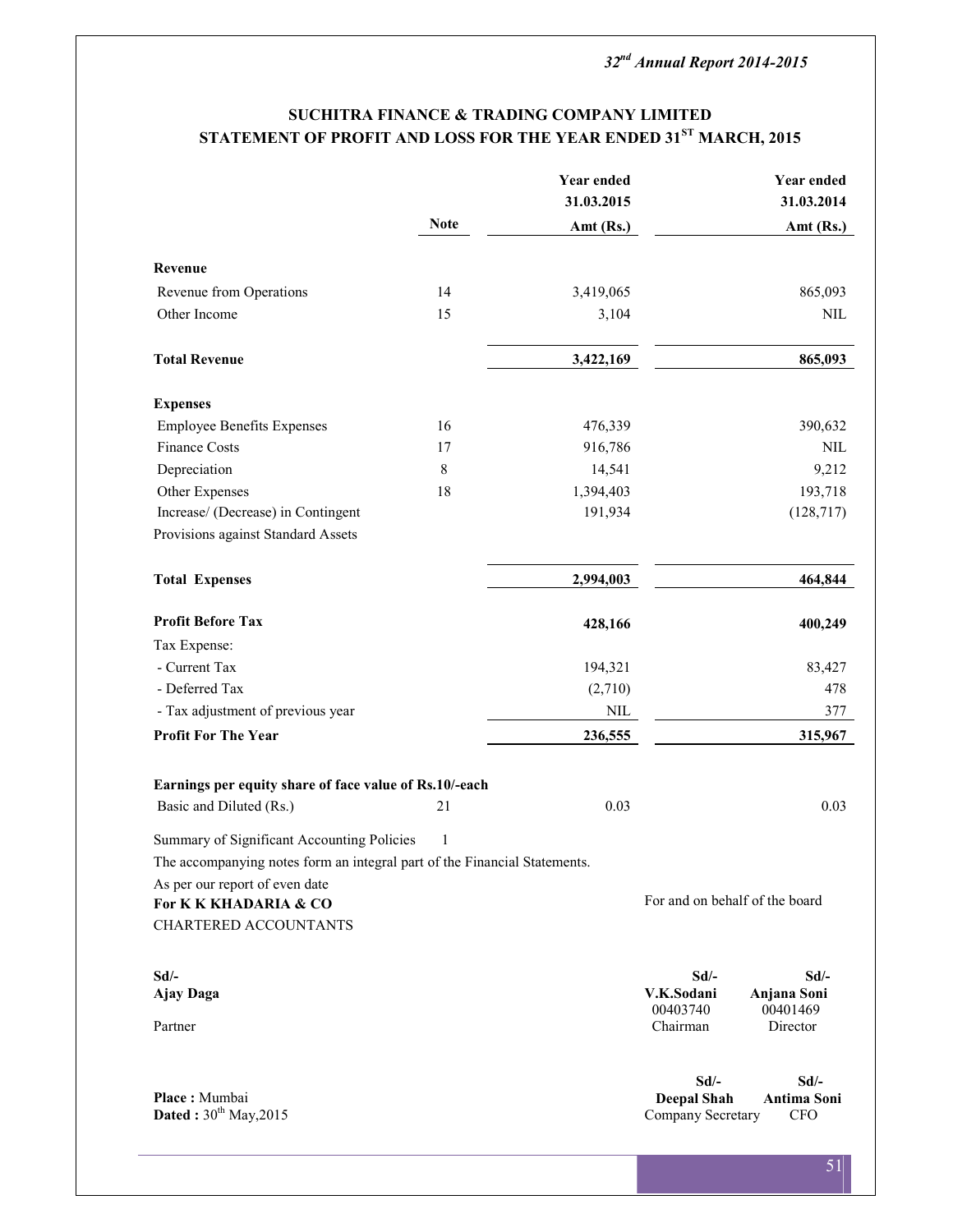## **SUCHITRA FINANCE & TRADING COMPANY LIMITED CASH FLOW STATEMENT FOR THE YEAR ENDED 31ST MARCH, 2015**

|           |                                                                                             | As At<br>31.03.2015<br>Amt (Rs.) | As At<br>31.03.2014<br>Amt (Rs.) |
|-----------|---------------------------------------------------------------------------------------------|----------------------------------|----------------------------------|
| А.        | <b>CASH FLOW FROM OPERATING</b><br><b>ACTIVITIES:</b>                                       |                                  |                                  |
| a)        | <b>Net Profit before taxes</b>                                                              | 428,166                          | 400,249                          |
|           | Adjustment for                                                                              |                                  |                                  |
|           | Depreciation<br>Increase/(Decrease) in Contingent                                           | 14,541                           | 9,212                            |
|           | Provisions against<br><b>Standard Assets</b>                                                | 191,934                          | (128, 717)                       |
| b)        | <b>OPERATING PROFIT BEFORE</b><br><b>WORKING CAPITAL CHANGES</b><br><b>ADJUSTMENTS FOR:</b> | 634,641                          | 280,744                          |
|           | Decrease/(increase) in Short-term<br>Loans and Advances<br>Decrease/(increase) in Long-term | (76, 773, 875)                   | 51,487,151                       |
|           | Loans and Advances                                                                          | (1,020,666)                      | <b>NIL</b>                       |
|           | Increase/(decrease) in Other<br><b>Current Liabilities</b>                                  | 1,495,030                        | (24, 124)                        |
|           | Decrease/(increase) in Trade<br>Receivables                                                 | 15,000,000                       | 450,000                          |
|           | <b>CASH GENERATED FROM</b><br><b>OPERATIONS</b>                                             | (60, 664, 870)                   | 52,193,771                       |
|           | Direct Tax (Paid)/refund                                                                    | (194, 321)                       | (86, 510)                        |
|           | <b>NET CASH FROM/(USED IN)</b><br><b>OPERATING ACTIVITIES</b>                               | (60, 859, 191)                   | 52,107,261                       |
| <b>B.</b> | <b>CASH FLOW FROM INVESTING</b><br><b>ACTIVITIES:</b>                                       |                                  |                                  |
|           | Purchase of Investment                                                                      | <b>NIL</b>                       | (51,399,645)                     |
|           | <b>NET CASH FROM/(USED IN)</b><br><b>INVESTING ACTIVITIES</b>                               | NIL                              | (51,399,645)                     |
| C.        | <b>CASH FLOW FROM FINANCING</b><br><b>ACTIVITIES</b>                                        |                                  |                                  |
|           | Increase/(decrease) in Short-term<br>Borrowings                                             | 60,065,813                       | <b>NIL</b>                       |
|           | <b>NET CASH FROM/(USED IN)</b><br><b>FINANCING ACTIVITIES</b>                               | 60,065,813                       | NIL                              |
|           | NET INCREASE IN CASH                                                                        |                                  |                                  |
|           | AND CASH EQUIVALENTS                                                                        | (793, 378)                       | 707,615                          |
|           | <b>CASH AND CASH</b><br><b>EQUIVALENTS</b>                                                  | 1,810,979                        | 1,103,364                        |
|           | (At the beginning of the year)                                                              |                                  |                                  |
|           | <b>CASH AND CASH</b>                                                                        |                                  |                                  |
|           | <b>EQUIVALENTS</b><br>(At the end of the year)                                              | 1,017,601                        | 1,810,979                        |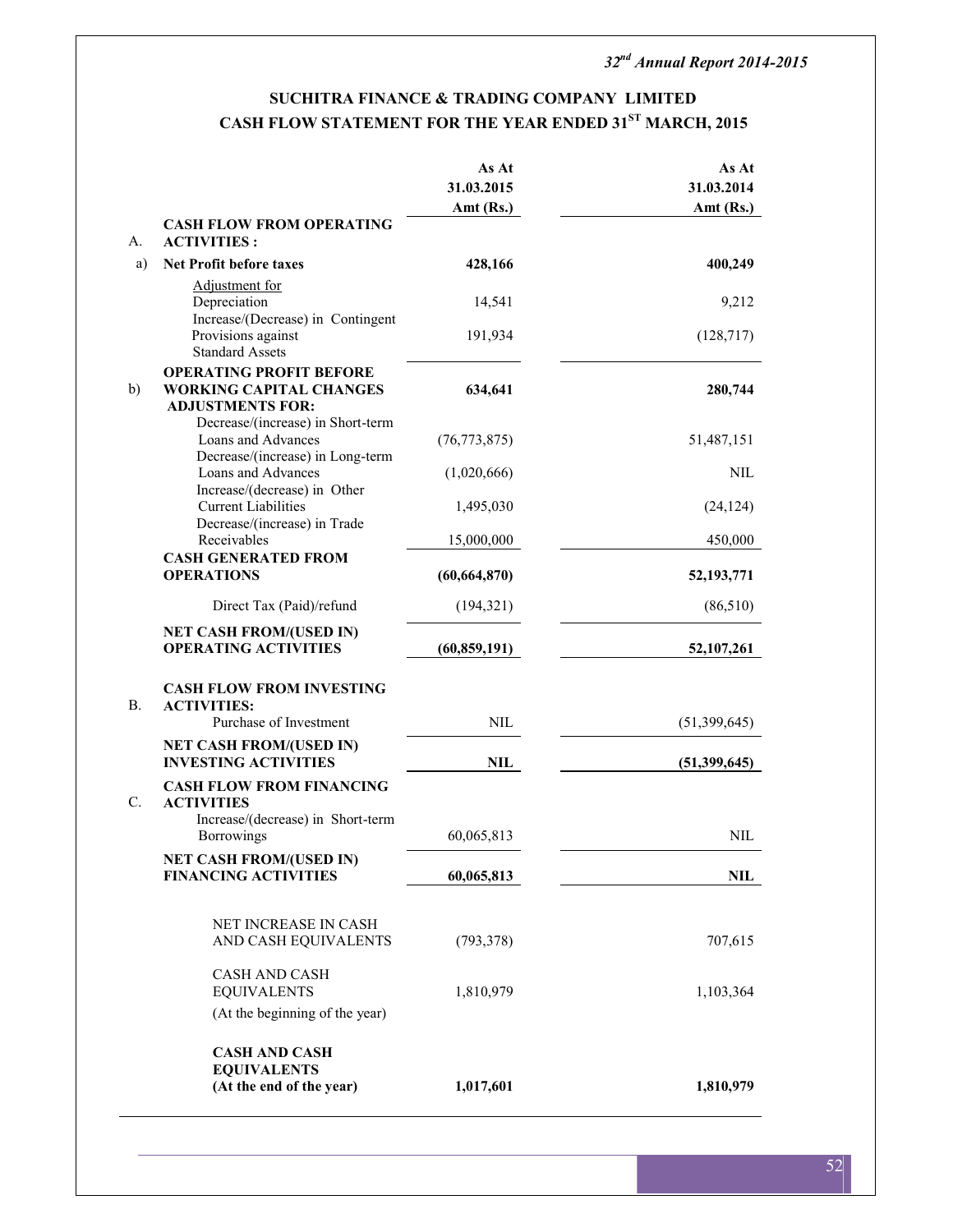- 1. The above cash flow statement has been prepared under the "Indirect Method" as set out in the Accounting Standard -3 on Cash Flow Statement issued by The Institute of Chartered Accountants of India.
- 2. Previous Year's figure have been regrouped, rearranged, wherever necessary, to correspond with the current year's classification/disclosure.

As per our Report of even date

For K K KHADARIA & CO **For and on behalf of the board** CHARTERED ACCOUNTANTS

| $Sd$ /-<br>Ajay Daga | Sd<br>V.K.Sodani | Sd<br>Anjana Soni |
|----------------------|------------------|-------------------|
|                      | Chairman         | Director          |
| Partner              | 00403740         | 00401469          |

**Place:** Mumbai **Sd/- Sd/- Deepal Shah Antima Soni**<br>Company Secretary **CFO Date:**- $30^{th}$  May, 2015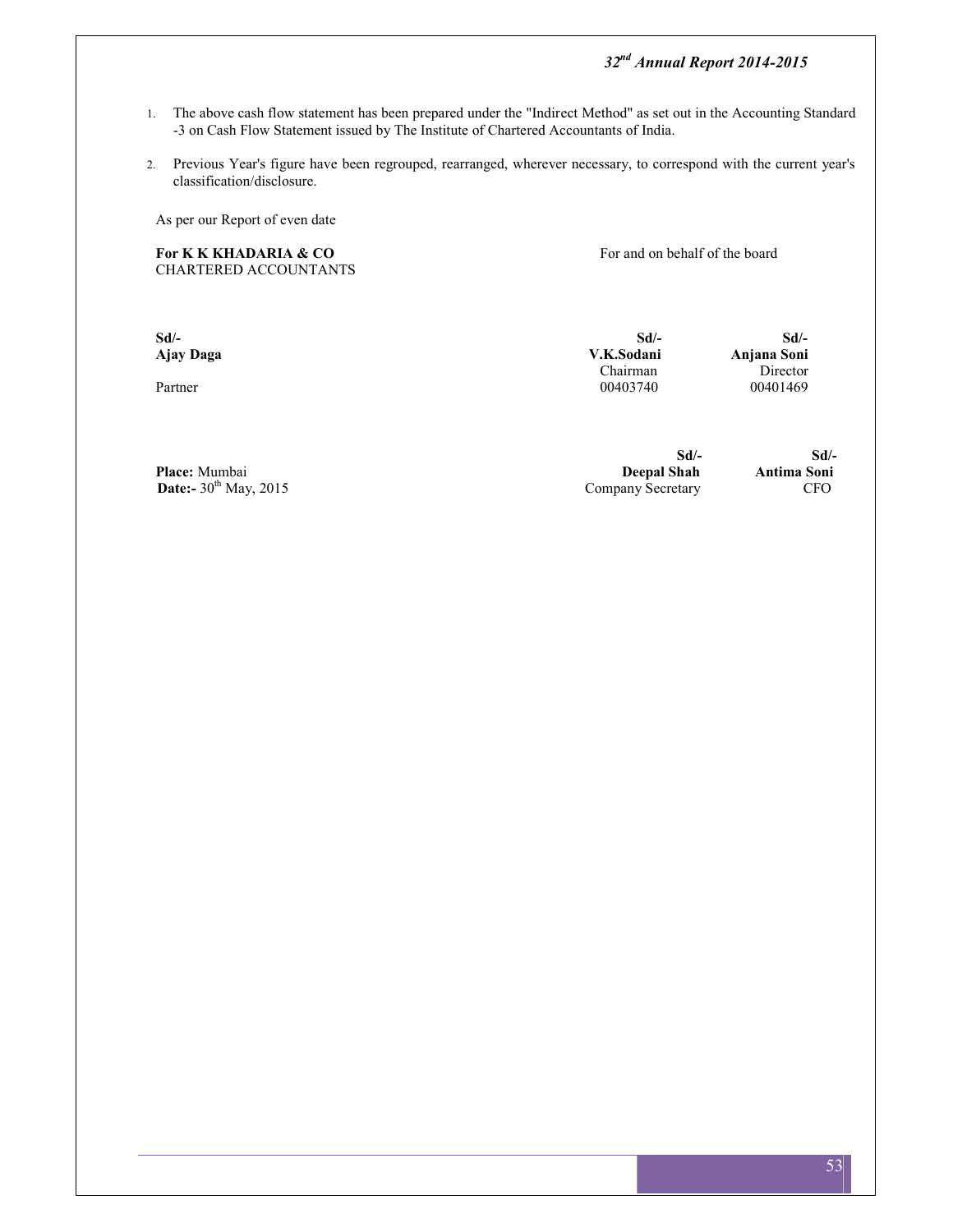## **SUCHITRA FINANCE & TRADING COMPANY LIMITED NOTES TO THE FINANCIAL STATEMENTS FOR THE YEAR ENDED 31ST MARCH ,2015**

#### **1. Summary of Significant Accounting Policies :-**

- a. These financial statements have been prepared in accordance with the Generally Accepted Accounting Principles in India under the historical cost convention under accrual basis. Pursuant to Section 133 of the Companies Act, 2013 read with Rule 7 of the Companies (Accounts) Rules, 2014, till the standards of accounting or an addendum thereto are prescribed by Central Government in consultation and recommendation of the National Financial Reporting Authority, the existing Accounting Standards notified under the Companies Act, 1956 shall continue to apply. Consequently, these financial statements have been prepared to comply in all material aspects with the accounting standards notified under Section 211 (3C) of Companies Act, 1956 (Companies (Accounting Standards), Rules, 2006, as amended) and other relevant provisions of the Companies Act, 2013.
- b. The Company follows the Prudential Norms for Asset Classification, Income Recognition, Accounting Standards, and Provisioning for bad and doubtful debts as prescribed by the Reserve Bank of India for Non Banking Financial Companies.
- c. Interest Income is recognized on a time proportion basis taking into account the amount outstanding and applicable interest rate.
- d. Fixed Assets are stated at cost less depreciation. The Company capitalizes all the cost relating to acquisition and installation of fixed assets.
- e. Depreciation on Fixed Assets is provided to the extent of depreciable amount on the Written Down Value Method. Depreciation is provided based on the useful life of the assets as prescribed in schedule II to the Companies Act, 2013,as against the earlier practice of depreciating at the rates prescribed in Schedule XIV of the Companies Act 1956.
- f. Long-term Investments are stated at cost after deducting provision made for permanent diminution in the value, if any.
- g. Income-tax expense comprises current tax and deferred tax charge or credit. The deferred tax asset and deferred tax liability is calculated by applying tax rate and tax laws that have been enacted or substantively enacted by the Balance Sheet date. Deferred tax asset arising mainly on account of brought forward losses and unabsorbed depreciation under tax laws, are recognized, only if there is a virtual certainty of its realization, supported by convincing evidence. Deferred tax asset on account of other timing differences are recognized only to the extent there is a reasonable certainty of its realization. At each Balance Sheet date, the carrying amount of deferred tax asset is reviewed to reassure realization.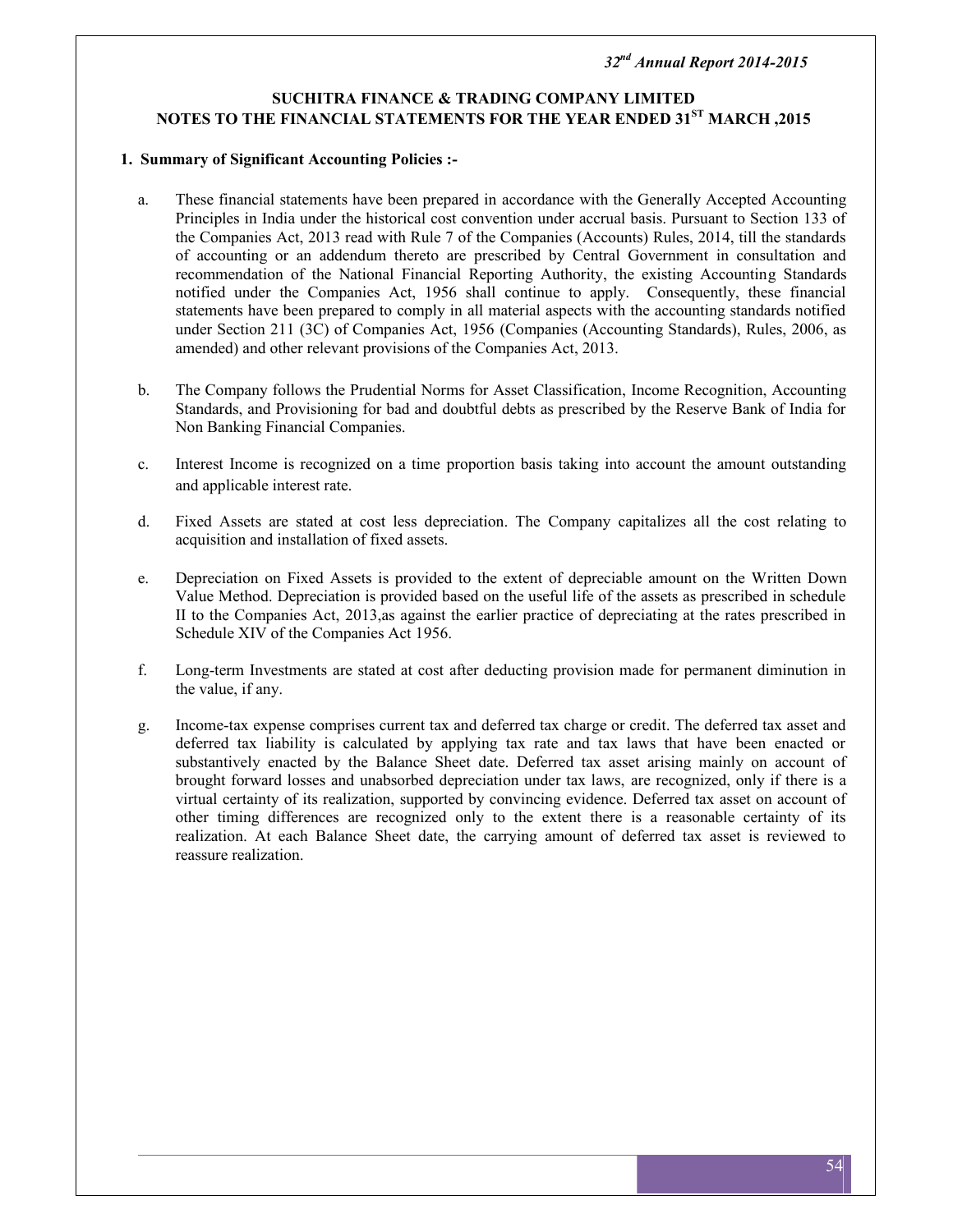#### **SUCHITRA FINANCE & TRADING COMPANY LIMITED NOTES TO THE FINANCIAL STATEMENTS FOR THE YEAR ENDED 31ST MARCH, 2015**

| $\mathbf{2}$ | <b>Share Capital Authorized:</b>                                                             | As At<br>31.03.2015<br>Amt $(Rs.)$ | As At<br>31.03.2014<br>Amt $(Rs.)$ |
|--------------|----------------------------------------------------------------------------------------------|------------------------------------|------------------------------------|
|              | 9500000 (P.Y. 9500000)<br>Equity Shares of Rs. 10/-<br>each<br><b>Issued, Subscribed and</b> | 95,000,000                         | 95,000,000                         |
|              | Paid-up:<br>9322550 (P.Y. 9322550) Equity                                                    | 93,225,500                         | 93,225,500                         |
|              | Shares of Rs. $10/-$ each                                                                    | 93,225,500                         | 93,225,500                         |

a. The number of shares and amount outstanding at the beginning and at the end of the reporting year is same.

- b. The Company has only one class of equity shares having a par value of Rs. 10/- per share. Each holder of equity share is entitled to same right in all the assets.
- c. Detail of shares held by the holding Company

| <b>Particulars</b>          | <b>No. of Shares Held</b> | <b>No. of Shares Held</b> |  |
|-----------------------------|---------------------------|---------------------------|--|
| Marigold Investrade Private | 5090850                   | 5090850                   |  |
| Limited                     |                           |                           |  |

d. Shares in the Company held by each shareholders holding more than 5% shares:

|   | <b>No. of Shareholders each</b><br>holding more than 5% of<br>the share capital | <b>No. of Shares Held</b><br>Percentage of<br>holding | <b>No. of Shares Held</b><br><b>Percentage of holding</b> |
|---|---------------------------------------------------------------------------------|-------------------------------------------------------|-----------------------------------------------------------|
|   | One shareholder (P.Y. One<br>shareholder)                                       | 5090850                                               | 5090850                                                   |
|   |                                                                                 | 54.61%                                                | 54.61%                                                    |
| 3 | <b>Reserves &amp; Surplus</b>                                                   |                                                       |                                                           |
|   | <b>Statutory Reserve</b><br>a.<br>(Opening & Closing Balance)                   | 195,000                                               | 195,000                                                   |
|   | <b>Amalgamation Reserve</b><br>$\mathbf{b}$ .<br>(Opening & Closing Balance)    | 612, 651, 581                                         | 612,651,581                                               |
|   | Surplus in Statement of Profit and Loss<br>$\mathbf{c}$ .                       |                                                       |                                                           |
|   | <b>Opening Balance</b>                                                          | 799,306                                               | 483,339                                                   |
|   | Add: Net Profit/(Loss) for<br>the current year                                  | 236,555                                               | 315,967                                                   |
|   | <b>Closing Balance</b>                                                          | 1,035,861                                             | 799,306                                                   |
|   |                                                                                 | 613,882,443                                           | 613,645,887                                               |

#### **4 Deferred Tax Liabilities/(Assets)**

Major components of Deferred Tax Liability/(Assets) arising on account of temporary timing differences are given below:

#### **Deferred Tax Assets**

| ___________________<br>Diff <sub>6</sub><br>fference between Book & Tax | $00^{\circ}$<br>- - |  |
|-------------------------------------------------------------------------|---------------------|--|
|                                                                         |                     |  |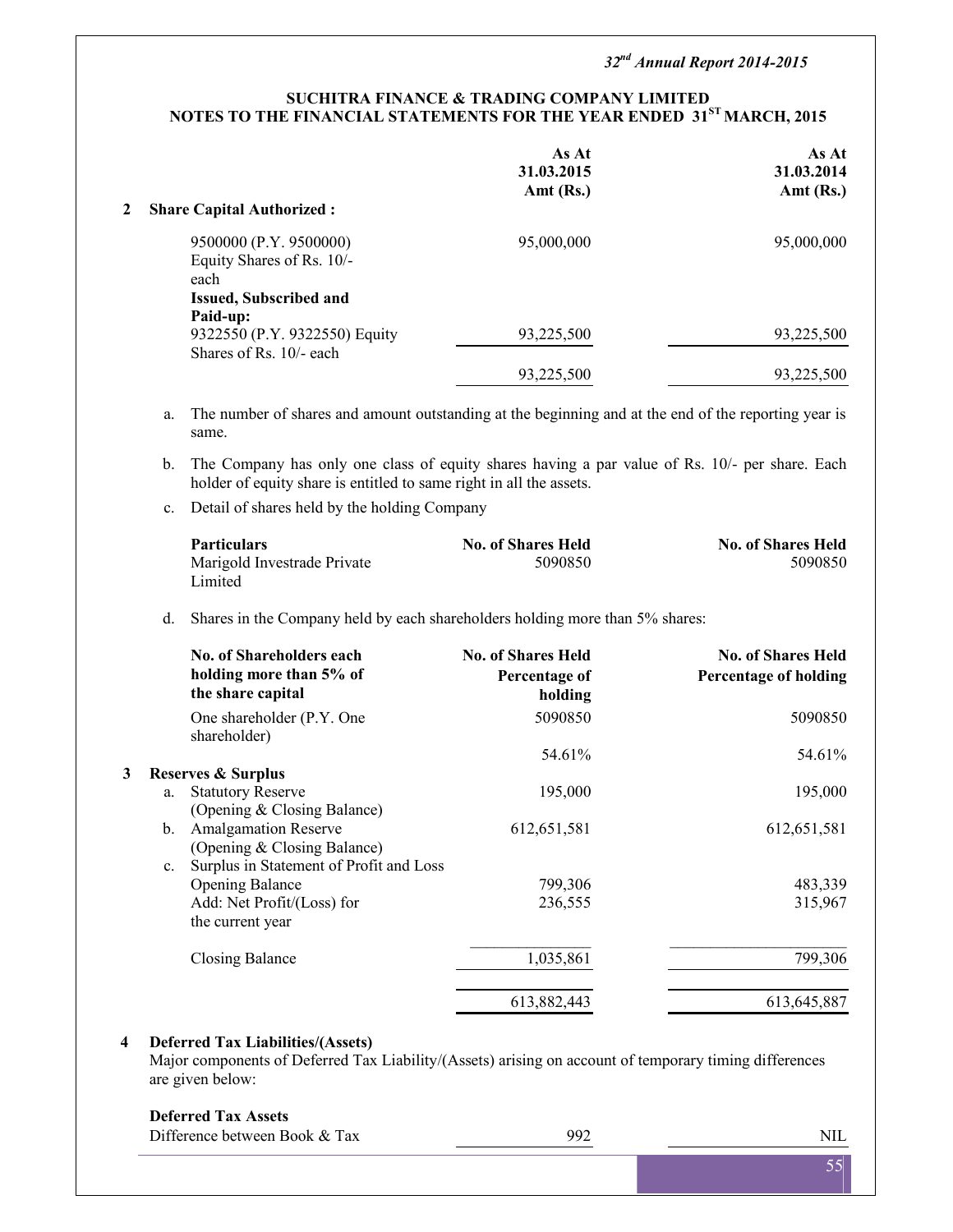|                                                   | $32nd$ Annual Report 2014-2015 |              |
|---------------------------------------------------|--------------------------------|--------------|
| Depreciation                                      |                                |              |
| <b>Deferred Tax Liabilities</b>                   | <b>NIL</b>                     | 1,718        |
| Difference between Book & Tax                     |                                |              |
| Depreciation                                      |                                |              |
| Deferred Tax Liabilities/(Assets)                 | (992)                          | 1,718        |
| <b>Long-Term Provisions</b><br>5                  |                                |              |
| Contingent Provisions against<br>Standard Assets* | 217,218                        | 25,284       |
|                                                   | 217,218                        | 25,284       |
|                                                   |                                |              |
| <b>Short-term Borrowings</b><br>6<br>Unsecured    |                                |              |
| --Loans from Others                               | 60,065,813                     | $\text{NIL}$ |
|                                                   | 60,065,813                     | $\text{NIL}$ |
|                                                   |                                |              |
| <b>Other Current Liabilities</b><br>7             |                                |              |
| Overdrawn Bank Balance                            | 620,615                        | $\text{NIL}$ |
| (Excess cheques drawn)                            |                                |              |
| Other Payables*                                   | 850,710                        | 69,373       |
| <b>Statutory Dues</b>                             | 94,366                         | 1,288        |
|                                                   | 1,565,691                      | 70,661       |

\* Based on information so far available with the Company, there are no dues payable to MSME as defined in the Micro, Small and Medium Enterprises Development Act, 2006.

| 9 | <b>Non Current Investment</b>                                                 |             |             |  |
|---|-------------------------------------------------------------------------------|-------------|-------------|--|
|   | <b>Non-Trade Investment</b>                                                   | As At       | As At       |  |
|   |                                                                               | 31.03.2015  | 31.03.2014  |  |
|   | <b>Unquoted</b>                                                               | Amt $(Rs.)$ | Amt $(Rs.)$ |  |
|   | <b>Investment in Equity Instruments</b>                                       |             |             |  |
|   | 25000 (25000) Eq. Shares of Rs.100/- each<br>of Finworth Investment Pvt. Ltd. | 25,000,000  | 25,000,000  |  |
|   | 25400 (25400) Eq. Shares of Rs.100/- each<br>of Hawamahal Finance Pvt. Ltd.   | 25,400,000  | 25,400,000  |  |
|   | 200000 (200000) Eq. Shares of Rs.10/- each<br>of Necco Shipping Co. Pvt. Ltd. | 20,000,000  | 20,000,000  |  |
|   | 30000 (30000) Eq. Shares of Rs.10/- each<br>of Necco Plastic Pvt. Ltd.        | 3,000,000   | 3,000,000   |  |
|   | 100000 (100000) Eq. Shares of Rs.10/- each<br>of Parishray Elegancy Pvt. Ltd. | 10,000,000  | 10,000,000  |  |
|   | 95000 (95000) Eq. Shares of Rs.10/- each<br>of Pisces Securities Pvt. Ltd.    | 9,500,000   | 9,500,000   |  |
|   | 530000 (530000) Eq. Shares of Rs.10/- each<br>of Sangam Business Credit Ltd.  | 53,000,000  | 53,000,000  |  |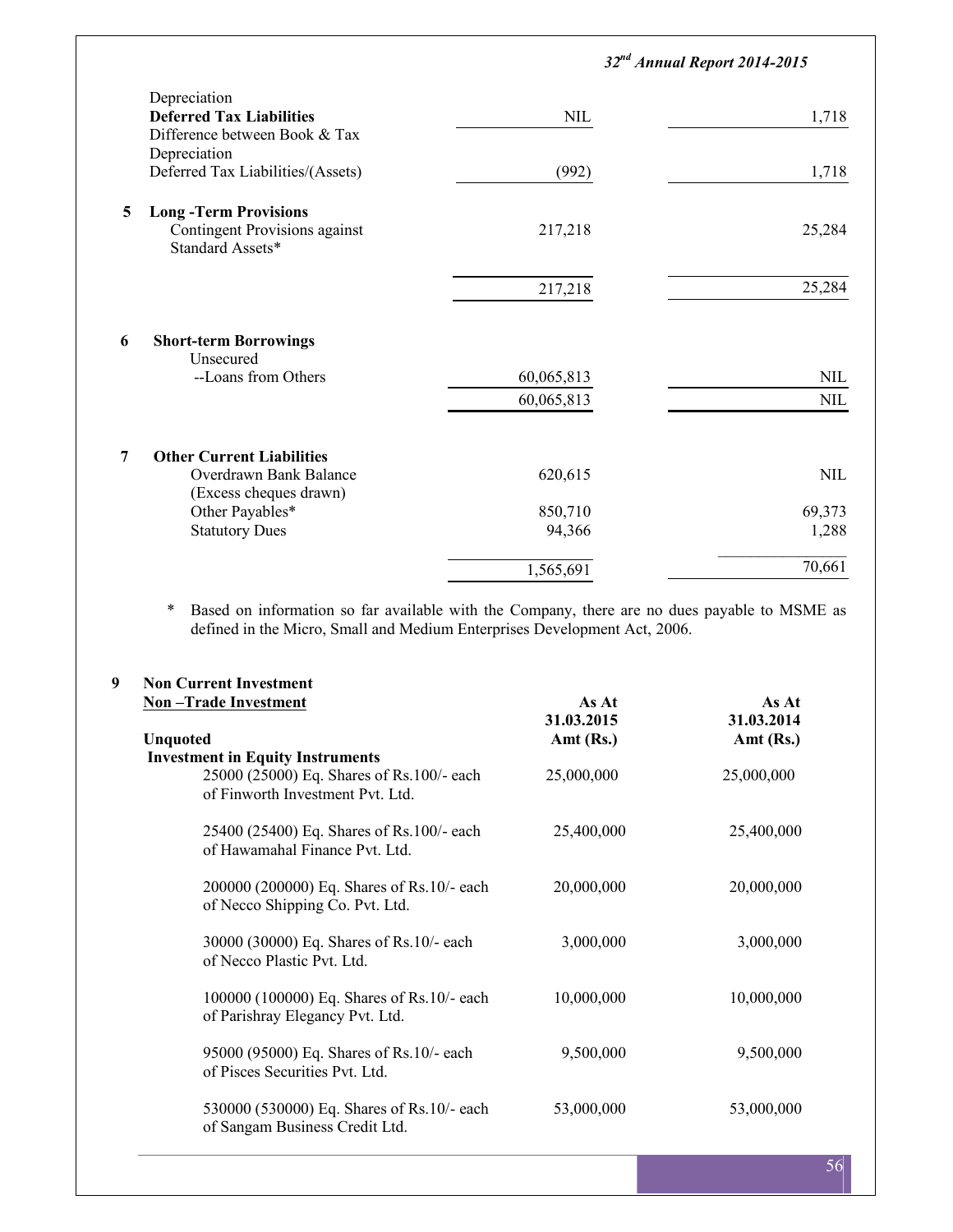|                                                                                                                                                        |                          | $32nd$ Annual Report 2014-2015 |
|--------------------------------------------------------------------------------------------------------------------------------------------------------|--------------------------|--------------------------------|
| 177000 (177000) Eq. Shares of Re.10/- each<br>of Sangam E-com Ltd.                                                                                     | 17,700,000               | 17,700,000                     |
| 1046000 (1046000) Eq. Shares of Rs.10/-<br>each                                                                                                        | 104,600,000              | 104,600,000                    |
| of Sangam Infratech Ltd.                                                                                                                               |                          |                                |
| 2214285 (2214285) Eq. Shares of Rs.10/-<br>each of Mahalaxmi TMT Pvt.Ltd.                                                                              | 209,499,970              | 209,499,970                    |
| 6665 (6665) Eq. Shares of Rs. 10/- each of<br>Shiv Shivam Developers Pvt. Ltd.                                                                         | 1,299,675<br>478,999,645 | 1,299,675<br>478,999,645       |
| <b>Investment in Preference Shares</b><br>2000000 (2000000) Pref. Sh. of Rs. 10/- each of Keti Sangam<br>Infrastructure (India) Limited                |                          |                                |
|                                                                                                                                                        | 200,500,000              | 200,500,000                    |
|                                                                                                                                                        | 200,500,000              | 200,500,000                    |
| <b>Total Non-Current Investments</b>                                                                                                                   | 679,499,645              | 679,499,645                    |
| <b>Long-Term Loans &amp; Advances</b><br>(Unsecured, considered good)                                                                                  |                          |                                |
| <b>Security Deposits</b>                                                                                                                               | 1,000,000                | <b>NIL</b>                     |
| Other Loans & Advances<br>-- Advance Income Tax (net of Provision)                                                                                     | 536,647                  | 515,981                        |
|                                                                                                                                                        | 1,536,647                | 515,981                        |
| <b>Trade Receivables</b><br>(Unsecured, considered good)<br>Outstanding for a period more than six<br>months<br>from the date they are due for payment | $\text{NIL}$             | 15,000,000                     |
|                                                                                                                                                        | <b>NIL</b>               | 15,000,000                     |
| 12 Cash & Bank balances                                                                                                                                |                          |                                |
| Cash & Cash Equivalents<br>--Cash on Hand                                                                                                              | 917,601                  | 918,919                        |
| --Balance with Bank<br>in Current Account                                                                                                              | 100,000                  | 892,060                        |
|                                                                                                                                                        | 1,017,601                | 1,810,979                      |
|                                                                                                                                                        |                          |                                |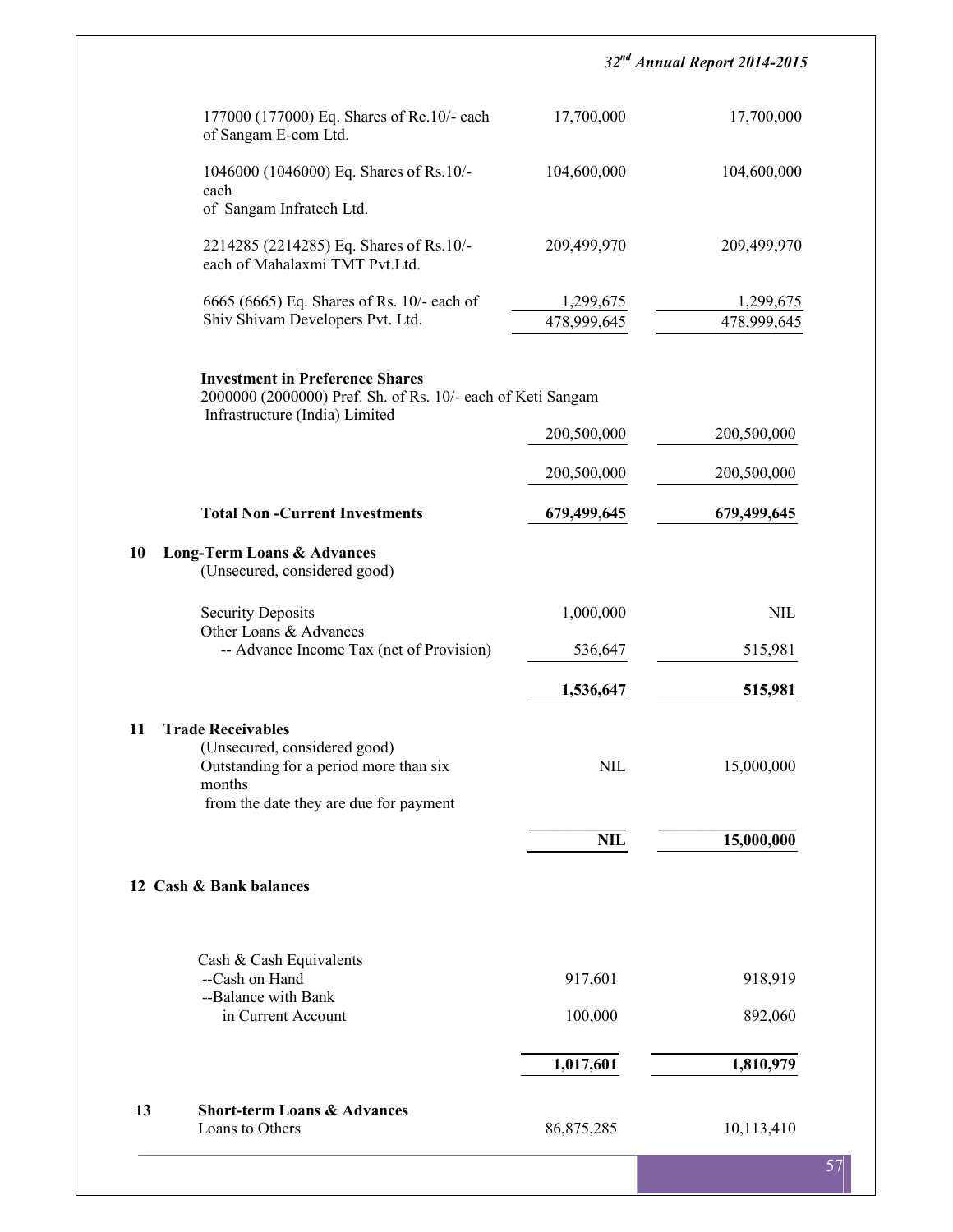|                                                  | 32 <sup>nd</sup> Annual Report 2014-2015 |                 |  |
|--------------------------------------------------|------------------------------------------|-----------------|--|
| Loans to Staff                                   | 12,000                                   | <b>NIL</b>      |  |
|                                                  | 86,887,285                               | 10,113,410      |  |
| <b>Revenue From Operations</b>                   |                                          |                 |  |
|                                                  |                                          |                 |  |
| Interest on Loan                                 | 3,419,065                                | 865,093         |  |
|                                                  | 3,419,065                                | 865,093         |  |
| <b>Other Income</b>                              |                                          |                 |  |
| Interest on I.T. Refund                          | 3,104                                    | <b>NIL</b>      |  |
|                                                  | 3,104                                    | $\text{NIL}$    |  |
| <b>Employee benefits expenses</b>                |                                          |                 |  |
| Salary, bonus etc.<br>a.                         | 475,662                                  | 389,632         |  |
| <b>Staff Welfare</b><br>$\mathbf{b}$ .           | 677                                      | 1,000           |  |
|                                                  | 476,339                                  | 390,632         |  |
| <b>Finance Costs</b>                             |                                          |                 |  |
| Interest on Loan                                 | 916,786                                  | <b>NIL</b>      |  |
|                                                  | 916,786                                  | <b>NIL</b>      |  |
|                                                  |                                          |                 |  |
| <b>Other Expenses</b>                            |                                          |                 |  |
| <b>Listing Fees</b><br>Legal & Professional Fees | 772,059<br>212,000                       | 16,798<br>6,000 |  |
| Depository Charges                               | 42,950                                   | 41,572          |  |
| Advertisement                                    | 67,836                                   | 47,364          |  |
| <b>Auditors' Remuneration</b>                    |                                          |                 |  |
| - For Audit                                      | 28,090                                   | 28,090          |  |
| - For Certification & Other matters              | 52,810                                   | <b>NIL</b>      |  |
| Filing Fees-ROC                                  | 16,700                                   | 11,785          |  |
| Printing & Stationery                            | 1,640                                    | 1,640           |  |
| Office Rent                                      | 134,832                                  | $\text{NIL}$    |  |
| Membership Fees                                  | 19101                                    | $\mbox{NIL}$    |  |
| <b>Sundry Expenses</b>                           | 17,116                                   | 1,781           |  |
| <b>Telephone Expenses</b>                        | $\text{NIL}$                             | 7,473           |  |
| Repairs and Maintenance                          | $\mbox{NIL}$                             | 2,498           |  |
| <b>Electricity Charges</b>                       | $\mbox{NIL}$                             | 9,957           |  |
| Office Expenses                                  | 2,630                                    | 8,531           |  |
| Postage and Courier Charges                      | 6,730                                    | 7,229           |  |
| Profession Tax                                   | 12,190                                   | $\text{NIL}$    |  |
| Shop & Estb Charges                              | 4,520                                    | $\mbox{NIL}$    |  |
| Web Designing Charges                            | 3,199                                    | 3,000           |  |
|                                                  | 1,394,403                                | 193,718         |  |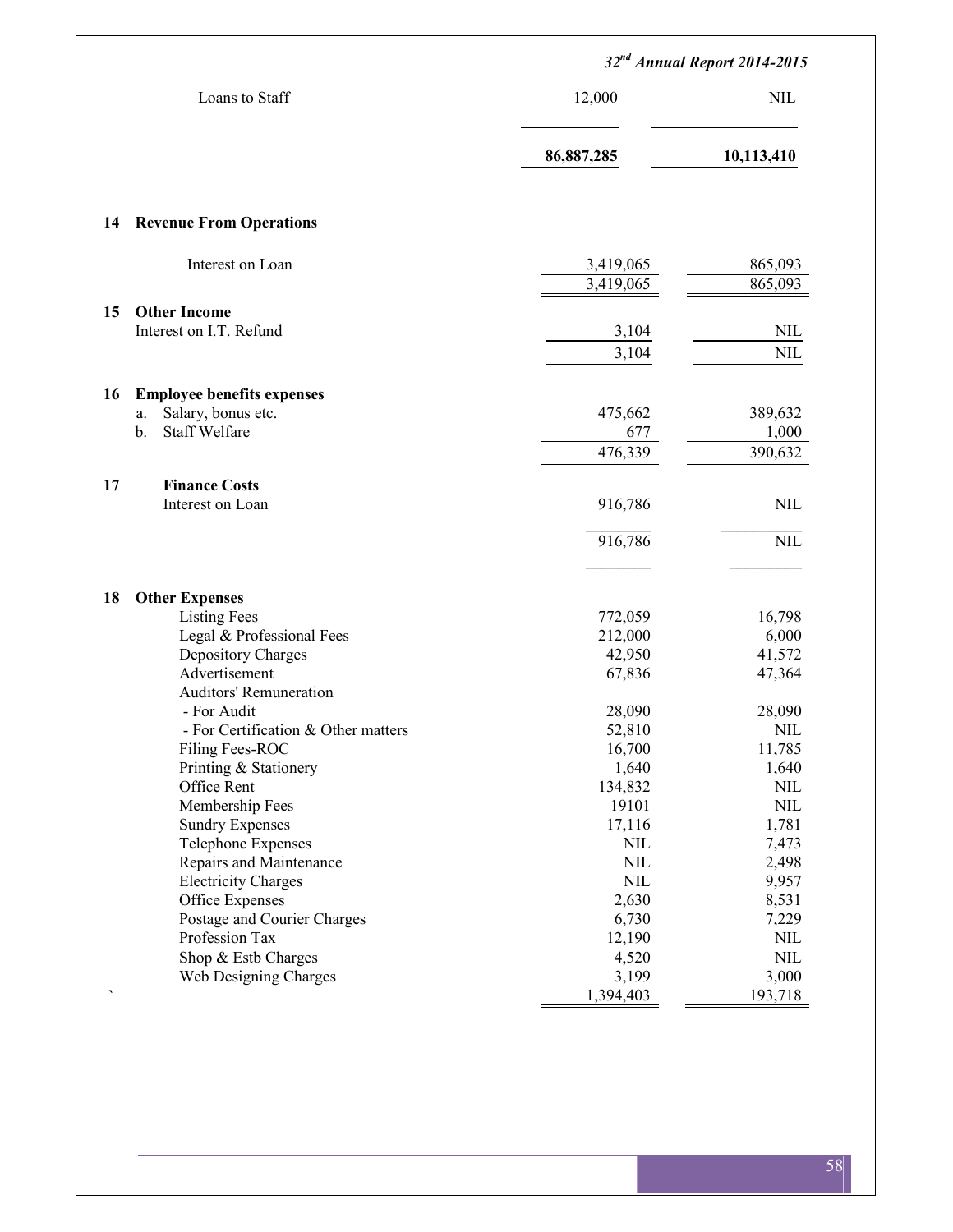## **SUCHITRA FINANCE & TRADING COMPANY LIMITED NOTES TO THE FINANCIAL STATEMENTS FOR THE YEAR ENDED 31ST MARCH, 2015**

## **(8) Tangible Fixed Assets**

|                                                             |                       |                   |                          | <b>GROSS BLOCK</b>       |                   |                   | <b>DEPRECIATION</b> |                   | <b>NET BLOCK</b>  |                       |
|-------------------------------------------------------------|-----------------------|-------------------|--------------------------|--------------------------|-------------------|-------------------|---------------------|-------------------|-------------------|-----------------------|
| <b>Description</b>                                          | Rate<br>(in<br>$\%$ ) | As AT<br>01/04/14 | Add<br>ition<br>s        | Dedu<br>ctions           | As At<br>31/03/15 | As At<br>01/04/14 | for the<br>year     | As At<br>31/03/15 | As At<br>31/03/15 | As At<br>31/03/1<br>4 |
| <b>COMPUTER</b><br>PRINTER<br>AIR<br><b>CONDITION</b><br>ER | 47.39<br>51.28        | 17,850<br>23,500  | <b>NIL</b><br><b>NIL</b> | <b>NIL</b><br><b>NIL</b> | 17,850<br>23,500  | 8,900<br>3,415    | 4,241<br>10,300     | 13,141<br>13,715  | 4,709<br>9,785    | 8,950<br>20,085       |
| <b>Total</b>                                                |                       | 41,350            | <b>NIL</b>               | <b>NIL</b>               | 41,350            | 12,315            | 14,541              | 26,856            | 14.494            | 29,035                |
| <b>Previous</b><br>Year                                     |                       | 41,350            | NIL                      | <b>NIL</b>               | 41,350            | 3,104             | 9,212               | 12,316            | 29,034            | 38,246                |

## **SUCHITRA FINANCE & TRADING COMPANY LIMITED**

Particulars of Depreciation allowable as per Income Tax Act, 1961 **A.Y. 2015-16** 

| <b>Block of Assets</b>           | Rate of<br>Deprecia | As on<br>01/04/2014 | <b>Additions</b> |              | <b>Deduction</b><br>During the | Depreciation<br>for the year | WDV as<br>on |
|----------------------------------|---------------------|---------------------|------------------|--------------|--------------------------------|------------------------------|--------------|
|                                  | tion                |                     | <b>Before</b>    | <b>After</b> | year                           |                              | 31.03.2015   |
|                                  |                     |                     | 1.10.2014        | 30.9.2014    |                                |                              |              |
| <b>AIR</b><br><b>CONDITIONER</b> | 15%                 | 18,477              | NIL              | <b>NIL</b>   | <b>NIL</b>                     | 2,772                        | 15,705       |
| <b>COMPUTERS</b>                 | 60%                 | 4,998               | <b>NIL</b>       | NIL          | <b>NIL</b>                     | 2,999                        | 1,999        |
| <b>TOTAL</b>                     |                     | 23,475              | <b>NIL</b>       | <b>NIL</b>   | <b>NIL</b>                     | 5,770                        | 17,705       |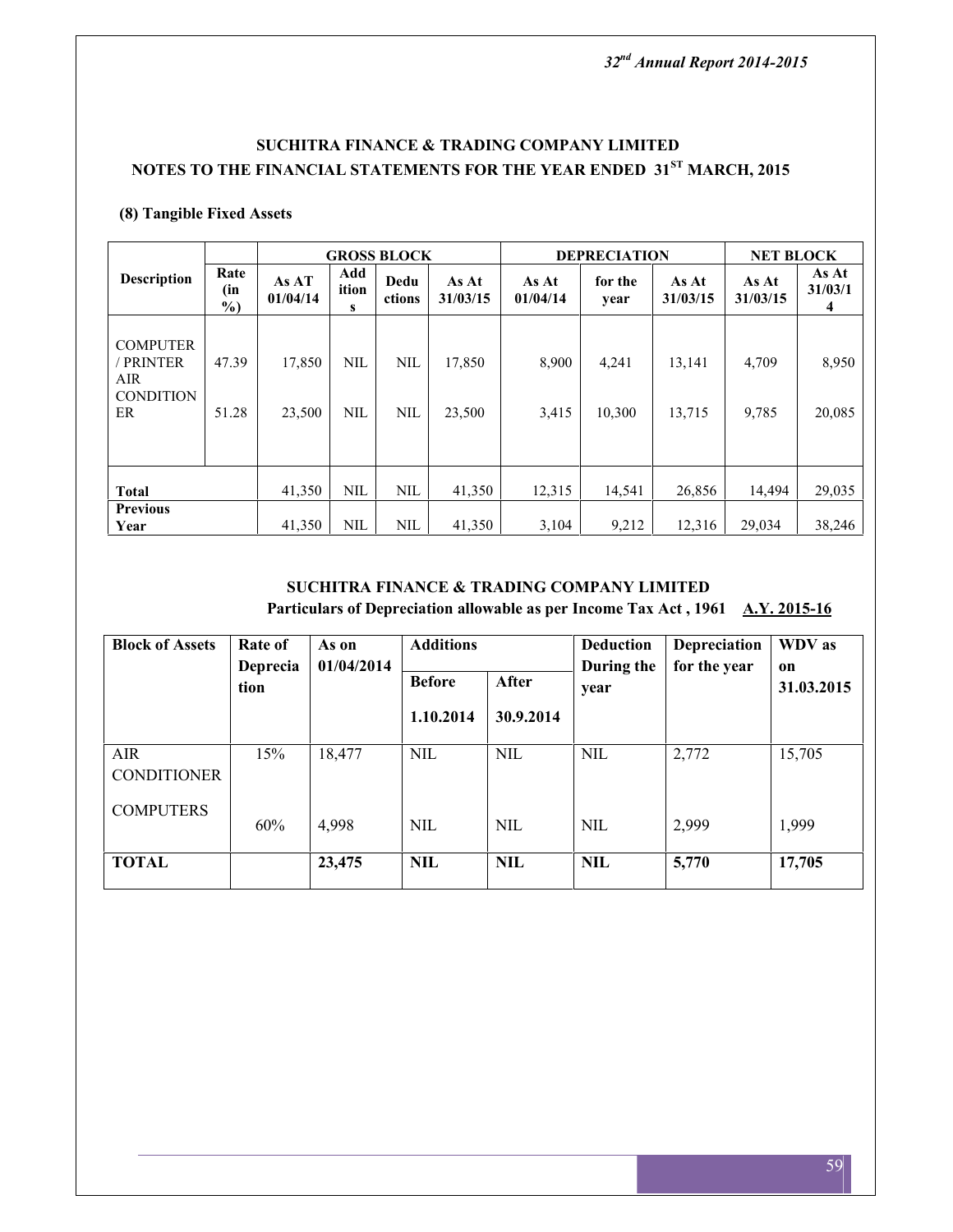### **SUCHITRA FINANCE & TRADING COMPANY LIMITED NOTES TO THE FINANCIAL STATEMENTS FOR THE YEAR ENDED 31ST MARCH, 2015**

#### **19 Segment Reporting**

The Company is engaged solely in investment activity segment and all activities of the Company revolve around this business. As such there are no other reportable segments as defined by Accounting Standard 17 on "Segment Reporting" issued by the Institute of Chartered Accountants of India.

| 20      |                  | <b>Related Party Disclosures</b>                                                                                                                 |                                                                                                  |                                 |
|---------|------------------|--------------------------------------------------------------------------------------------------------------------------------------------------|--------------------------------------------------------------------------------------------------|---------------------------------|
|         |                  | i. List of Related Party with whom transaction have taken place & Relationship.                                                                  |                                                                                                  |                                 |
|         |                  | <b>Name of the Related Party</b>                                                                                                                 | Relationship                                                                                     |                                 |
|         | a.               | Sangam Infratech Limited                                                                                                                         | Enterprises over which Key<br>Management Personnel are able to exercise<br>significant influence |                                 |
|         | $b_{\cdot}$      | Deepal Shah                                                                                                                                      | Key Managerial Personnel                                                                         |                                 |
|         |                  | ii. Transaction with related party during the year                                                                                               | 2014-15                                                                                          | 2013-14                         |
|         |                  |                                                                                                                                                  | Ant(Rs.)                                                                                         | Ant(Rs.)                        |
|         | a.               | Enterprises over which Key Management Personnel<br>are able to exercise significant influence                                                    |                                                                                                  |                                 |
|         |                  | Loan advanced received back                                                                                                                      | <b>NIL</b>                                                                                       | 41100000/-                      |
|         |                  | Investment made                                                                                                                                  | $\mbox{NIL}$                                                                                     | 41100000/                       |
|         | iii.             | Balance outstanding at the year end is as under :                                                                                                | As At<br>31.03.2015<br>Amt(Rs.)                                                                  | As At<br>31.03.2014<br>Ant(Rs.) |
|         |                  | Enterprises over which Key Management personnel are able to exercise significant influence :                                                     |                                                                                                  |                                 |
|         |                  | Investments                                                                                                                                      | 104600000/-                                                                                      | 104600000/-                     |
| 21      |                  | <b>Earnings Per Share (EPS)</b>                                                                                                                  |                                                                                                  |                                 |
|         |                  |                                                                                                                                                  | <u>2014-2015</u>                                                                                 | 2013-2014                       |
|         | a)               | Weighted Average Number of Equity Shares outstanding<br>during the year                                                                          | 9322550                                                                                          | 9322550                         |
|         | b)               | Net Profit/(Loss) after tax available for Equity<br>Shareholders (Rs.)                                                                           | 236,555                                                                                          | 315,967                         |
|         | c)               | Basic and Diluted Earnings Per Share (Rs.)                                                                                                       | 0.03                                                                                             | 0.03                            |
|         | d)               | Nominal Value Per Share (Rs.)                                                                                                                    | $10/-$                                                                                           | $10/-$                          |
|         |                  | The Company does not have any outstanding dilutive potential equity shares.                                                                      |                                                                                                  |                                 |
| 22      |                  | <b>Previous year Figures</b>                                                                                                                     |                                                                                                  |                                 |
|         |                  | Previous Year's figures have been regrouped/reclassified wherever necessary to correspond with the current year's<br>classification/disclosures. |                                                                                                  |                                 |
|         |                  | For K K KHADARIA & CO<br><b>CHARTERED ACCOUNTANTS</b>                                                                                            | For and on behalf of the board                                                                   |                                 |
| $Sd$ /- |                  |                                                                                                                                                  |                                                                                                  |                                 |
|         | <b>Ajay Daga</b> |                                                                                                                                                  | $Sd$ /-                                                                                          | $Sd$ /-                         |
|         | Partner          |                                                                                                                                                  | V.K.Sodani<br>00403740                                                                           | Anjana Soni<br>00401469         |
|         |                  |                                                                                                                                                  | Chairman                                                                                         | Director                        |

**Dated:**  $30^{th}$  May, 2015 **Sd/- Sd/- Deepal Shah Antima Soni Deepal Shah Antima Soning Secretary** CFO Company Secretary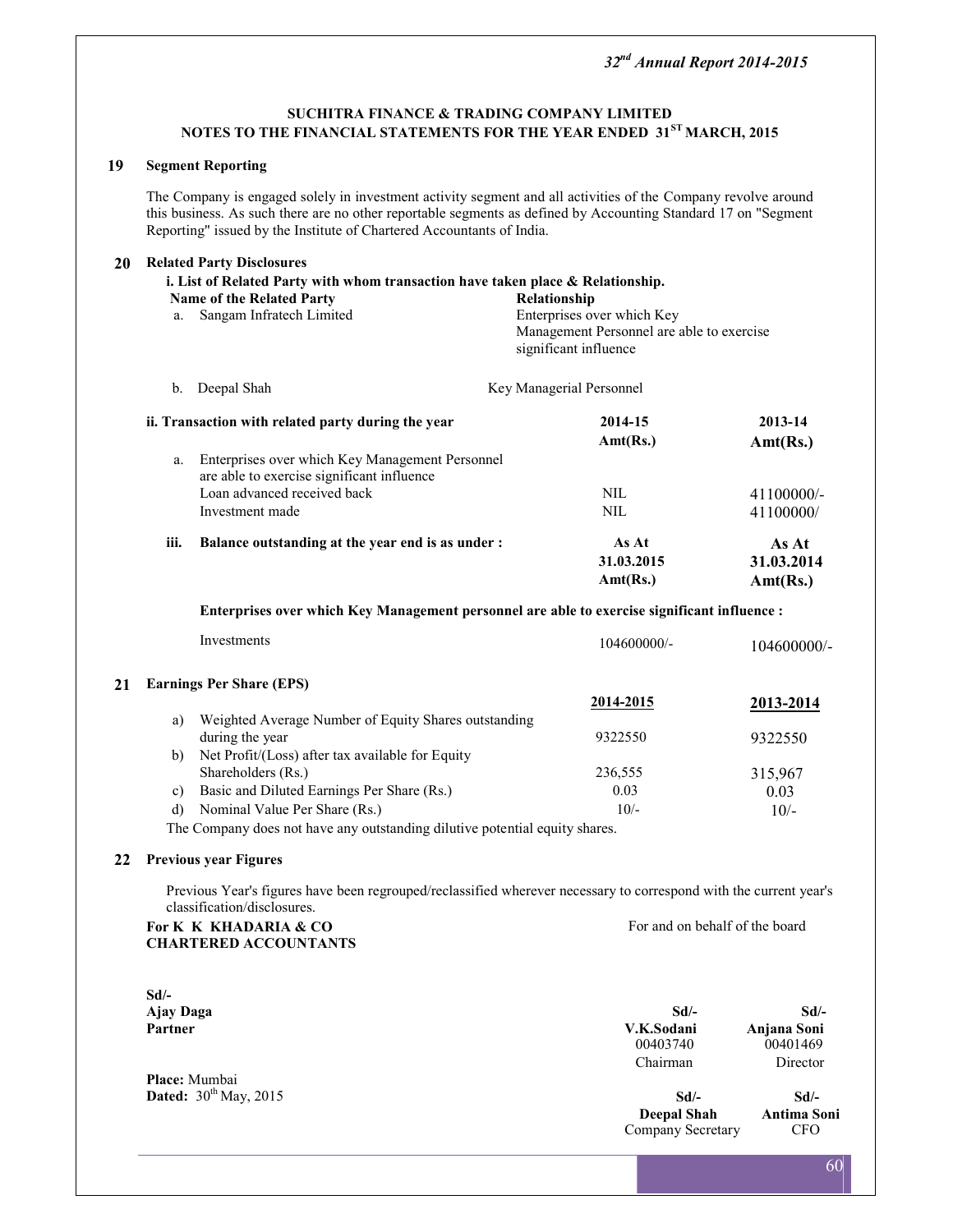#### **SUCHITRA FINANCE & TRADING COMPANY LIMITED Schedule appended to the Balance Sheet of a non-deposit taking non-banking financial Company [as required in terms of paragraph 13 of Non-Banking Financial (Non-Deposit Accepting or Holding) Companies Prudential Norms (Reserve Bank) Directions, 2007]**

|                | <b>Liabilities Side:</b>                                                                                                                                              | <b>Amount</b><br>Outstanding | (In Rs.)<br>Amount<br>Overdue |
|----------------|-----------------------------------------------------------------------------------------------------------------------------------------------------------------------|------------------------------|-------------------------------|
|                | 1. Loans and advances availed by the NBFCs                                                                                                                            |                              |                               |
|                | inclusive of interest accrued thereon but not<br>paid:                                                                                                                |                              |                               |
|                | (a) Debentures : Secured                                                                                                                                              |                              |                               |
|                | : Unsecured                                                                                                                                                           |                              |                               |
|                | (Other than falling within the meaning of public<br>$deposits^*)$                                                                                                     |                              |                               |
|                | (b) Deferred Credits                                                                                                                                                  |                              |                               |
|                | (c) Term Loans                                                                                                                                                        |                              |                               |
|                | (d) Inter-corporate loans and borrowing                                                                                                                               | 60,890,933                   |                               |
|                | (e) Commercial Paper                                                                                                                                                  |                              |                               |
|                | (f) Public Deposits                                                                                                                                                   |                              |                               |
|                | (g) Others Loans                                                                                                                                                      |                              |                               |
|                | Assets Side:                                                                                                                                                          |                              | <b>Amount</b><br>outstanding  |
| 2.             | Break-up of Loans and Advances including bills receivables<br>[other than those included in (3) below]<br>(a) Secured<br>(b) Unsecured                                |                              | 86,875,285                    |
| 3 <sub>1</sub> | Break up of Leased Assets and stock on hire and other assets<br>counting towards AFC activities<br>(i) Lease assets including lease rentals under<br>sundry debtors : |                              |                               |
|                | (a) Financial lease<br>(b) Operating lease<br>(ii) Stock on hire including hire charges under<br>sundry debtors:                                                      |                              |                               |
|                | (a) Assets on hire<br>(b) Repossessed Assets<br>(iii) Other loans counting towards AFC activities                                                                     |                              |                               |
|                | (a) Loans where assets have been<br>repossessed<br>(b) Loans other than (a) above                                                                                     |                              |                               |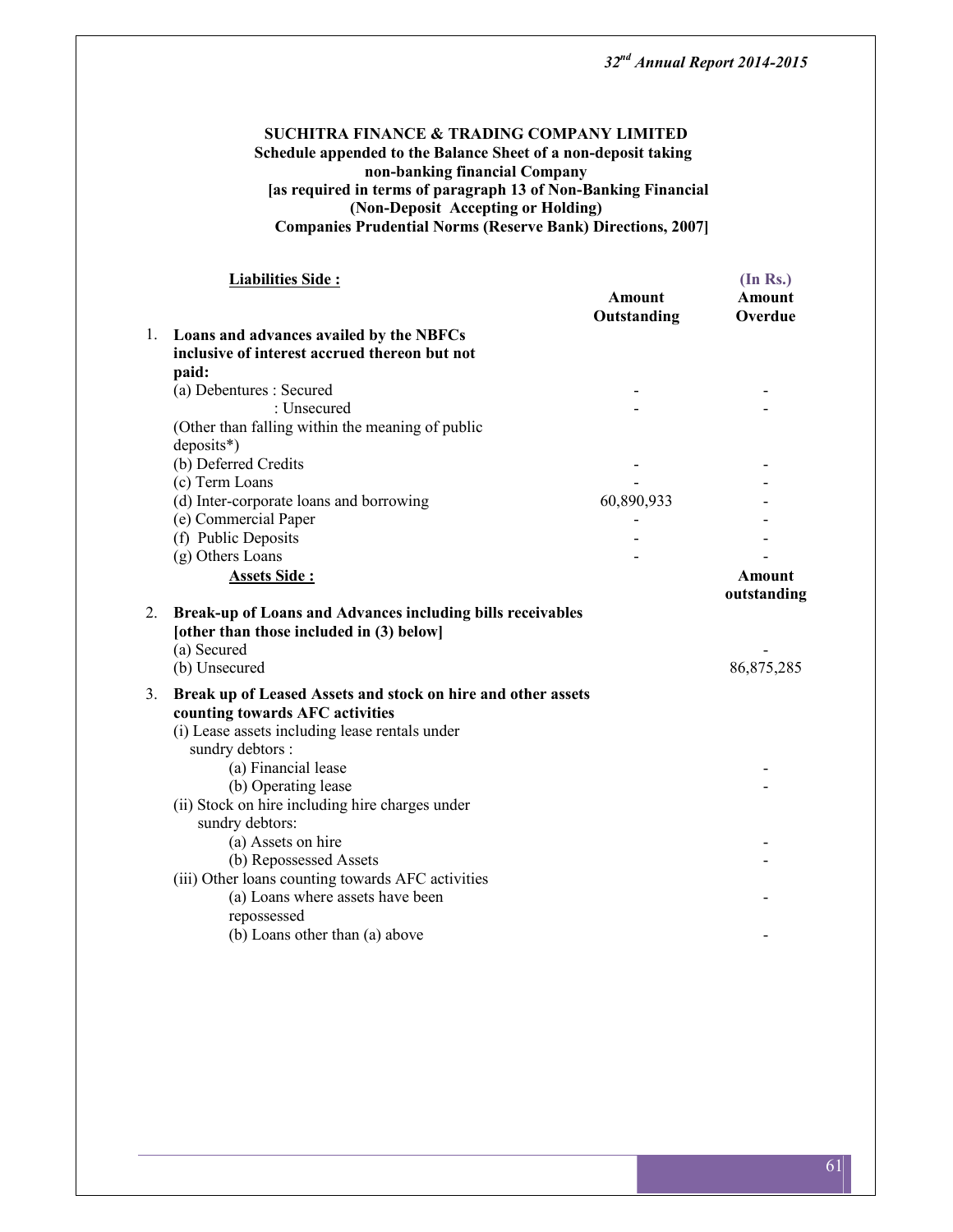| <b>Break-up of Investments:</b><br>4 |             |
|--------------------------------------|-------------|
| Current Investments:                 |             |
| a. Quoted :                          |             |
| $(i)$ Shares : $(a)$ Equity          |             |
| (b) Preference                       |             |
| (ii) Debentures and Bonds            |             |
| (iii) Units of mutual funds          |             |
| (iv) Government Securities           |             |
| (v) Others (please specify)          |             |
| b. Unquoted:                         |             |
| $(i)$ Shares : $(a)$ Equity          |             |
| (b) Preference                       |             |
| (ii) Debentures and Bonds            |             |
| (iii) Units of mutual funds          |             |
| (iv) Government Securities           |             |
| (v) Others (please specify)          |             |
| Long Term investments :              |             |
| i. Quoted :                          |             |
| (i) Shares: (a) Equity               |             |
| (b) Preference                       |             |
| (ii) Debentures and Bonds            |             |
| (iii) Units of mutual funds          |             |
| (iv) Government Securities           |             |
| (v) Others (please specify)          |             |
| ii. Unquoted :                       |             |
| (i) Shares : (a) Equity              | 478,999,645 |
| (b) Preference                       | 200,500,000 |
| (ii) Debentures and Bonds            |             |
| (iii) Units of mutual funds          |             |
| (iv) Government Securities           |             |
| (v) Others (please specify)          |             |
|                                      |             |
| <b>TOTAL</b>                         | 766,374,930 |

#### 5 **Borrower group-wise classification of all leased assets, stock-on-hire and loans and advances (including other Current Assets)**

|                                    | <b>Secured</b> | <b>Unsecured</b> | <b>Total</b> |
|------------------------------------|----------------|------------------|--------------|
| 1. Related Parties                 |                |                  |              |
| Subsidiaries<br>(a)                |                |                  |              |
| Companies in the same group<br>(b) |                |                  |              |
| Other related parties<br>(c)       |                |                  |              |
| 2. Other than related parties      | -              | 86,875,285       | 86,875,285   |
|                                    |                |                  |              |
| TOTAL                              |                | 86,875,285       | 86,875,285   |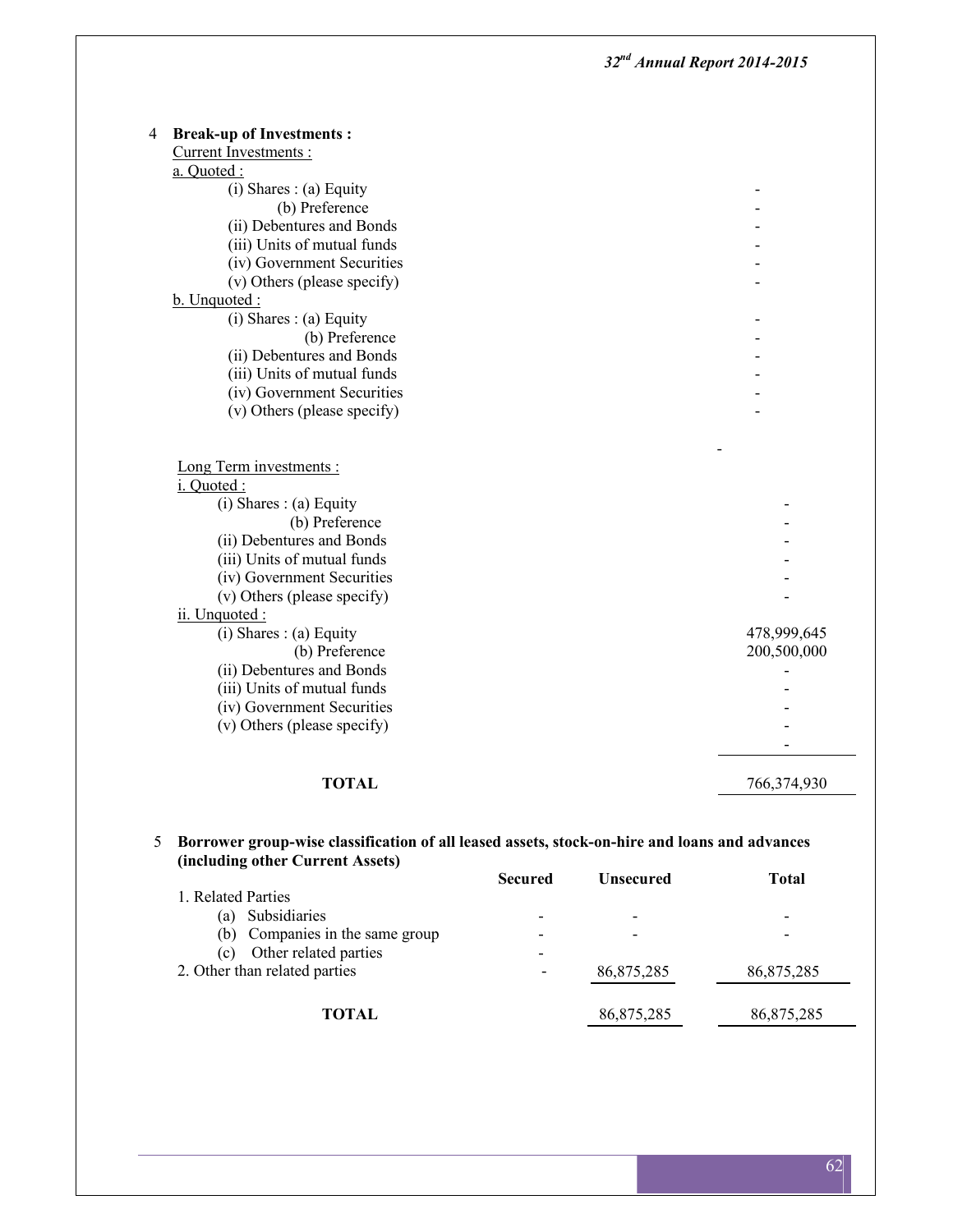## 6. **Investor group-wise classification of all investments (current and long term) in shares and securities**

| <b>Market Value / Break</b><br>up or fair value or NAV | <b>Book Value (Net</b><br>of Provisions) |
|--------------------------------------------------------|------------------------------------------|
|                                                        |                                          |
|                                                        |                                          |
|                                                        |                                          |
| 104,266,073                                            | 104,600,000                              |
| 178,336,839                                            | 574,899,645                              |
| 282,602,912                                            | 679,499,645                              |
|                                                        |                                          |

|                    |                                         | Amount |
|--------------------|-----------------------------------------|--------|
|                    | <b>Other information</b>                |        |
| (1)                | Gross Non-Performing Assets             |        |
|                    | (a) Related parties                     |        |
|                    | (b) Other than related parties          |        |
| (11)               | Net Non-Performing Assets               |        |
|                    | (a) Related parties                     |        |
|                    | (b) Other than related parties          |        |
| $\left(111\right)$ | Assets acquired in satisfaction of debt |        |

#### For **K** K KHADARIA & CO For and on behalf of the board **CHARTERED ACCOUNTANTS**

**Sd/- Ajay Daga Sd/-**

|         | V.K.Sodani | Anjana Soni |  |
|---------|------------|-------------|--|
|         | 00403740   | 00401469    |  |
| Partner | Chairman   | Director    |  |
|         |            |             |  |
|         |            |             |  |

**Place:** Mumbai **Dated:** 30<sup>th</sup> may, 2015

| Sd                 |   |
|--------------------|---|
| <b>Deepal Shah</b> | A |
| Company Secretary  |   |

**Sd/- Sd/- Deepal Shah Antima Soni**  $CFO$ 

**Sd/-**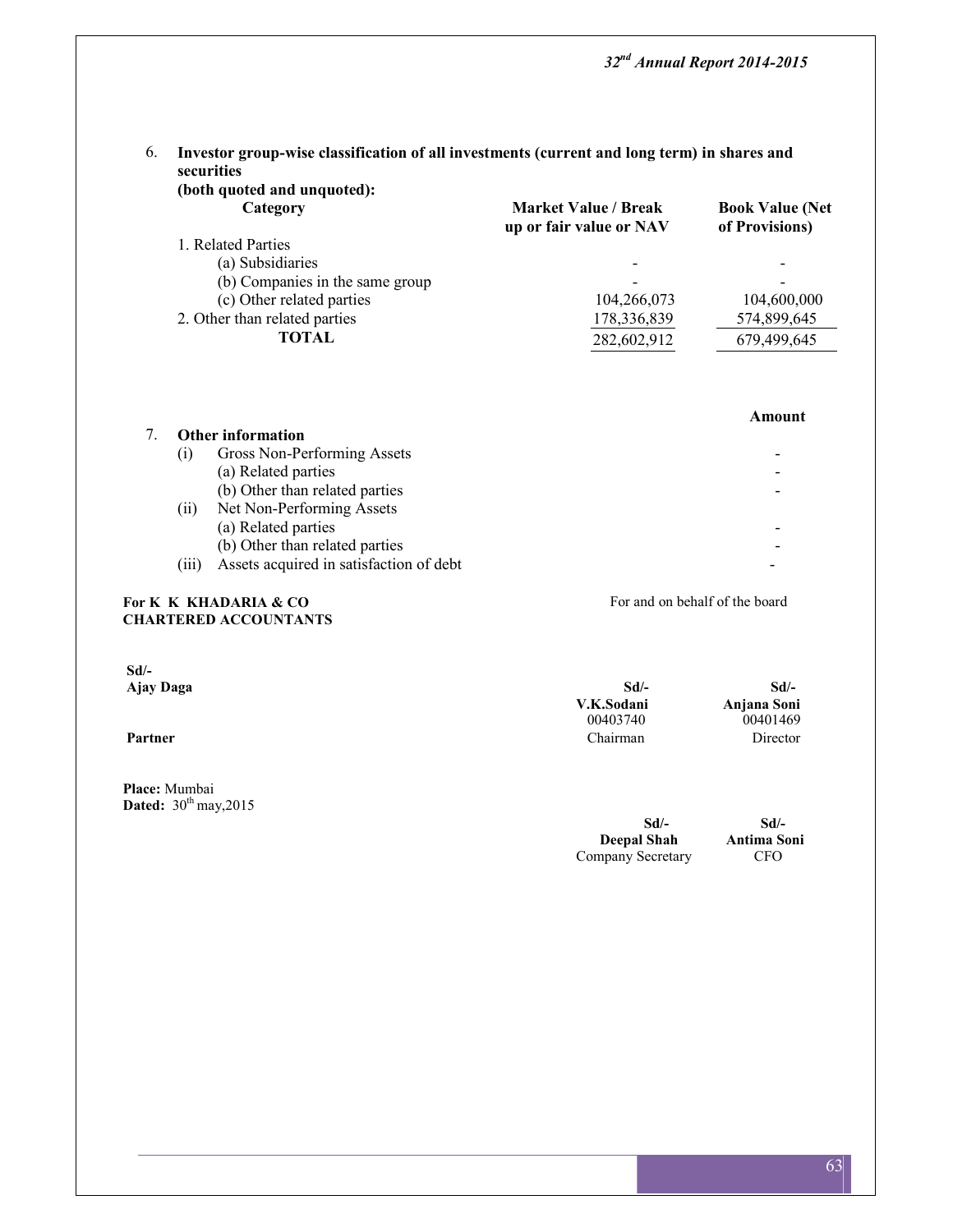#### **SUCHITRA FINANCE AND TRADING CO. LIMITED**

Regd. Off: B/306-309, Dynasty Business Park, Opp. Sangam Cinema, Andheri (E), Mumbai- 400 059. CIN NO.: L65910MH1981PLC234305, Tel. No. : 022- 61115222, Fax no.022-2822-7865

## **ATTENDANCE SLIP THIRTY SECOND ANNUAL GENERAL MEETING Wednesday, September 30th, 2015**

Registered Folio/ DP ID and Client ID.

Name and address of the Sole/ First Shareholder

Joint Holder 1

Joint Holder 2

I/ We hereby record my /our presence at the **THIRTY SECOND ANNUAL GENERAL MEETING of the Company at** B/306-309, Dynasty Business Park, Opp. Sangam Cinema, Andheri (E), Mumbai- 400 059 on **Wednesday, September 30th, 2015 at 11.00 a.m.**

**Member's folio /DP ID client Member's /Proxy name in Block Members/Proxy Signature ID No. Letters.**

#### **NOTES:**

- **1. Please complete the folio /DP ID/ Client ID No. and the name of the Member/ Proxy, sign this Attendance slip and hand it over, duly signed, at the entrance of the Meeting Hall.**
- **2. Shareholder/ Proxy holder desiring to attend the meeting should bring his/ her copy of the Annual Report for reference at the meeting.**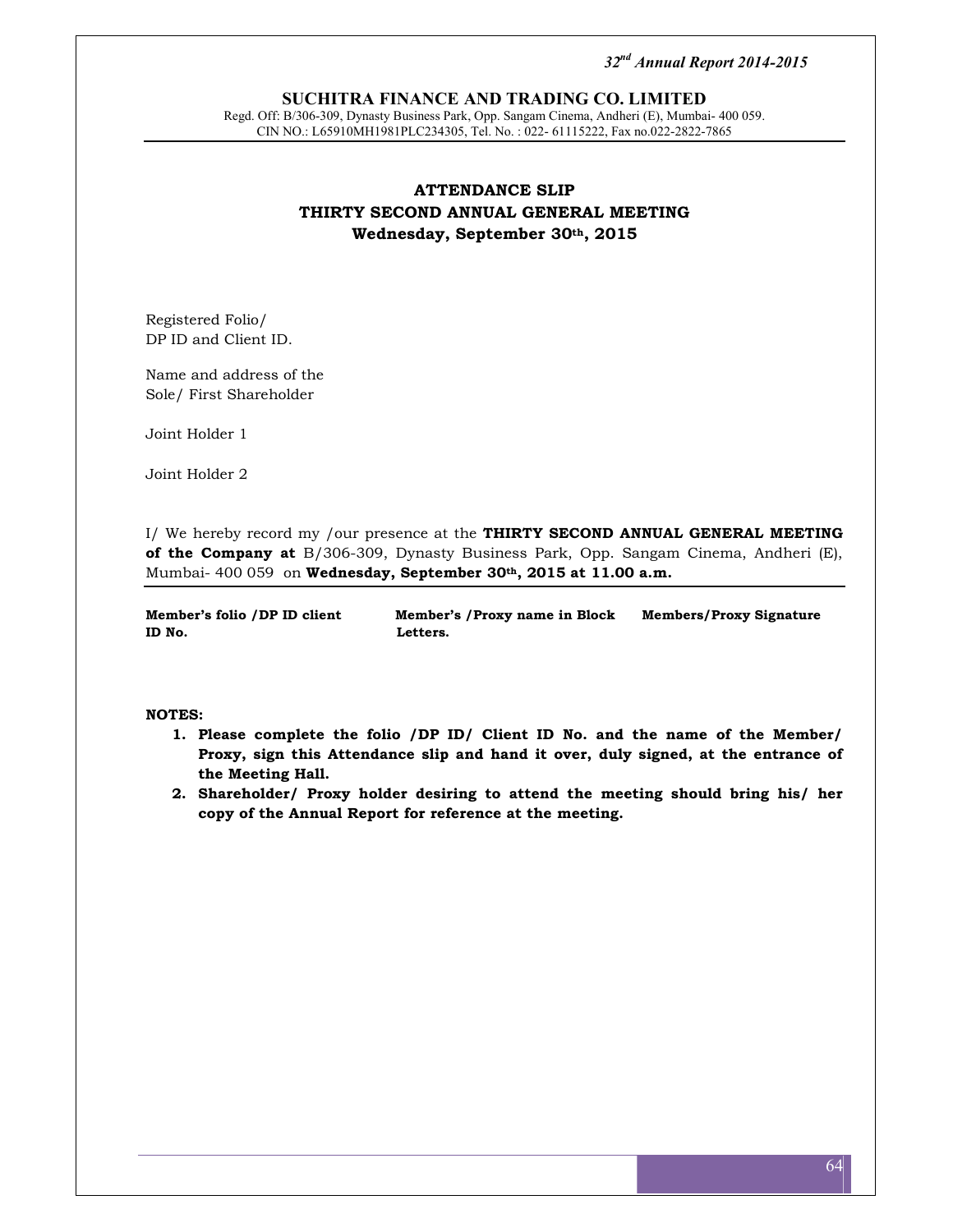#### **SUCHITRA FINANCE AND TRADING CO. LIMITED**

Regd. Off: B/306-309, Dynasty Business Park, Opp. Sangam Cinema, Andheri (E), Mumbai- 400 059. CIN NO.: L65910MH1981PLC234305, Tel. No. : 022- 61115222, Fax no.022-2822-7865

**(Annexure to the Notice for the 32nd Annual General Meeting of the Company To Be held On 30th September, 2015)**

Name & Registered Address of Sole/First named Member:

Joint Holders Name (If any) :

Folio No. / DP ID & Client ID:

No. of Equity Shares Held :

Dear Shareholder,

#### **Subject: Process and manner for availing E-voting facility:**

Pursuant to Provisions of Section 108 of the Companies Act, 2013, Rule 20 of the Companies (Management and Administration) Rules, 2014 as amended by the Companies (Management and Administration) Amendment Rules, 2015 and Clause 35B of the Listing Agreement, the Company is pleased to provide E voting facility to the members to cast their votes electronically on all resolutions proposed to be considered at the Annual General Meeting (AGM) to be held Wednesday, the  $30<sup>th</sup>$  September, 2015 at 11.00 a.m. registered office of the Company at B/306-309, Dynasty Business Park, Opp. Sangam cinema, Andheri (E), Mumbai (M.H.) - 400 059 and at any adjournment thereof.

The Company has engaged the services of Central Depository Services (India) Limited (CDSL) to provide the e-voting facility. The e-voting facility is available at the link https://www.evotingindia.com.

The Electronic Voting Particulars are set out below:

| <b>EVSN</b> (Electronic Voting<br>Sequence Number) | User ID | PAN / Sequence No. |
|----------------------------------------------------|---------|--------------------|
| 150812019                                          |         |                    |

The E-voting facility will be available during the following voting period:

| <b>Remote e-Voting Start On</b>           | <b>Remote e-Voting End On</b>             |
|-------------------------------------------|-------------------------------------------|
| $27th$ September, 2015 at 9:00 A.M. (IST) | $29th$ September, 2015 at 5:00 P.M. (IST) |

Please read the instructions mentioned in the Notice of the AGM before exercising your vote.

**By Order of the Board For Suchitra Finance & Trading Co. Ltd.**

**Place**: Mumbai **Sd/- Date** :  $13<sup>th</sup>$  August, 2015 **Vinod Kumar Sodani** 

**Chairman DIN: 00403740**

Encl: AGM Notice/Attendance Slip/Proxy Form/Annual Report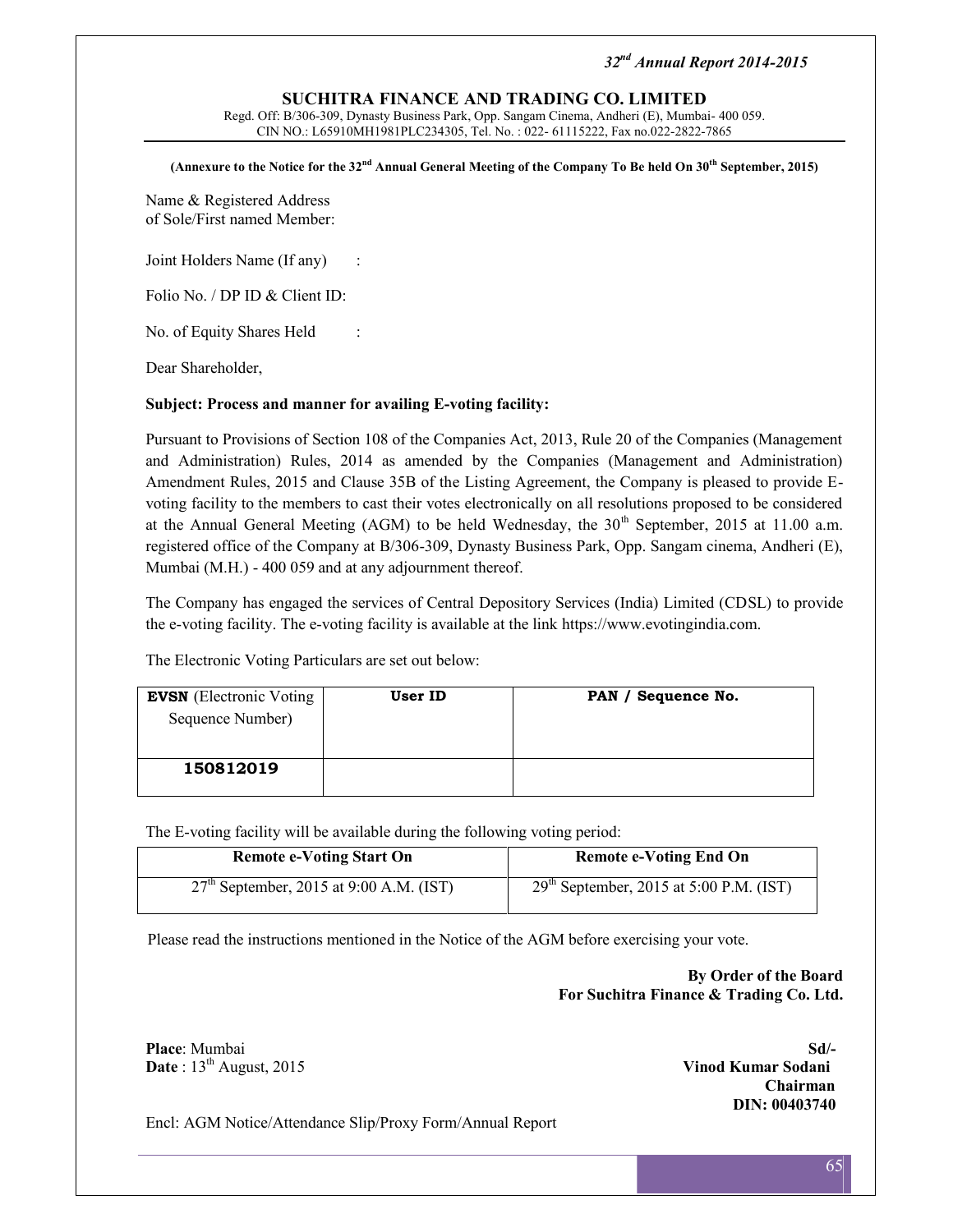#### **SUCHITRA FINANCE AND TRADING CO. LIMITED**

Regd. Off: B/306-309, Dynasty Business Park, Opp. Sangam Cinema, Andheri (E), Mumbai- 400 059. CIN NO.: L65910MH1981PLC234305, Tel. No. : 022- 61115222, Fax no.022-2822-7865

#### **Form MGT-11 PROXY FORM**

[Pursuant to Section 105 (6) of the Companies Act, 2013 read with rule 19 (3) of the Companies (Management and Administration) Rules, 2014]

**THIRTY SECOND ANNUAL GENERAL MEETING (Wednesday, September 30th, 2015)**

|            | Name of the member $(s)$ :                                                                                                                                                                                                                                              |
|------------|-------------------------------------------------------------------------------------------------------------------------------------------------------------------------------------------------------------------------------------------------------------------------|
|            |                                                                                                                                                                                                                                                                         |
|            |                                                                                                                                                                                                                                                                         |
|            | Folio No./DP. ID Client ID no.                                                                                                                                                                                                                                          |
|            |                                                                                                                                                                                                                                                                         |
|            | 1. Name                                                                                                                                                                                                                                                                 |
|            |                                                                                                                                                                                                                                                                         |
|            | E mail id: explored that the contract of the contract of the contract of the contract of the contract of the contract of the contract of the contract of the contract of the contract of the contract of the contract of the c                                          |
|            |                                                                                                                                                                                                                                                                         |
|            |                                                                                                                                                                                                                                                                         |
|            |                                                                                                                                                                                                                                                                         |
|            | E mail id: $\sqrt{2\pi}$ mail id: $\sqrt{2\pi}$ mail id: $\sqrt{2\pi}$ mail id: $\sqrt{2\pi}$ mail id: $\sqrt{2\pi}$ mail id: $\sqrt{2\pi}$ mail id: $\sqrt{2\pi}$ mail id: $\sqrt{2\pi}$ mail id: $\sqrt{2\pi}$ mail id: $\sqrt{2\pi}$ mail id: $\sqrt{2\pi}$ mail id: |
| Signature: | or failing him/her                                                                                                                                                                                                                                                      |

As my/or proxy to attend and vote (on a poll) for me/us and on my/our behalf at the  $32<sup>nd</sup>$  Annual General Meeting of the Company, to be held on Wednesday, September  $30<sup>th</sup>$ ,  $2015$  at 11.00 a.m. at the registered office of the Company and any adjournment thereof in respect of the resolutions as are indicated below.:-

| <b>Resolution</b> | <b>Description of Resolution</b>                                                                                                                                              | For | <b>Against</b> |
|-------------------|-------------------------------------------------------------------------------------------------------------------------------------------------------------------------------|-----|----------------|
| No.               |                                                                                                                                                                               |     |                |
| Ordinary          |                                                                                                                                                                               |     |                |
| <b>Business</b>   |                                                                                                                                                                               |     |                |
| 01                | Ordinary Resolution for Adoption of the Audited Financial<br>Statements for the year ended $31st$ March, 2015 together<br>with Directors Report and Auditors' Report thereon. |     |                |
| 02                | Ordinary Resolution for Re-appointment of Mr. V.K.<br>Sodani (DIN NO.00403740), who retires by rotation.                                                                      |     |                |
| 03                | Ordinary Resolution for Re-appointment of M/s K. K.<br>Khadaria & Co. Chartered Accountants as Statutory<br>Auditors of the Company and to fix their remuneration.            |     |                |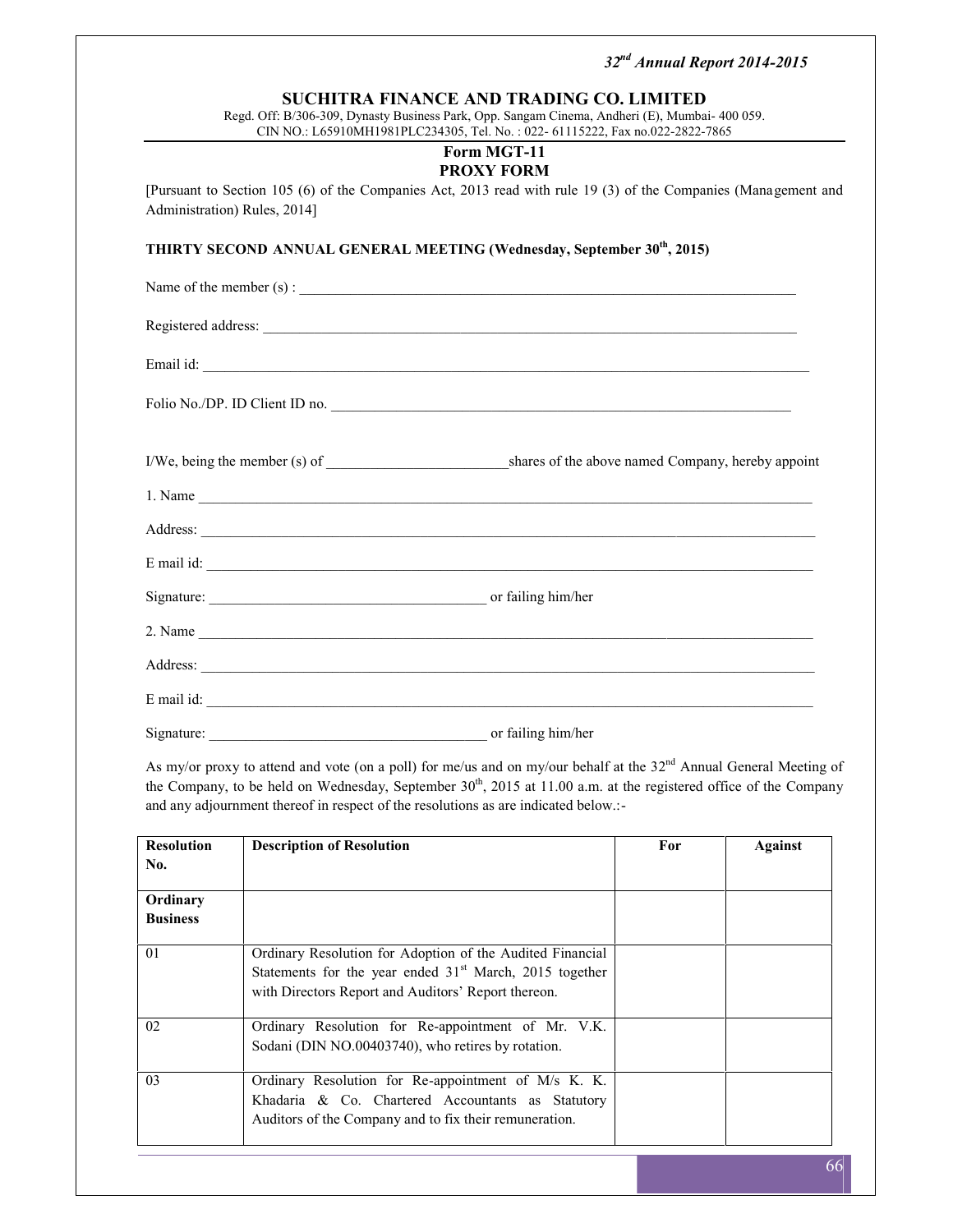|                                   | 32 <sup>nd</sup> Annual Report 2014-2015                                                            |  |
|-----------------------------------|-----------------------------------------------------------------------------------------------------|--|
| <b>Special</b><br><b>Business</b> |                                                                                                     |  |
| 04                                | Special Resolution for Authorization to take approval of<br>Borrowing Limit under Sec $180(1)(c)$ . |  |
| 05                                | Special Resolution for Authorization to take approval of<br>Loan & Investment under Sec 186.        |  |

Affixed Revenue Stamp

| Signed this | day of | .2015. |
|-------------|--------|--------|
|             |        |        |

Signature of the shareholder: \_\_\_\_\_\_\_\_\_\_\_\_\_\_\_\_\_\_\_\_\_\_\_\_\_\_\_\_\_\_\_

Signature of the First proxy holder Signature of the Second proxy holder

**NOTE:**

**A MEMBER ENTITLED TO ATTEND AND VOTE AT THE MEETING IS ENTITLED TO APPOINT A PROXY TO ATTEND AND VOTE INSTEAD OF HIMSELF/HERSELF AND THE PROXY NEED BE A MEMBER OF THE COMPANY. PROXIES IN ORDER TO BE EFFECTIVE MUST BE RECEIVED AT THE REGISTERED OFFICE OF THE COMPANY WITHIN 48 HOURS FROM THE COMMENCEMENT OF THE MEETING.**

 $\_$  , and the set of the set of the set of the set of the set of the set of the set of the set of the set of the set of the set of the set of the set of the set of the set of the set of the set of the set of the set of th